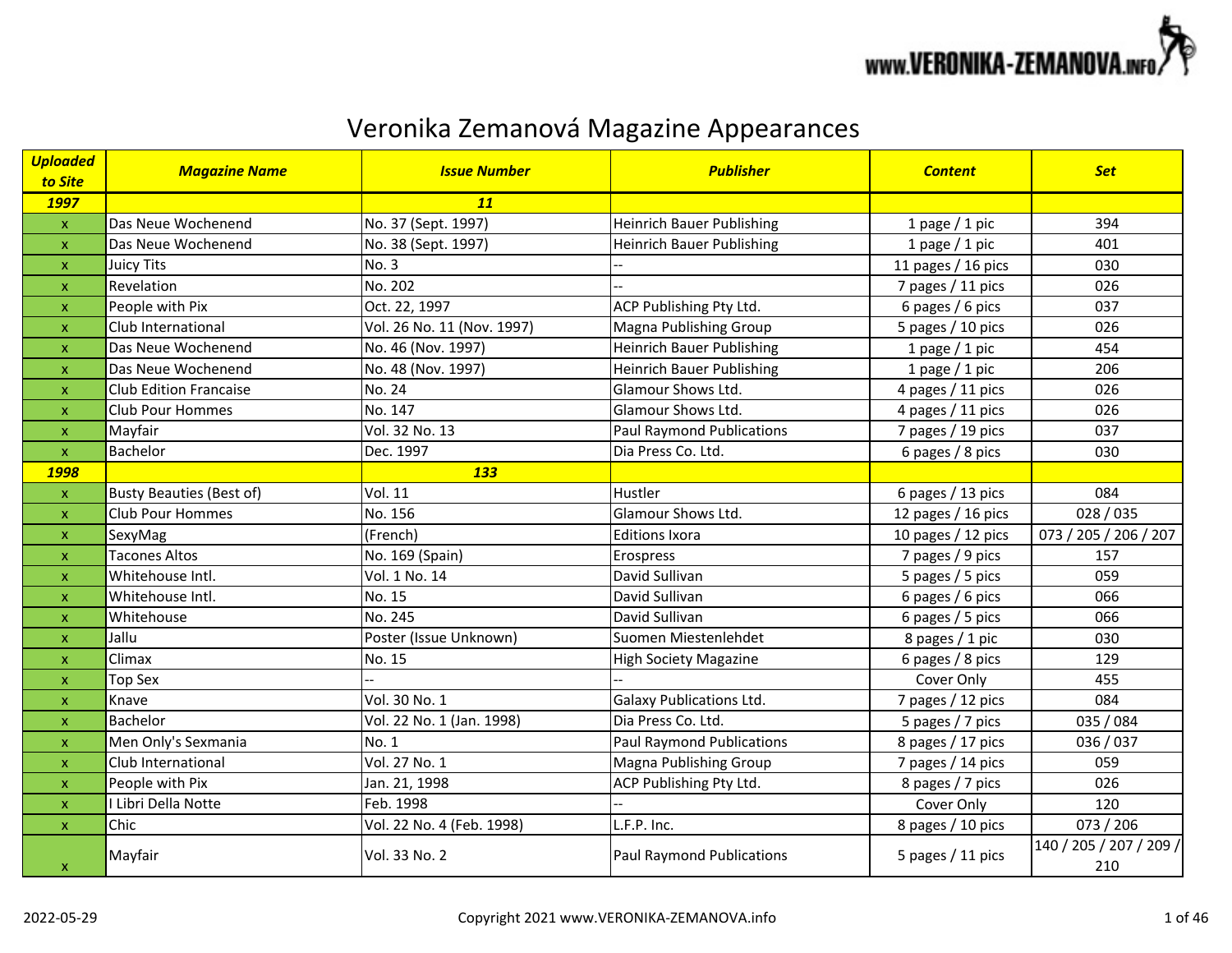

| <mark>Uploaded</mark><br>to Site | <b>Magazine Name</b>          | <b>Issue Number</b>         | <b>Publisher</b>                 | <b>Content</b>       | <b>Set</b>      |
|----------------------------------|-------------------------------|-----------------------------|----------------------------------|----------------------|-----------------|
| $\boldsymbol{\mathsf{X}}$        | Bachelor                      | Vol. 22 No. 2 (Feb. 1998)   | Dia Press Co. Ltd.               | 4 pages / 5 pics     | 059             |
| $\pmb{\mathsf{X}}$               | Sex Woche                     | No. 9 (Feb. 1998)           | Papel-Moewig Verlag GmbH         | 2 pages / 3 pics     | 030             |
| $\boldsymbol{\mathsf{x}}$        | Express                       | No. 2 (Feb. - Mar. 1998)    | Aller Press A/S                  | 3 pages / x pics     | 026             |
| $\mathsf X$                      | Leg Show                      | No. 12 (German)             | Erospress                        | 1 page $/$ 1 pic     | 120             |
| $\pmb{\mathsf{X}}$               | Leg Show                      | No. 13 - Mar. 1998 (German) | Erospress                        | 9 pages / 13 pics    | 120             |
| $\pmb{\mathsf{X}}$               | Mayfair                       | Vol. 33 No. 3               | Paul Raymond Publications        | 9 pages / 17 pics    | 140             |
| $\boldsymbol{\mathsf{X}}$        | UpYou                         | Vol. 5 No. 3                | Dia Press Co. Ltd.               | 5 pages / 7 pics     | 129             |
| $\mathsf{x}$                     | Sex Woche                     | No. 11 (Mar. 1998)          | Papel-Moewig Verlag GmbH         | 1 page $/$ 1 pic     | Misc            |
| $\pmb{\mathsf{x}}$               | Men Only                      | Vol. 63 No. 3               | <b>Paul Raymond Publications</b> | 8 pages / 13 pics    | 063             |
| $\pmb{\mathsf{X}}$               | <b>Aktuell Rapport</b>        | No. 13 (Mar. 26, 1998)      | Tre-mag Sweden AB                | 5 pages / 8 pics     | 003             |
| $\pmb{\mathsf{x}}$               | Juggs                         | Mar. 1998                   | Mavety Media Group               | 1 page $/$ 1 pic     | 065             |
| $\mathsf{x}$                     | Juggs                         | Apr. 1998                   | Mavety Media Group               | 10 pages / 15 pics   | 065             |
| $\pmb{\mathsf{X}}$               | Mayfair                       | Vol. 33 No. 4               | <b>Paul Raymond Publications</b> | 9 pages / 18 pics    | 129             |
| $\mathsf{x}$                     | People with Pix               | Apr. 1998                   | ACP Publishing Pty Ltd.          | 5 pages / 7 pics     | 113             |
| $\pmb{\mathsf{x}}$               | Leg Show                      | Apr. 1998                   | Mavety Media Group               | 2 pages / 2 pics     | 120             |
| $\pmb{\mathsf{X}}$               | Das Neue Wochenend            | Special No. 3 (Apr. 1998)   | <b>Heinrich Bauer Publishing</b> | 1 page $/$ 1 pic     | 454             |
| $\boldsymbol{\mathsf{x}}$        | Leg Show                      | Apr 1998 (France)           | Mavety Media Group               | 9 pages / 15 pics    | 120             |
| $\boldsymbol{\mathsf{x}}$        | <b>Tacones Altos</b>          | No. 43 (Spain)              | Erospress                        | 1 page $/$ 1 pic     | 120             |
| $\pmb{\mathsf{X}}$               | Eroticats                     | No. 4                       | Monimediatalo Oy                 | 5 pages / 9 pics     | 003             |
| $\mathsf{x}$                     | Leg Show                      | May 1998                    | Mavety Media Group               | 9 pages / 15 pics    | 120             |
| $\pmb{\mathsf{x}}$               | Club International            | Vol. 27 No. 5               | Magna Publishing Group           | 5 pages / 7 pics     | 206 / 207 / 210 |
| $\mathsf{x}$                     | <b>Club Pour Hommes</b>       | No. 151 (May 1998)          | Glamour Shows Ltd.               | 11 pages $/$ 15 pics | 063             |
| $\pmb{\mathsf{x}}$               | <b>Club Edition Francaise</b> | No. 28                      | Glamour Shows Ltd.               | 11 pages / 15 pics   | 063             |
| $\pmb{\mathsf{x}}$               | Das Neue Wochenend            | No. 20 (May 1998)           | <b>Heinrich Bauer Publishing</b> | 3 pages / 4 pics     | 012             |
| $\pmb{\mathsf{x}}$               | Men Only                      | Vol. 63 No. 5               | <b>Paul Raymond Publications</b> | 8 pages / 19 pics    | 058             |
| $\pmb{\mathsf{X}}$               | Sex Woche                     | No. 22 (May 1998)           | Papel-Moewig Verlag GmbH         | 1 page $/$ 1 pic     | Misc            |
| $\mathsf{x}$                     | Mayfair                       | Vol. 33 No. 5               | <b>Paul Raymond Publications</b> | 9 pages / 18 pics    | 037/113         |
| $\pmb{\mathsf{X}}$               | <b>Rapport Classic</b>        | No. 5                       | Aller Press A/S                  | 4 pages / 8 pics     | 037             |
| $\mathsf{x}$                     | D-Cup                         | <b>June 1998</b>            | <b>Magna Publishing Group</b>    | 8 pages / 11 pics    | 066             |
| $\pmb{\mathsf{X}}$               | <b>Tacones Altos</b>          | No. 44 (Spain)              | Erospress                        | 11 pages / 15 pics   | 120             |
| $\boldsymbol{\mathsf{X}}$        | <b>High Society</b>           | June 1998                   | <b>High Society Magazine</b>     | 10 pages / 16 pics   | 129             |
| $\pmb{\mathsf{x}}$               | Mayfair                       | Vol. 33 No. 6               | <b>Paul Raymond Publications</b> | 6 pages / 16 pics    | 047             |
| $\boldsymbol{\mathsf{X}}$        | Mayfair                       | The Best of No. 32 (UK)     | <b>Paul Raymond Publications</b> | 6 pages / 16 pics    | 047             |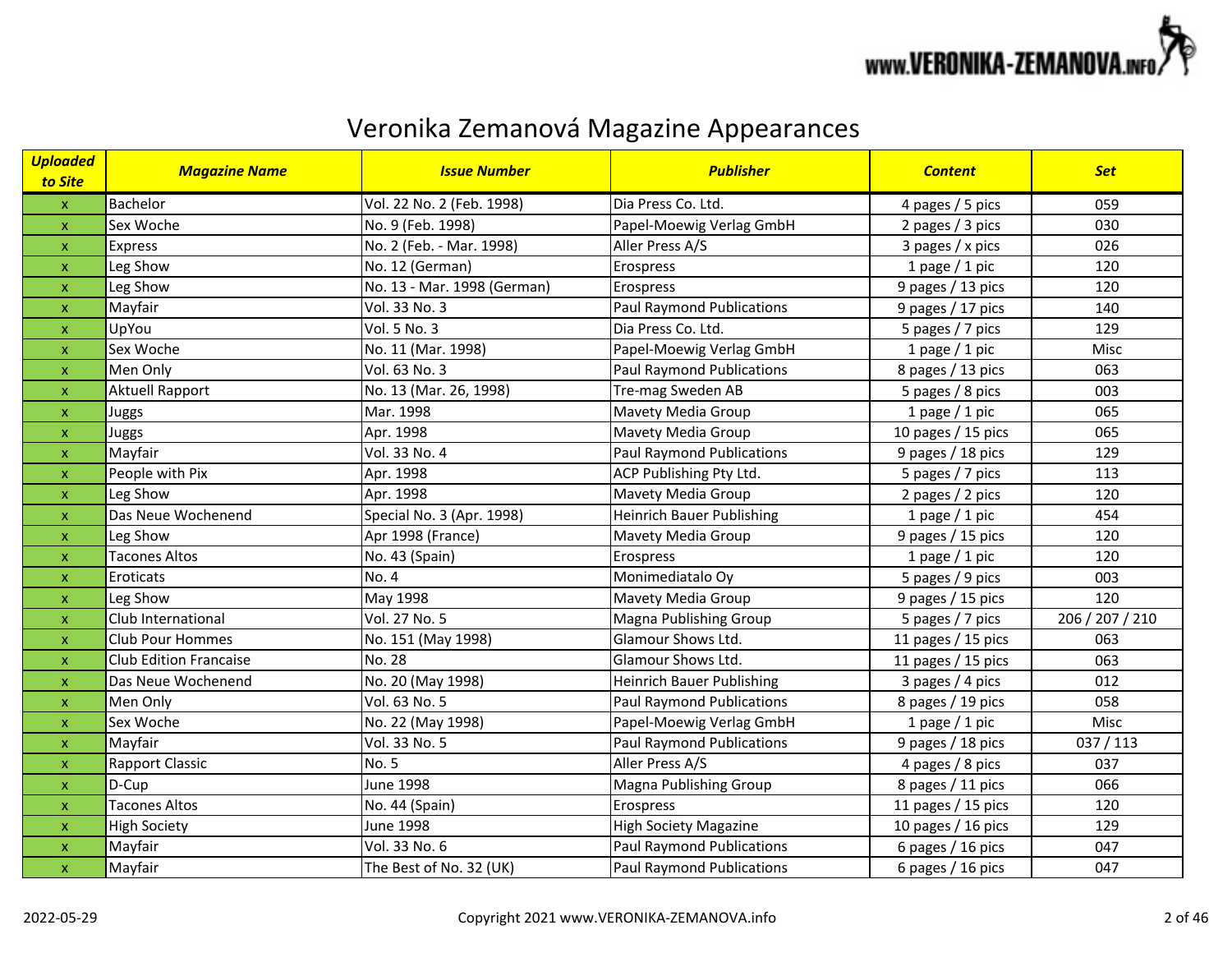

| <b>Uploaded</b><br>to Site | <b>Magazine Name</b>   | <b>Issue Number</b>       | <b>Publisher</b>                 | <b>Content</b>     | <b>Set</b> |
|----------------------------|------------------------|---------------------------|----------------------------------|--------------------|------------|
| $\pmb{\mathsf{X}}$         | Twoj Weekend           | <b>Vol. 14</b>            |                                  | 3 pages / 2 pics   | 012        |
| $\mathsf X$                | Mayfair Summer Special | Best of No.33             | Paul Raymond Publication         | 9 pages / 17 pics  | 140        |
| $\pmb{\mathsf{X}}$         | Perfect 10             | Vol. 1 No. 4 (Summer)     | Perfect 10 Inc.                  | 6 pages / 7 pics   | 196 / 247  |
| $\pmb{\mathsf{x}}$         | Gent                   | <b>June 1998</b>          | Magna Publishing Group           | 9 pages / 13 pics  | 030        |
| $\pmb{\mathsf{x}}$         | Napakymppi             | No. 6 (Finland)           | Tv-Kustannus Oy                  | 1 page $/$ 1 pic   | 035        |
| $\pmb{\times}$             | The Picture            | No. 511 (June 24, 1998)   | ACP Publishing Pty Ltd.          | 5 pages / 8 pics   | 118        |
| $\pmb{\mathsf{x}}$         | <b>Busty Beauties</b>  | Vol. 10 No. 9 (June)      | Hustler                          | 8 pages / 15 pics  | 084        |
| $\pmb{\mathsf{x}}$         | Mayfair                | Vol. 33 No. 7             | <b>Paul Raymond Publications</b> | 8 pages / 15 pics  | 024        |
| X                          | Knave                  | Summer Special No. 5      | <b>Galaxy Publications Ltd.</b>  | 7 pages / 10 pics  | 030        |
| $\pmb{\mathsf{x}}$         | Men Only               | Vol. 63 No. 7             | <b>Paul Raymond Publications</b> | 8 pages / 13 pics  | 003        |
| X                          | Sex Woche              | No. 29 (July 1998)        | Papel-Moewig Verlag GmbH         | 4 pages / 11 pics  | 066 / 392  |
| $\boldsymbol{\mathsf{x}}$  | Das Neue Wochenend     | No. 28 (July 1998)        | <b>Heinrich Bauer Publishing</b> | 2 pages $/ 1$ pic  | 454        |
| $\boldsymbol{\mathsf{x}}$  | <b>Model Directory</b> | Vol. 16 No. 7             | <b>Paul Raymond Publications</b> | 5 pages / 10 pics  | 026        |
| $\boldsymbol{\mathsf{x}}$  | The Sport              | July 20, 1998             | Daily Sport Newspaper            | 2 pages / 2 pics   | 059        |
| $\boldsymbol{\mathsf{x}}$  | <b>Sunday Sport</b>    | Vol. 1 No. 7              | Daily Sport Newspaper            | Cover Only         | 140        |
| $\pmb{\times}$             | Hustler                | <b>July 1998</b>          | L.F.P. Inc.                      | 1 page $/$ 1 pic   | 068        |
| X                          | <b>High Society</b>    | Aug. 1998 (German)        | <b>High Society Magazine</b>     | 6 pages / 17 pics  | 129        |
| $\pmb{\mathsf{x}}$         | Hustler                | Aug. 1998                 | L.F.P. Inc.                      | 8 pages / 8 pics   | 068        |
| X                          | Hustler                | Vol. 3 No. 8 (Australia)  | L.F.P. Inc.                      | 8 pages / 8 pics   | 068        |
| $\pmb{\mathsf{x}}$         | Mayfair                | Vol. 33 No. 8             | <b>Paul Raymond Publications</b> | 10 pages / 22 pics | 055 / 156  |
| $\boldsymbol{\mathsf{x}}$  | Schlüsselloch          | No. 35 (Aug. 1998)        | Papel-Moewig Verlag GmbH         | 2 pages / 6 pics   | 047        |
| $\pmb{\mathsf{x}}$         | Mens World             | Vol. 10 No. 5 (Aug. 1998) | <b>Paul Raymond Publications</b> | 6 pages / 13 pics  | 031        |
| $\pmb{\mathsf{x}}$         | Penthouse              | No. 9 (Italy)             | Penthouse                        | 6 pages / 6 pics   | 440        |
| $\pmb{\mathsf{x}}$         | Club International     | Aug. 1998                 | Magna Publishing Group           | 9 pages / 18 pics  | 035        |
| $\pmb{\mathsf{x}}$         | Leg Show               | Aug. 1998                 | Mavety Media Group               | 6 pages / 10 pics  | 126        |
| $\pmb{\mathsf{X}}$         | Bachelor               | Vol. 22 No. 8 (Aug. 1998) | Dia Press Co. Ltd.               | 5 pages / 6 pics   | 023        |
| $\pmb{\mathsf{x}}$         | Das Neue Wochenend     | Special No. 2 (Aug. 1998) | <b>Heinrich Bauer Publishing</b> | 2 pages $/ 1$ pic  | 010        |
| $\pmb{\mathsf{x}}$         | Praline                | No. 33                    | GLM Kft.                         | 1 page $/$ 1 pic   | 401        |
| $\boldsymbol{\mathsf{x}}$  | Sex Woche              | No.35 (Aug. 1998)         | Papel-Moewig Verlag GmbH         | 1 page $/$ 1 pic   | Misc       |
| $\pmb{\mathsf{x}}$         | Leg Show               | No. 16 (German)           | Erospress                        | 6 pages / 10 pics  | 126        |
| $\pmb{\mathsf{x}}$         | <b>Tacones Altos</b>   | No. 47 (Spain)            | Erospress                        | 5 pages / 8 pics   | 126        |
| X                          | Sexy                   | No. 36                    | Papel-Moewig Verlag GmbH         | 2 pages / 5 pics   | 058        |
| $\mathsf X$                | <b>Model Directory</b> | Vol. 16 No. 8             | <b>Paul Raymond Publications</b> | 5 pages / 11 pics  | 037        |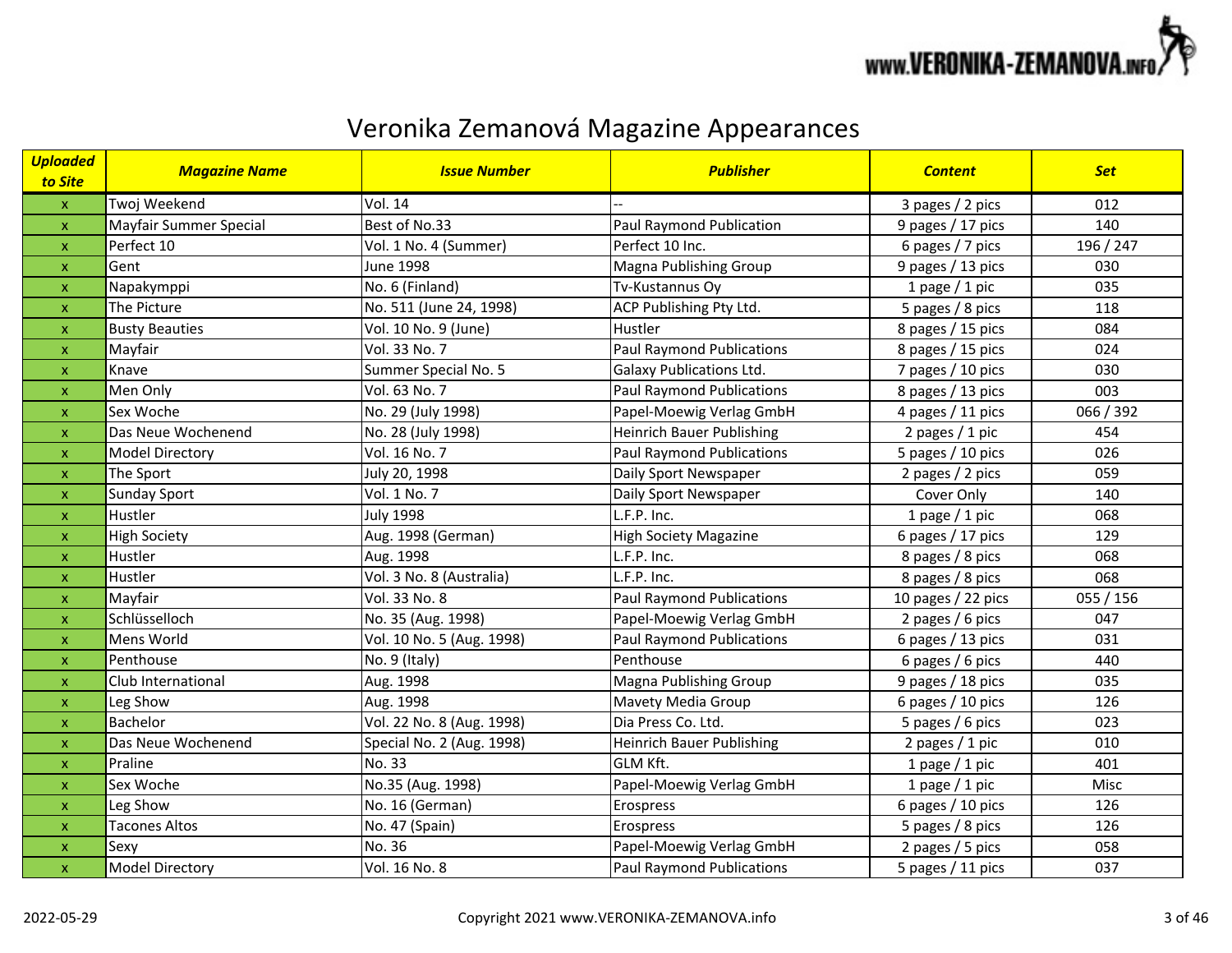

| <b>Uploaded</b><br>to Site | <b>Magazine Name</b>         | <b>Issue Number</b>        | <b>Publisher</b>                 | <b>Content</b>       | <b>Set</b>                           |
|----------------------------|------------------------------|----------------------------|----------------------------------|----------------------|--------------------------------------|
| $\mathsf X$                | <b>Big Man Internacional</b> | Ano XV No. 2               |                                  | 13 pages / 14 pics   | 084                                  |
| $\bar{\mathbf{X}}$         | Cheri                        | Sept. 1998                 | Cheri Inc.                       | 14 pages / 21 pics   | 140                                  |
| $\pmb{\mathsf{X}}$         | Club International (Best of) | No. 138                    | Magna Publishing Group           | 6 pages / 17 pics    | 035                                  |
| $\pmb{\mathsf{X}}$         | Mayfair                      | Vol. 33 No. 9              | <b>Paul Raymond Publications</b> | 5 pages / 11 pics    | 055 / 140                            |
| $\boldsymbol{\mathsf{x}}$  | Das Neue Wochenend           | No. 37 (Sept. 1998)        | <b>Heinrich Bauer Publishing</b> | 3 pages / 4 pics     | 010/011                              |
| $\pmb{\times}$             | Bachelor                     | Vol. 22 No. 9 (Sept. 1998) | Dia Press Co. Ltd.               | 1 page $/$ 1 pic     | 057                                  |
| $\pmb{\mathsf{x}}$         | <b>High Society</b>          | The Very Best of No. 98    | <b>High Society Magazine</b>     | 10 pages / 16 pics   | 129                                  |
| $\pmb{\mathsf{x}}$         | Aktuell Rapport              | No. 37 (Sept. 1998)        | Tre-mag Sweden AB                | 4 pages / 8 pics     | 073 / 206 / 454 / 455                |
| $\pmb{\times}$             | Das Neue Wochenend           | Special No. 3 (Oct. 1998)  | <b>Heinrich Bauer Publishing</b> | 1 page $/$ 1 pic     | 010                                  |
| $\pmb{\mathsf{x}}$         | Juggs                        | Oct. 1998                  | Mavety Media Group               | 6 pages / 11 pics    | 239                                  |
| $\mathsf X$                | Mayfair                      | Vol. 33 No. 10             | <b>Paul Raymond Publications</b> | 7 pages / 13 pics    | 118                                  |
| X                          | <b>Model Directory</b>       | Vol. 16 No. 10             | <b>Paul Raymond Publications</b> | 8 pages / 16 pics    | 059                                  |
| $\boldsymbol{\mathsf{x}}$  | Sex Woche                    | No. 41 (Oct. 1998)         | Papel-Moewig Verlag GmbH         | 1 page $/$ 1 pic     | 392                                  |
| $\boldsymbol{\mathsf{x}}$  | Men Only                     | Vol. 63 No. 10             | <b>Paul Raymond Publications</b> | 7 pages / 12 pics    | 028                                  |
| $\mathsf X$                | Men Only                     | The Very Best of No. 41    | <b>Paul Raymond Publications</b> | 8 pages / 14 pics    | 063                                  |
| $\mathsf X$                | Pige Special                 | No. 10                     | Aller Press A/S                  | 7 pages / 10 pics    | 073 / 205 / 209 / 210 /<br>451 / 454 |
| $\pmb{\mathsf{X}}$         | <b>High Society</b>          | Oct. 1998                  | <b>High Society Magazine</b>     | 10 pages $/$ 17 pics | 024                                  |
| $\pmb{\mathsf{X}}$         | Bachelor                     | Vol. 22 No. 10 (Oct. 1998) | Dia Press Co. Ltd.               | 5 pages / 7 pics     | 057                                  |
| $\pmb{\times}$             | Das Neue Wochenend           | No. 40 (Oct. 1998)         | <b>Heinrich Bauer Publishing</b> | 1 page $/$ 1 pic     | 058                                  |
| $\pmb{\mathsf{x}}$         | Knave DDPlus                 | Vol. 30 No. 12 (Oct. 1998) | <b>Galaxy Publications Ltd.</b>  | 6 pages / 15 pics    | 066                                  |
| $\pmb{\times}$             | Perfect 10                   | Vol. 1 No. 5 (Fall)        | Perfect 10 Inc.                  | 4 pages / 4 pics     | 196 / 245 / 247                      |
| $\pmb{\mathsf{x}}$         | Tele Tutto                   | No. 39                     | Edizioni Pepe S.r.l.             | 3 pages $/$ 4 pics   | 196 / 247                            |
| $\pmb{\mathsf{x}}$         | Interviú                     | No. 1171                   | Ediciones Reunidas. SA           | 6 pages / 9 pics     | 073 / 455                            |
| $\pmb{\mathsf{x}}$         | <b>Aktuell Rapport</b>       | No. 45 (Nov. 5, 1998)      | Tre-mag Sweden AB                | 6 pages / 8 pics     | 047/113                              |
| $\mathsf X$                | Club                         | Nov. 1998                  | Magna Publishing Group           | 9 pages / 17 pics    | 028                                  |
| $\mathsf{x}$               | Gallery                      | Nov. 1998                  | Magna Publishing Group           | 8 pages / 14 pics    | 037                                  |
| $\pmb{\mathsf{x}}$         | <b>High Society</b>          | Nov. 1998 (German)         | <b>High Society Magazine</b>     | 7 pages / 11 pics    | 024                                  |
| $\boldsymbol{\mathsf{x}}$  | Das Neue Wochenend           | No. 45 (Nov. 1998)         | <b>Heinrich Bauer Publishing</b> | 1 page $/$ 1 pic     | 210                                  |
| $\pmb{\times}$             | Mens World                   | Vol. 10 No. 11             | <b>Paul Raymond Publications</b> | 5 pages / 10 pics    | 035                                  |
| $\pmb{\mathsf{x}}$         | Supermen Club                | No. 8 (Nov. 1998)          | Video Dreams Company S.r.l.      | Cover Only           | 247                                  |
| $\pmb{\mathsf{x}}$         | Mayfair                      | Vol. 33 No. 11             | <b>Paul Raymond Publications</b> | 9 pages / 23 pics    | 025 / 129                            |
| $\mathsf X$                | Mayfair                      | Vol. 33 No. 11 (Alt Cover) | <b>Paul Raymond Publications</b> | 9 pages / 23 pics    | 025/129                              |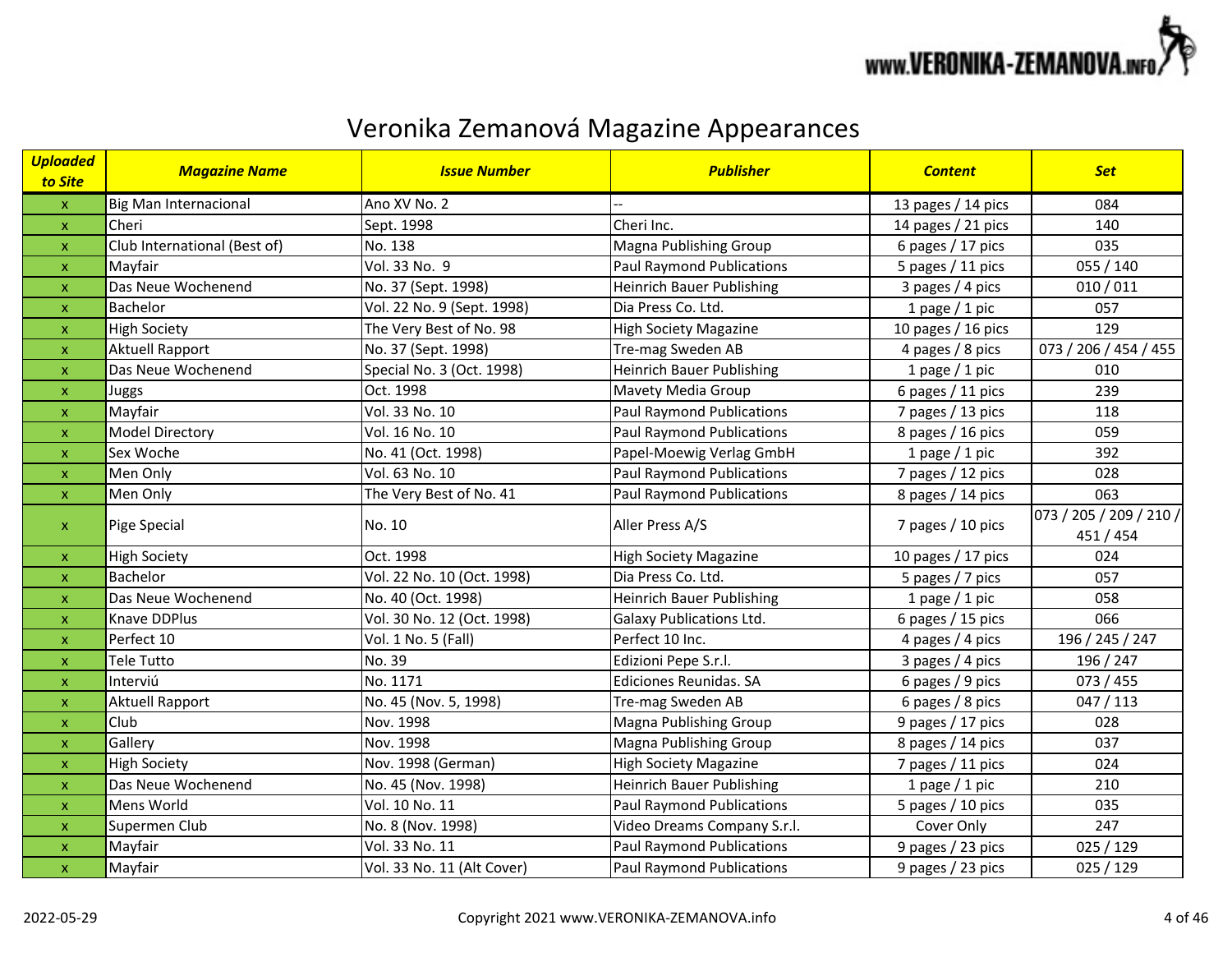

| <b>Uploaded</b><br>to Site | <b>Magazine Name</b>   | <b>Issue Number</b>                | <b>Publisher</b>                 | <b>Content</b>         | <b>Set</b> |
|----------------------------|------------------------|------------------------------------|----------------------------------|------------------------|------------|
| $\mathsf X$                | Cheri                  | Dec. 1998                          | Cheri Inc.                       | 1 page / 3 pics        | 140        |
| $\pmb{\times}$             | Cheri                  | Holiday (1998)                     | Cheri Inc.                       | 12 pages / 16 pics     | 059        |
| $\pmb{\mathsf{X}}$         | Das Neue Wochenend     | Best of 98 - No. 1 (Dec. 1998)     | <b>Heinrich Bauer Publishing</b> | 1 page $/$ 1 pic       | 011        |
| $\pmb{\mathsf{x}}$         | Genesis                | Dec. 1998                          | Magna Publishing Group           | 6 pages / 9 pics       | 051        |
| $\boldsymbol{\mathsf{x}}$  | Hustler                | Issue 1 No. 3 - Dec. 1998 (German) | L.F.P. Inc.                      | 14 pages / 21 pics     | 353        |
| $\boldsymbol{\mathsf{x}}$  | Leg Show               | Dec. 1998                          | Mavety Media Group               | 7 pages / 12 pics      | 157        |
| $\pmb{\mathsf{x}}$         | Leg Show               | No. 20 (German)                    | Erospress                        | 7 pages / 12 pics      | 157        |
| $\pmb{\mathsf{x}}$         | Leg Show               | (The Best of) No. 25               | Mavety Media Group               | 9 pages / 15 pics      | 120        |
| X                          | <b>Tacones Altos</b>   | No. 51                             | Erospress                        | 5 pages / 9 pics       | 157        |
| $\pmb{\mathsf{x}}$         | Leg World              | Vol. 2 No. 5                       | L.F.P. Inc.                      | 8 pages / 12 pics      | 060        |
| $\pmb{\mathsf{x}}$         | Mayfair                | Vol. 33 No. 12                     | <b>Paul Raymond Publications</b> | 4 pages / 11 pics      | 057        |
| X                          | Sex Woche              | No. 49 (Dec. 1998)                 | Papel-Moewig Verlag GmbH         | 2 pages / 5 pics       | 063        |
| $\boldsymbol{\mathsf{x}}$  | <b>High Society</b>    | Holiday 1998                       | <b>High Society Magazine</b>     | 8 pages / 15 pics      | 113        |
| $\boldsymbol{\mathsf{x}}$  | Playboy                | Dec. 1998                          | Playboy                          | 1 page $/$ 1 pic       | 442        |
| $\pmb{\mathsf{x}}$         | Cheri                  | No. 91 (Dec 1998) (Spain)          | Eropress                         | 10 pages / 16 pics     | 024        |
| X                          | Das Neue Wochenend     | No. 52 (Dec. 1998)                 | <b>Heinrich Bauer Publishing</b> | 2 pages / 2 pics       | 010/012    |
| $\pmb{\mathsf{X}}$         | Mayfair                | Vol. 33 No. 13                     | <b>Paul Raymond Publications</b> | 7 pages / 15 pics      | 027/033    |
| <b>1999</b>                |                        | 139                                |                                  |                        |            |
| $\pmb{\mathsf{X}}$         | <b>Hot Score</b>       | No. 22 (German)                    | The SCORE Group                  | 6 pages / 9 pics       | 003        |
| $\pmb{\mathsf{x}}$         | Leg Show               | No. 32 (German)                    | Mavety Media Group               | 9 pages / 12 pics      | 137        |
| $\pmb{\mathsf{x}}$         | <b>Titbits</b>         | Vol. 1 No. 17                      | <b>Gold Star Publications</b>    | 6 pages / 8 pics       | 063        |
| $\pmb{\times}$             | Schlüsselloch Topgirls | No. 19                             | Papel-Moewig Verlag GmbH         | 2 pages / 6 pics       | 047        |
| $\pmb{\mathsf{x}}$         | Schlüsselloch Topgirls | No. 20                             | Papel-Moewig Verlag GmbH         | <b>Back Cover Only</b> | 026        |
| $\pmb{\times}$             | Sexy Traumgirls        | No. 38                             | Papel-Moewig Verlag GmbH         | 2 pages / 3 pics       | 030        |
| X                          | <b>Sexy Traumgirls</b> | No. 40                             | Papel-Moewig Verlag GmbH         | 2 pages / 5 pics       | 058        |
| $\pmb{\mathsf{x}}$         | <b>Sexy Traumgirls</b> | No. 44                             | Papel-Moewig Verlag GmbH         | Cover Only             | 129        |
| $\boldsymbol{\mathsf{x}}$  | Knave                  | Best of No. 11                     | <b>Galaxy Publications Ltd.</b>  | 7 pages / 13 pics      | 084        |
| $\pmb{\mathsf{x}}$         | Mayfair Select         | No. 1                              | <b>Paul Raymond Publications</b> | 7 pages / 13 pics      | 024        |
| $\boldsymbol{\mathsf{x}}$  | <b>Mayfair Select</b>  | No. 2                              | <b>Paul Raymond Publications</b> | 4 pages / 14 pics      | 017        |
| $\pmb{\mathsf{x}}$         | Penthouse              | No. 121 (The Girls of Australian)  | Penthouse                        | 9 pages / 9 pics       | 057        |
| $\pmb{\mathsf{x}}$         | Leg Sex                | No. 3 (German)                     | The SCORE Group                  | 4 pages / 7 pics       | 096        |
| $\pmb{\mathsf{x}}$         | Cheri                  | Centrefold All-Stars # 8           | Cheri Inc.                       | 10 pages / 12 pics     | 059        |
| $\pmb{\times}$             | Mens World             | (The Best of) No. 12               | <b>Paul Raymond Publications</b> | 6 pages / 13 pics      | 031        |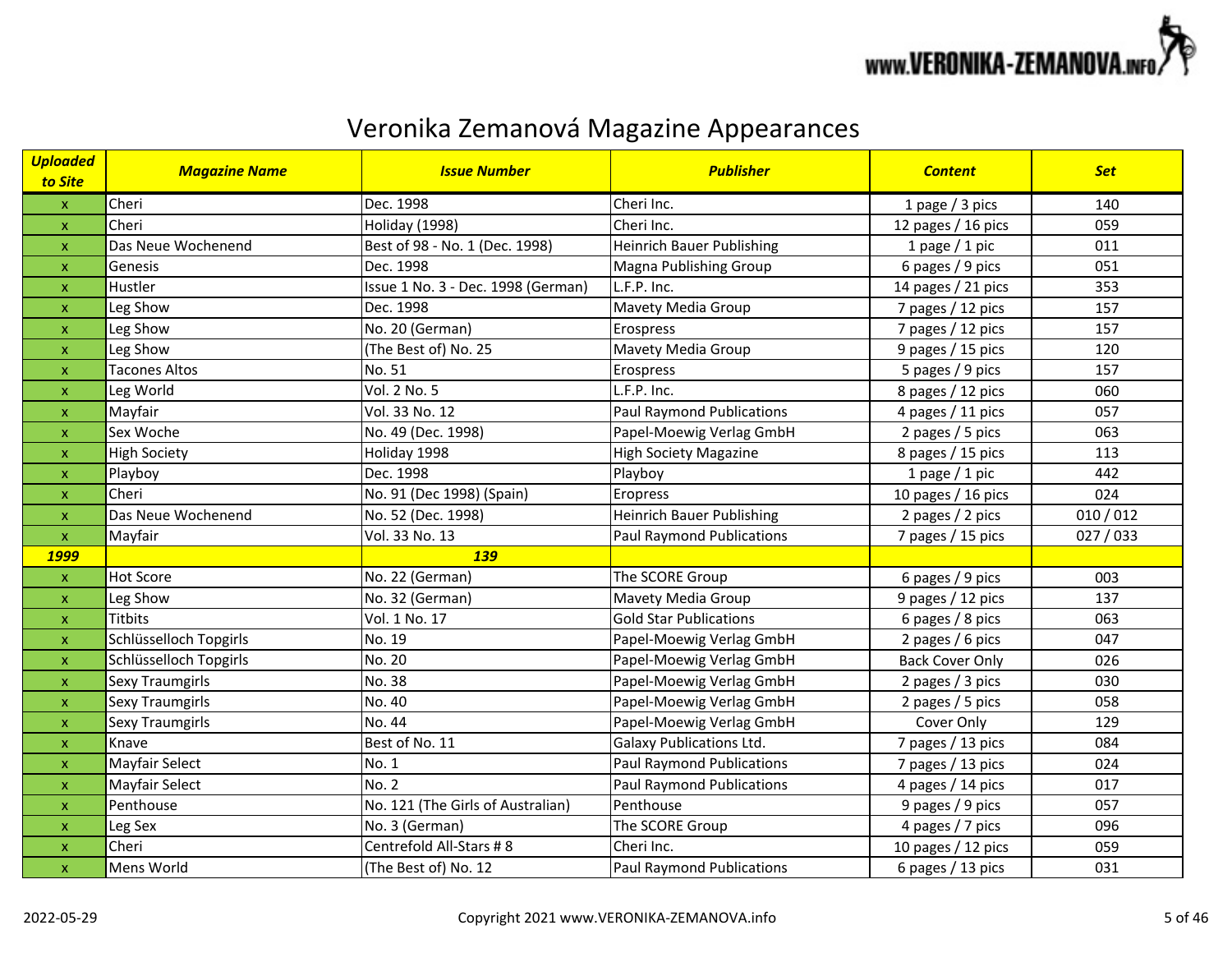

| <b>Uploaded</b><br>to Site | <b>Magazine Name</b>            | <b>Issue Number</b>                                | <b>Publisher</b>                 | <b>Content</b>     | <b>Set</b> |
|----------------------------|---------------------------------|----------------------------------------------------|----------------------------------|--------------------|------------|
| $\mathsf X$                | High Society (The Very Best of) | No. 103                                            | <b>High Society Magazine</b>     | 8 pages / 15 pics  | 024        |
| $\pmb{\times}$             | Whitehouse Intl.                | No. 21                                             | David Sullivan                   | 6 pages / 5 pics   | 059        |
| $\pmb{\mathsf{X}}$         | Sex Woche Geile Girls           | <b>No. 4</b>                                       | Papel-Moewig Verlag GmbH         | 2 pages / 5 pics   | 063        |
| $\pmb{\mathsf{X}}$         | Men Only                        | Naughty Nudes #1                                   | <b>Paul Raymond Publications</b> | 7 pages / 12 pics  | 028        |
| $\pmb{\mathsf{X}}$         | <b>Kore News</b>                | No. 189                                            |                                  | Cover Only         | 026        |
| $\pmb{\mathsf{x}}$         | Leg Show Calendar               | 1999 (May)                                         | Leg Glamour Inc.                 | 1 page $/$ 1 pic   | 120        |
| $\pmb{\mathsf{X}}$         | <b>Eros Comix</b>               | No. 16                                             | T. Dolman Editorial              | 1 page / 2 pics    | 006 / 020  |
| $\boldsymbol{\mathsf{X}}$  | Erotic                          | No. 1                                              |                                  | 7 pages / 18 pics  | 113        |
| $\pmb{\mathsf{x}}$         | Score                           | Jan. 1999 (US)                                     | The SCORE Group                  | 7 pages / 13 pics  | 003        |
| $\pmb{\mathsf{X}}$         | <b>Score Sexy Busty</b>         | No. 19                                             | Quad International Inc.          | 7 pages / 13 pics  | 003        |
| $\pmb{\mathsf{X}}$         | Swank                           | Jan. 1999                                          | Magna Publishing Group           | 8 pages / 13 pics  | 025        |
| $\pmb{\mathsf{X}}$         | Napakymppi                      | No. 1 (Finland)                                    | Tv-Kustannus Oy                  | 7 pages / 13 pics  | 156        |
| $\pmb{\times}$             | Men Only                        | Vol. 64 No. 1                                      | <b>Paul Raymond Publications</b> | 4 pages / 9 pics   | 036        |
| $\mathbf{x}$               | Club Confidential               | Jan. 1999                                          | <b>Magna Publishing Group</b>    | 9 pages / 14 pics  | 017        |
| $\mathbf{x}$               | Mayfair                         | Vol. 34 No. 1                                      | <b>Paul Raymond Publications</b> | 7 pages / 13 pics  | 024        |
| $\pmb{\mathsf{x}}$         | Sexy                            | No. 3 (Jan. 1999)                                  | Papel-Moewig Verlag GmbH         | Cover Only         | 140        |
| $\boldsymbol{\mathsf{x}}$  | Gent                            | <b>Naturals</b>                                    | Magna Publishing Group           | 9 pages / 13 pics  | 030        |
| $\pmb{\mathsf{X}}$         | <b>Penthouse Letters</b>        | No. 1 (Australia)                                  | Penthouse                        | 7 pages / 7 pics   | 028        |
| $\pmb{\mathsf{X}}$         | People with Pix                 | Jan 20, 1999                                       | ACP Publishing Pty Ltd.          | 10 pages / 13 pics | 025        |
| $\pmb{\mathsf{X}}$         | Das Neue Wochenend              | Special No. 2 (Jan. 13, 1999)                      | <b>Heinrich Bauer Publishing</b> | 1 page $/$ 1 pic   | 010        |
| $\pmb{\mathsf{X}}$         | Aktuell Rapport                 | No. 6 (Feb. 4, 1999)                               | Tre-mag Sweden AB                | 7 pages / 11 pics  | 037        |
| $\mathbf{x}$               | <b>Aktuell Rapport</b>          | <b>No. 2</b>                                       | Tre-mag Sweden AB                | 2 pages / 5 pics   | 047        |
| $\pmb{\mathsf{X}}$         | Hustler                         | Issue 2 No. 2 (Feb. 1999)                          | L.F.P. Inc.                      | 12 pages / 14 pics | 403        |
| $\boldsymbol{\mathsf{x}}$  | Mayfair                         | Vol. 34 No. 2                                      | <b>Paul Raymond Publications</b> | 8 pages / 20 pics  | 034        |
| $\pmb{\mathsf{X}}$         | Sex Woche                       | No. 8 (Feb. 1999)                                  | Papel-Moewig Verlag GmbH         | 2 pages / 6 pics   | 031        |
| $\pmb{\mathsf{X}}$         | Velvet                          | Feb. 1999                                          | Magna Publishing Group           | 12 pages / 24 pics | 031        |
| $\mathbf{x}$               | Gent                            | Feb. 1999                                          | Magna Publishing Group           | 9 pages / 21 pics  | 030        |
| $\pmb{\times}$             | <b>Model Directory</b>          | Vol. 17 No. 2                                      | <b>Paul Raymond Publications</b> | 7 pages / 11 pics  | 063        |
| $\mathbf{x}$               | Gallery                         | Vol. 27 No. 2 (Feb. 1999)                          | <b>Magna Publishing Group</b>    | 10 pages / 13 pics | 027/033    |
| $\pmb{\mathsf{X}}$         | Penthouse                       | Vol. 20 No. 2 (Black Label Edition - Aus Penthouse |                                  | 1 page $/$ 1 pic   | 028        |
| $\mathsf X$                | <b>Top Models</b>               | <b>No. 2</b>                                       | Erotic CZ                        | 7 pages / 18 pics  | 113        |
| $\mathsf X$                | Cheri                           | Feb. 1999 (Spain)                                  | Erospress                        | 14 pages / 21 pics | 140        |
| $\pmb{\mathsf{X}}$         | <b>High Society</b>             | Mar. 1999 (German)                                 | <b>High Society Magazine</b>     | 8 pages / 16 pics  | 059 / 140  |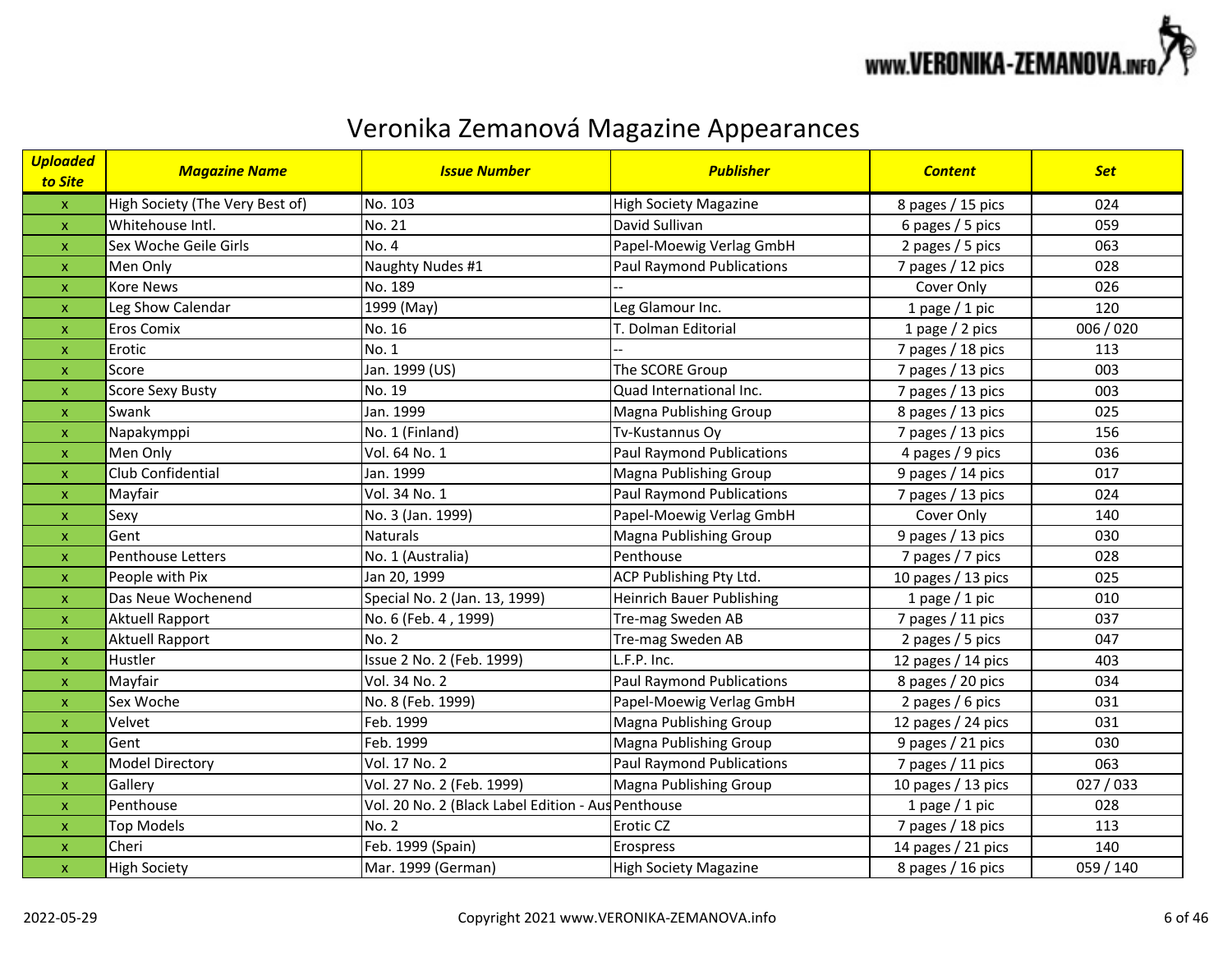

| <b>Uploaded</b><br>to Site | <b>Magazine Name</b>   | <b>Issue Number</b>                                | <b>Publisher</b>                 | <b>Content</b>       | <b>Set</b> |
|----------------------------|------------------------|----------------------------------------------------|----------------------------------|----------------------|------------|
| $\pmb{\mathsf{X}}$         | <b>Busty Beauties</b>  | Vol. 11 No. 6                                      | Hustler                          | 7 pages / 12 pics    | 260        |
| $\mathsf{x}$               | Lack und Leder         | No. 13 (Mar. 1999)                                 |                                  | 2 pages / 4 pics     | 003        |
| $\pmb{\mathsf{X}}$         | Mayfair                | Vol. 34 No. 3                                      | Paul Raymond Publications        | 9 pages / 23 pics    | 020        |
| $\mathsf{x}$               | <b>Model Directory</b> | Vol. 17 No. 3                                      | <b>Paul Raymond Publications</b> | 5 pages / 8 pics     | 024        |
| $\boldsymbol{\mathsf{x}}$  | Penthouse              | Vol. 20 No. 3 (Australia)                          | Penthouse                        | 11 pages / 13 pics   | 028        |
| $\boldsymbol{\mathsf{x}}$  | Penthouse              | Vol. 20 No. 3 (Black Label Edition - Aus Penthouse |                                  | 11 pages / 13 pics   | 028        |
| $\pmb{\mathsf{x}}$         | Praline                | No. 12                                             | GLM Kft.                         | 1 page $/$ 1 pic     | 037        |
| $\boldsymbol{\mathsf{x}}$  | Praline                | No. 13                                             | <b>GLM Kft.</b>                  | 1 page / 1 pic       | 073        |
| $\pmb{\mathsf{X}}$         | SexyMag                | No. 61 (March)                                     | <b>Editions Ixora</b>            | 9 pages / 8 pics     | 021        |
| $\mathsf{x}$               | <b>High Society</b>    | Vol. 24 No. 3                                      | <b>High Society Magazine</b>     | 10 pages / 13 pics   | 023        |
| $\mathsf{x}$               | <b>High Society</b>    | March 1999 (UK)                                    | <b>High Society Magazine</b>     | 10 pages / 13 pics   | 023        |
| $\boldsymbol{\mathsf{x}}$  | <b>High Society</b>    | No. 98 - Mar.1999 (Spain)                          | <b>High Society Magazine</b>     | 8 pages / 15 pics    | 113        |
| $\boldsymbol{\mathsf{x}}$  | Leg World              | Mar. 1999                                          | L.F.P. Inc.                      | 8 pages / 13 pics    | 135        |
| $\mathsf{x}$               | <b>High Society</b>    | March 1999 (German)                                | <b>High Society Magazine</b>     | 9 pages / 17 pics    | 059        |
| $\pmb{\mathsf{x}}$         | Panorama               | No. 10 (Mar, 1999)                                 |                                  | 3 pages / 9 pics     | 500        |
| $\boldsymbol{\mathsf{x}}$  | Cheri                  | No. 95 (Spain)                                     | Cheri Inc.                       | 12 pages / 14 pics   | 059        |
| $\pmb{\mathsf{x}}$         | Leg Show               | Apr. 1999                                          | Mavety Media Group               | 8 pages / 11 pics    | 064        |
| $\mathsf{x}$               | Mayfair                | Vol. 34 No. 4                                      | <b>Paul Raymond Publications</b> | 9 pages / 21 pics    | 022        |
| $\mathsf{x}$               | <b>CD Power</b>        | March/April 1999                                   | Fun Verlag                       | 1 page / 9 pics      | 300        |
| $\mathsf{x}$               | Das Neue Oho           | April/May 1999                                     | <b>GLM Verlag</b>                | 2 pages / 7 pics     | 300        |
| $\mathsf{x}$               | <b>Aktuell Rapport</b> | No. 19                                             | Tre-mag Sweden AB                | 1 page $/$ 1 pic     | 037        |
| $\boldsymbol{\mathsf{x}}$  | UpYou                  | Vol. 6 No. 5                                       | Dia Press Co. Ltd.               | 5 pages / 9 pics     | 025        |
| $\pmb{\mathsf{x}}$         | The Picture            | No. 558 (May 19, 1999)                             | ACP Publishing Pty Ltd.          | 5 pages / 8 pics     | 022 / 059  |
| $\mathsf{x}$               | Happy Weekend          | No. 680                                            | Silwa Verlag                     | 2 pages / 2 pics     | 113        |
| $\pmb{\mathsf{X}}$         | Model Directory        | Apr. 1999                                          | <b>Paul Raymond Publications</b> | 10 pages $/$ 16 pics | 140        |
| $\mathsf{x}$               | Sexy                   | Apr. 1999                                          | Papel-Moewig Verlag GmbH         | 3 pages / 7 pics     | 140        |
| $\pmb{\mathsf{X}}$         | Cheri                  | The Best of No. 115                                | Cheri Inc.                       | 14 pages / 21 pics   | 140        |
| $\mathsf{x}$               | Cheri                  | April 1999                                         | Cheri Inc.                       | 10 pages $/$ 16 pics | 024        |
| $\boldsymbol{\mathsf{X}}$  | Das Neue Wochenend     | No. 16 (Apr. 1999)                                 | <b>Heinrich Bauer Publishing</b> | Cover Only           | 394        |
| $\mathsf{x}$               | Das Neue Wochenend     | No. 18 (Apr. 1999)                                 | <b>Heinrich Bauer Publishing</b> | 1 page / 1 pic       | 058        |
| $\pmb{\mathsf{x}}$         | <b>Tacones Altos</b>   | No. 55 (Spain)                                     | Eropress                         | 7 pages / 10 pics    | 064        |
| $\mathsf{x}$               | Свеча (Candle)         | No. 4 (Russia)                                     |                                  | Cover Only           | 047        |
| $\pmb{\mathsf{x}}$         | Mayfair                | Vol. 34 No. 5                                      | <b>Paul Raymond Publications</b> | 8 pages / 16 pics    | 021        |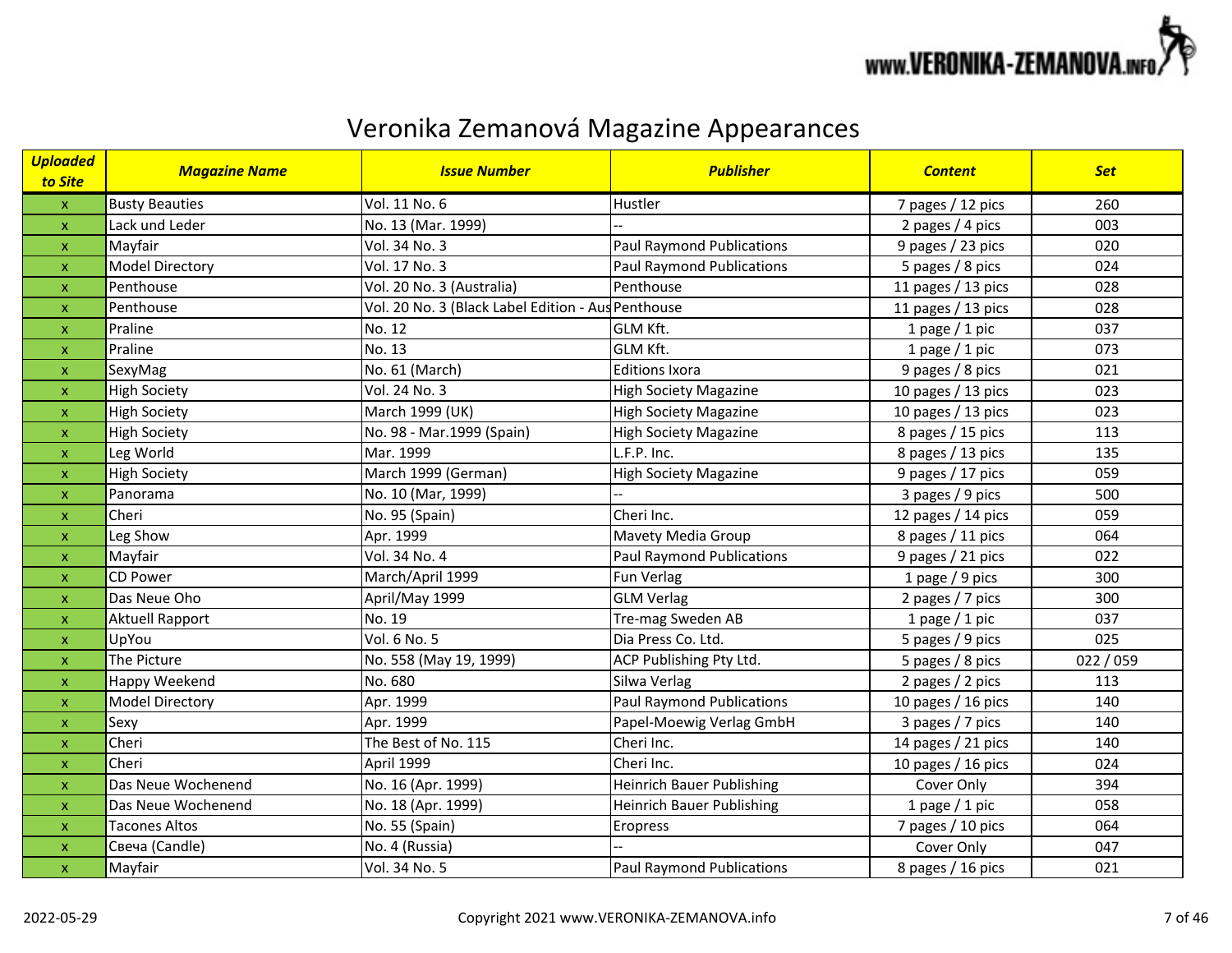

| <b>Uploaded</b><br>to Site | <b>Magazine Name</b>        | <b>Issue Number</b>    | <b>Publisher</b>                 | <b>Content</b>       | <b>Set</b> |
|----------------------------|-----------------------------|------------------------|----------------------------------|----------------------|------------|
| $\mathsf X$                | Swank                       | No. 20 (May 1999)      | Magna Publishing Group           | 10 pages $/$ 16 pics | 034        |
| $\mathsf X$                | Inspirace                   | May 1999               |                                  | 4 pages / 6 pics     | 028        |
| $\pmb{\mathsf{X}}$         | St Pauli Sex Revue          | No. 5                  | Spn Zeitschriften-Verlags-Gmbh   | 2 pages / 4 pics     | 113        |
| $\pmb{\mathsf{x}}$         | <b>Sexy Lovers</b>          | Vol. 8 No. 5           | Magna Publishing Group           | 8 pages / 13 pics    | 025        |
| $\pmb{\mathsf{x}}$         | Mayfair                     | Vol. 34 No. 6          | <b>Paul Raymond Publications</b> | 4 pages / 14 pics    | 017        |
| $\pmb{\times}$             | Sex Woche                   | No.25 (June 1999)      | Papel-Moewig Verlag GmbH         | 1 page $/$ 1 pic     | 392        |
| $\pmb{\mathsf{x}}$         | <b>Model Directory</b>      | <b>June 1999</b>       | <b>Paul Raymond Publications</b> | 7 pages / 11 pics    | 063        |
| $\pmb{\mathsf{x}}$         | Chic                        | <b>June 1999</b>       | L.F.P. Inc.                      | 8 pages / 9 pics     | 047        |
| X                          | <b>Model Directory</b>      | Vol. 17 No. 6          | <b>Paul Raymond Publications</b> | 6 pages / 18 pics    | 025        |
| $\pmb{\mathsf{x}}$         | <b>Just Girls</b>           | Vol.17 No. 6           | <b>Paul Raymond Publications</b> | 6 pages / 18 pics    | 025        |
| $\boldsymbol{\mathsf{x}}$  | Mens World                  | Vol. 11 No. 6          | <b>Paul Raymond Publications</b> | 4 pages / 9 pics     | 017        |
| $\pmb{\mathsf{x}}$         | Leg Show                    | No. 24 (German)        | Erospress                        | 6 pages / 10 pics    | 064        |
| $\boldsymbol{\mathsf{x}}$  | Leg Show                    | June 1999 (France)     | Mavety Media Group               | 6 pages / 8 pics     | 064        |
| $\pmb{\times}$             | Keck!                       | No. 9 (11-6-1999)      | Papel-Moewig Verlag GmbH         | 1 page $/$ 1 pic     | Misc       |
| $\pmb{\mathsf{x}}$         | Swank's Uncensored Close-up | <b>June 1999</b>       | Magna Publishing Group           | 4 pages / 5 pics     | 025        |
| $\pmb{\mathsf{x}}$         | Mayfair                     | Vol. 34 No. 7          | <b>Paul Raymond Publications</b> | 2 pages / 19 pics    | Many       |
| X                          | Sex Woche                   | No. 29 (July 1999)     | Papel-Moewig Verlag GmbH         | 1 page $/$ 3 pics    | 129        |
| $\pmb{\mathsf{x}}$         | Mayfair Summer Special      | No. 2 1999             | <b>Paul Raymond Publications</b> | 9 pages / 20 pics    | 034        |
| X                          | Men Only                    | Summer Special '99     | <b>Paul Raymond Publications</b> | 4 pages / 9 pics     | 036        |
| $\pmb{\mathsf{x}}$         | Passie                      | No. 7 (July 1999)      | HB Media BV                      | 4 pages / 7 pics     | 020        |
| $\boldsymbol{\mathsf{x}}$  | Sexy                        | No. 28 (July 12, 1999) | Papel-Moewig Verlag GmbH         | 1 page $/$ 1 pic     | 392        |
| $\pmb{\mathsf{x}}$         | <b>Aktuell Rapport</b>      | Aug. 1999              | Tre-mag Sweden AB                | 7 pages / 11 pics    | 118        |
| $\pmb{\mathsf{x}}$         | <b>High Society</b>         | Aug. 1999 (German)     | <b>High Society Magazine</b>     | 9 pages / 17 pics    | 113/140    |
| $\pmb{\mathsf{x}}$         | Das Neue Wochenend          | No. 34 (Aug. 1999)     | <b>Heinrich Bauer Publishing</b> | 2 pages / 2 pics     | 267        |
| $\pmb{\mathsf{x}}$         | <b>Model Directory</b>      | Vol. 17 No. 8          | <b>Paul Raymond Publications</b> | 5 pages / 12 pics    | 027/033    |
| $\pmb{\mathsf{x}}$         | <b>Just Girls</b>           | Vol. 17 No. 8          | <b>Paul Raymond Publications</b> | 5 pages / 12 pics    | 027/033    |
| $\pmb{\mathsf{x}}$         | Das Neue Wochenend          | No. 35 (Aug. 1999)     | <b>Heinrich Bauer Publishing</b> | 1 page $/$ 1 pic     | 008        |
| $\pmb{\mathsf{x}}$         | Swank's X-tasy              | No. 21                 | Magna Publishing Group           | 7 pages / 11 pics    | 025        |
| $\boldsymbol{\mathsf{x}}$  | <b>High Society</b>         | Sept. 1999             | <b>High Society Magazine</b>     | 10 pages $/$ 15 pics | 044        |
| $\pmb{\mathsf{x}}$         | Cheri                       | Aug. 1999              | Cheri Inc.                       | 12 pages / 19 pics   | 063        |
| $\pmb{\mathsf{x}}$         | Hustler's Honey Buns        | Sept. 1999             | L.F.P. Inc.                      | 11 pages / 16 pics   | 061        |
| $\pmb{\mathsf{x}}$         | Das Neue Wochenend          | No. 38 (Sept. 1999)    | <b>Heinrich Bauer Publishing</b> | 3 pages / 2 pics     | 012 / 267  |
| $\pmb{\times}$             | Just Girls                  | Vol.17 No. 9           | <b>Paul Raymond Publications</b> | 3 pages / 3 pics     | 023        |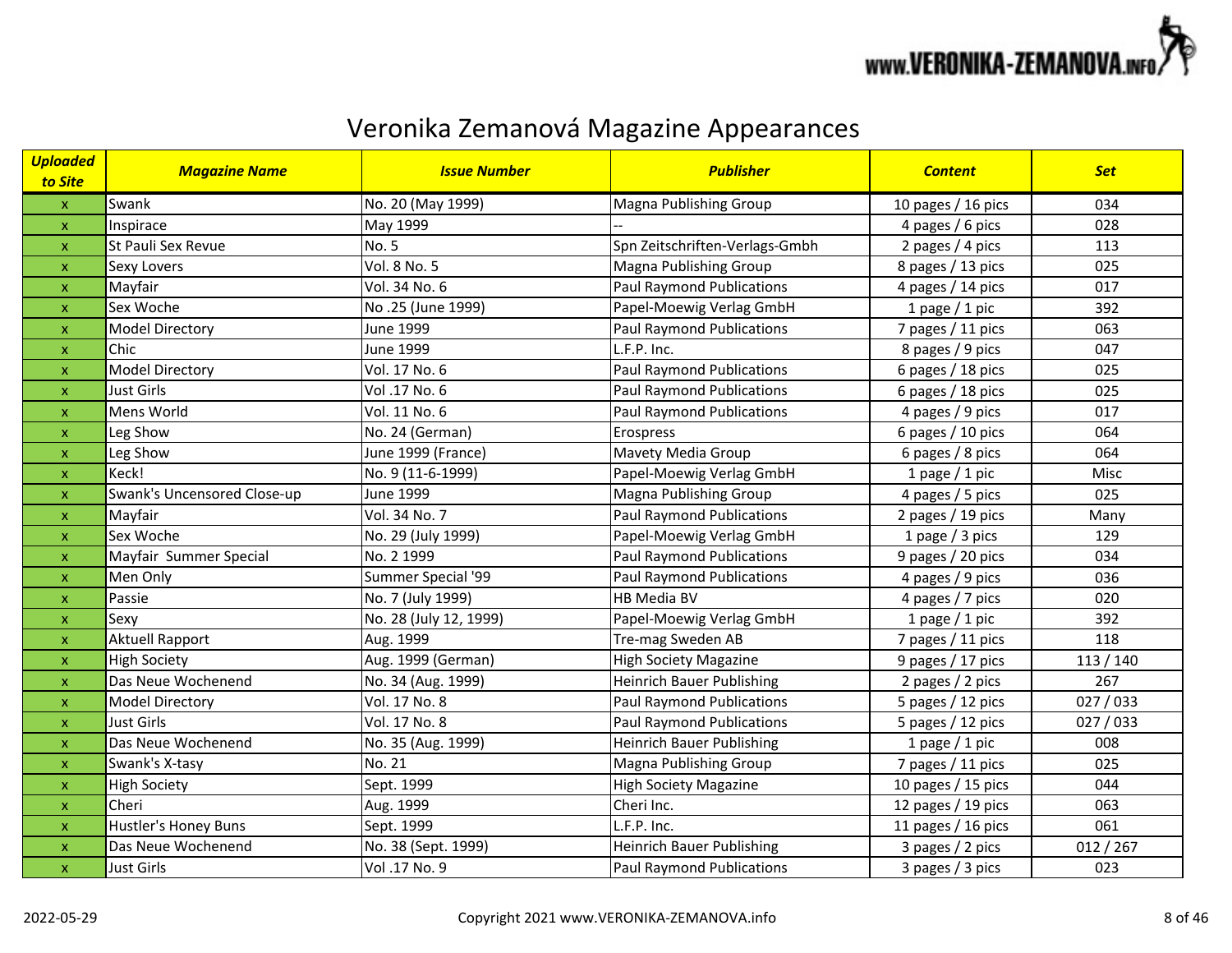

| <b>Uploaded</b><br>to Site | <b>Magazine Name</b>   | <b>Issue Number</b>      | <b>Publisher</b>                     | <b>Content</b>       | <b>Set</b>                     |
|----------------------------|------------------------|--------------------------|--------------------------------------|----------------------|--------------------------------|
| $\pmb{\mathsf{x}}$         | Mens World             | Sept. 1999               | <b>Paul Raymond Publications</b>     | 4 pages / 9 pics     | 017                            |
| $\pmb{\mathsf{X}}$         | Model Directory        | Sept. 1999               | <b>Paul Raymond Publications</b>     | 3 pages / 7 pics     | 036 / 118                      |
| $\mathsf X$                | Dingo                  | Oct. 27, 1999            | ACP Publishing Pty Ltd.              | 10 pages / 12 pics   | 094                            |
| $\boldsymbol{\mathsf{x}}$  | Gallery                | Oct. 1999                | Magna Publishing Group               | 8 pages / 12 pics    | 022                            |
| $\pmb{\mathsf{X}}$         | Mayfair                | Vol. 34 No. 10           | <b>Paul Raymond Publications</b>     | 10 pages $/$ 26 pics | 155                            |
| $\pmb{\mathsf{X}}$         | Piep                   | No. 2 (Oct. 1999)        | Klaus Helbert Verlagsgesellshaft mbH | Cover Only           | 021                            |
| $\pmb{\mathsf{X}}$         | <b>Aktuell Rapport</b> | No. 43 (Oct. 21, 1999)   | Tre-mag Sweden AB                    | 6 pages / 12 pics    | 156                            |
| $\pmb{\mathsf{x}}$         | <b>High Society</b>    | The Very Best of No. 115 | <b>High Society Magazine</b>         | 8 pages / 13 pics    | 044                            |
| $\pmb{\mathsf{X}}$         | Das Neue Wochenend     | No. 42 (Oct. 14, 1999)   | <b>Heinrich Bauer Publishing</b>     | 2 pages / 1 pic      | 010                            |
| $\boldsymbol{\mathsf{x}}$  | Mayfair                | Vol. 34 No. 11           | <b>Paul Raymond Publications</b>     | 8 pages / 33 pics    | 056                            |
| $\mathsf X$                | Schlüsselloch          | No. 48 (Nov. 1999)       | Papel-Moewig Verlag GmbH             | 1 page $/$ 1 pic     | 063                            |
| $\mathsf{x}$               | <b>Model Directory</b> | Vol. 17 No. 11           | <b>Paul Raymond Publications</b>     | 6 pages / 13 pics    | 034                            |
| $\mathsf{x}$               | Das Neue Wochenend     | No. 46 (Nov. 1999)       | <b>Heinrich Bauer Publishing</b>     | 1 page $/$ 1 pic     | 063                            |
| $\mathsf{x}$               | Geisha                 | No. 11                   | MP Media - GmbH                      | 3 pages / 5 pics     | 028                            |
| $\pmb{\mathsf{X}}$         | Mayfair                | Vol. 34 No. 13           | <b>Paul Raymond Publications</b>     | 9 pages / 39 pics    | 171                            |
| $\boldsymbol{\mathsf{x}}$  | Das Neue Wochenend     | No. 49 (Dec. 1999)       | <b>Heinrich Bauer Publishing</b>     | 2 pages / 2 pics     | 012 / 037                      |
| $\pmb{\mathsf{X}}$         | <b>CHEEKS</b>          | No. 25 (Dec. 1999)       | Magna Publishing Group               | 6 pages / 13 pics    | 034                            |
| $\pmb{\mathsf{X}}$         | Erotyka                | Dec. 1999                | Missouri Corporation Ltd.            | 4 pages / 7 pics     | 028                            |
| $\mathsf X$                | Just Girls             | Vol .17 No. 13           | <b>Paul Raymond Publications</b>     | 4 pages / 12 pics    | 022 / 035 / 036 / 057 /<br>140 |
| $\mathsf X$                | <b>High Society</b>    | No. 106 (Spain)          | <b>High Society Magazine</b>         | 8 pages / 8 pics     | 023                            |
| $\pmb{\mathsf{X}}$         | <b>High Society</b>    | No. 5 (Dutch)            | <b>High Society Magazine</b>         | 8 pages / 8 pics     | 023                            |
| $\pmb{\mathsf{X}}$         | Cats                   | No. 12 (Poland)          |                                      | Cover Only           | 028                            |
| $\pmb{\mathsf{X}}$         | Leg Show               | Dec. 1999                | Mavety Media Group                   | 8 pages / 11 pics    | 137                            |
| $\pmb{\mathsf{X}}$         | <b>Tacones Altos</b>   | No. 63 (Spain)           | Eropress                             | 6 pages / 10 pics    | 137                            |
| $\mathsf X$                | Leg Sex                | Dec. 1999                | The SCORE Group                      | 8 pages / 14 pics    | 121                            |
| 2000                       |                        | 149                      |                                      |                      |                                |
| $\pmb{\mathsf{X}}$         | Leg Show               | No. 41 (German)          | Mavety Media Group                   | 6 pages / 9 pics     | 143                            |
| $\mathsf{x}$               | Leg Show               | No. 40                   | Erospress                            | 1 page $/$ 1 pic     | 126                            |
| $\boldsymbol{\mathsf{x}}$  | Leg Show               | Spezial No. 2 (German)   | Erospress                            | 6 pages / 10 pics    | 126                            |
| $\mathsf{x}$               | Rosie                  | No. 367                  |                                      | 5 pages / 7 pics     | 113                            |
| $\pmb{\mathsf{X}}$         | Sexy Traumgirls        | No. 45                   | Papel-Moewig Verlag GmbH             | 2 pages / 5 pics     | 140                            |
| $\boldsymbol{\mathsf{X}}$  | <b>Sexy Traumgirls</b> | No. 59                   | Papel-Moewig Verlag GmbH             | 2 pages / 5 pics     | 424 / 425                      |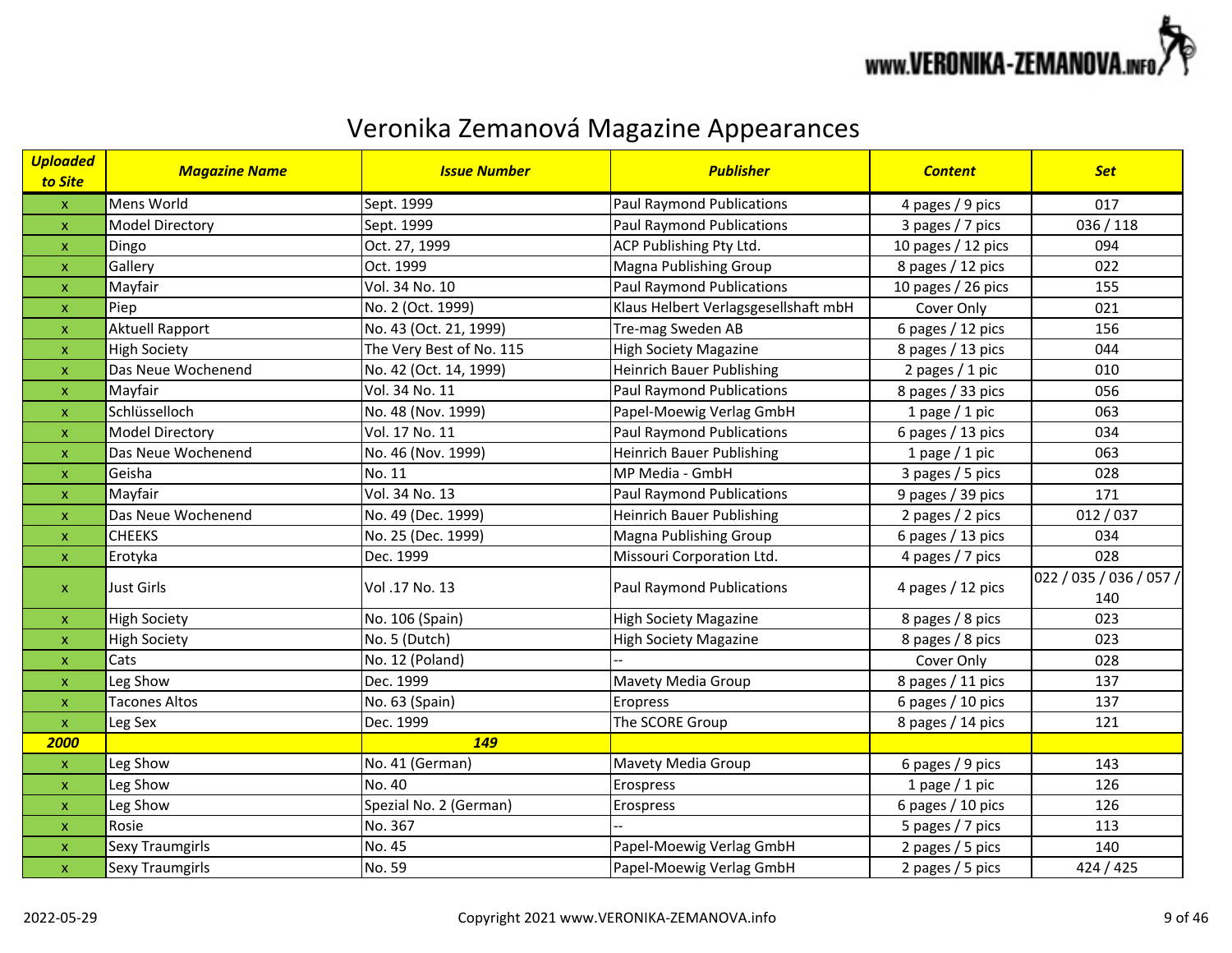

| <mark>Uploaded</mark><br>to Site | <b>Magazine Name</b>        | <b>Issue Number</b>   | <b>Publisher</b>                 | <b>Content</b>     | <b>Set</b> |
|----------------------------------|-----------------------------|-----------------------|----------------------------------|--------------------|------------|
| $\boldsymbol{\mathsf{X}}$        | <b>Sexy Traumgirls</b>      | No. 60                | Papel-Moewig Verlag GmbH         | 2 pages / 3 pics   | 059        |
| $\mathsf{x}$                     | Cheri                       | (Party Girls) No. 22  | Cheri Inc.                       | x pages / x pics   | 140        |
| $\pmb{\mathsf{x}}$               | Whitehouse                  | Vol. 1 No. 26         | David Sullivan                   | 8 pages / 9 pics   | 140        |
| $\mathsf{x}$                     | <b>Bikini Gold Calendar</b> | 2000                  | <b>AP Studios</b>                | 1 page $/$ 1 pic   | 278        |
| $\boldsymbol{\mathsf{x}}$        | Sexy Girls 2000 Calendar    | April                 | <b>Beate Uhse</b>                | 2 pages / 1 pic    | 113        |
| $\boldsymbol{\mathsf{x}}$        | Derriere                    | No. 65                | GSP Press Ltd. UK                | 7 pages / 10 pics  | 022        |
| $\pmb{\mathsf{x}}$               | Raider                      | No. 176               | <b>GSP Press Ltd. UK</b>         | 6 pages / 8 pics   | 022        |
| $\boldsymbol{\mathsf{x}}$        | Mayfair Select              | No. 3                 | <b>Paul Raymond Publications</b> | 9 pages / 30 pics  | 056        |
| $\pmb{\mathsf{X}}$               | Mayfair Select              | No. 4                 | <b>Paul Raymond Publications</b> | 6 pages / 16 pics  | 008        |
| $\pmb{\mathsf{x}}$               | Sex Woche Geile Girls       | <b>No. 8</b>          | Papel-Moewig Verlag GmbH         | 2 pages / 4 pics   | 047        |
| $\pmb{\mathsf{X}}$               | Club                        | No. 60 (France)       | Glamour Shows Ltd.               | 9 pages / 10 pics  | 062        |
| $\mathsf{x}$                     | Club Defi                   | No. 55                | Mediapress                       | 8 pages / 13 pics  | 073 / 206  |
| $\boldsymbol{\mathsf{x}}$        | <b>New Direction</b>        | No. 342               | <b>Gold Star Publications</b>    | 5 pages / 10 pics  | 022        |
| $\boldsymbol{\mathsf{x}}$        | SexyMag                     | No. 70                | <b>Editions Ixora</b>            | 8 pages / 7 pics   | 021        |
| $\boldsymbol{\mathsf{X}}$        | Mayfair                     | Millennium Girls      | <b>Paul Raymond Publications</b> | 7 pages / 15 pics  | 027/033    |
| $\boldsymbol{\mathsf{x}}$        | Lettres Magazine            | No. 162               |                                  | Cover Only         | 451        |
| X                                | <b>Hot Score</b>            | (Das Beste von) No. 1 | The SCORE Group                  | 6 pages / 9 pics   | 003        |
| $\mathsf{x}$                     | Men 2000 International      | Anno 3 (2000)         |                                  | Cover Only         | 020        |
| $\pmb{\mathsf{X}}$               | Exclusive                   | No. 205               | <b>Gold Star Publications</b>    | 4 pages / 6 pics   | 022        |
| $\pmb{\mathsf{X}}$               | Rustler                     | No. 297               | <b>Gold Star Publications</b>    | 8 pages / 13 pics  | 022        |
| $\pmb{\mathsf{X}}$               | Rustler                     | No. 301               | <b>Gold Star Publications</b>    | 7 pages / 14 pics  | 022        |
| $\boldsymbol{\mathsf{X}}$        | Playbirds International     | No. 15                | <b>Gold Star Publications</b>    | 8 pages / 10 pics  | 129        |
| $\mathsf{x}$                     | Red Hot People              | No. 3                 | ACP Publishing Pty Ltd.          | 11 pages / 11 pics | 142        |
| $\pmb{\mathsf{x}}$               | Score                       | Jan. 2000             | The SCORE Group                  | 1 page $/$ 1 pic   | 003        |
| $\mathsf{x}$                     | Mayfair                     | Vol. 35 No. 1         | <b>Paul Raymond Publications</b> | 9 pages / 31 pics  | 086        |
| $\pmb{\mathsf{X}}$               | Das Neue Wochenend          | No. 2 (Jan. 2000)     | <b>Heinrich Bauer Publishing</b> | 2 pages / 1 pic    | 010        |
| $\mathsf{x}$                     | Das Neue Wochenend          | No. 3 (Jan. 2000)     | <b>Heinrich Bauer Publishing</b> | 2 pages / 2 pics   | 012/072    |
| $\pmb{\mathsf{X}}$               | Passioni                    | Vol. 1 No. 1          | Passioni                         | 25 pages / 20 pics | 004 / 014  |
| $\mathsf{x}$                     | Praline                     | <b>No. 3</b>          | GLM Kft.                         | 1 page $/$ 1 pic   | 014        |
| $\boldsymbol{\mathsf{x}}$        | People with Pix             | Jan. 24, 2000         | ACP Publishing Pty Ltd.          | 10 pages / 13 pics | 142 / 445  |
| $\boldsymbol{\mathsf{X}}$        | <b>LEO</b>                  | No. 1                 |                                  | 3 pages / 7 pics   | 034        |
| $\pmb{\mathsf{x}}$               | Erotyka                     | Jan. 2000             | Missouri Corporation Ltd.        | Cover Only         | 028        |
| $\boldsymbol{\mathsf{X}}$        | <b>Bachelor</b>             | Feb. 2000             | Dia Press Co. Ltd.               | 2 pages / 2 pics   | 422 / 423  |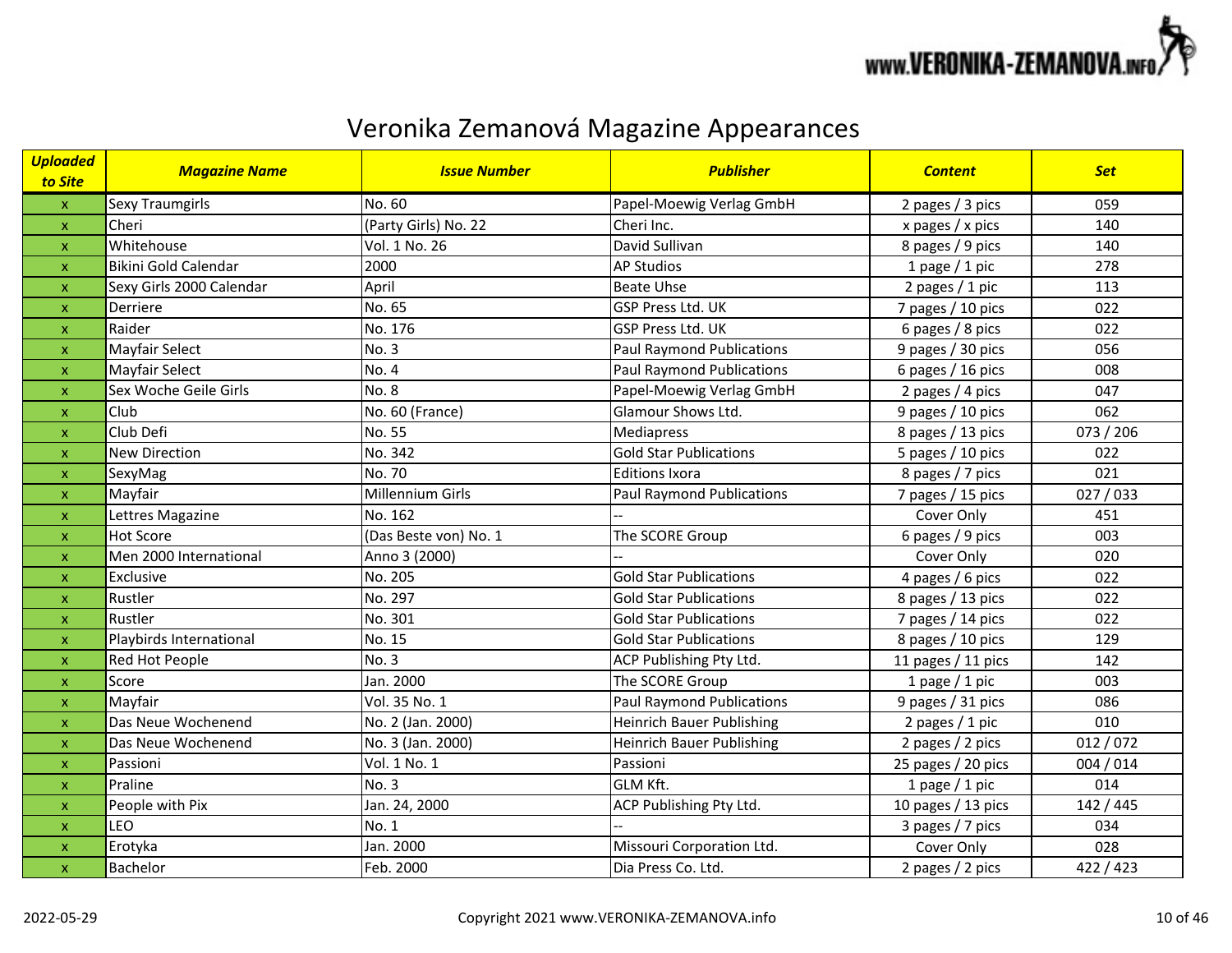

| <b>Uploaded</b><br>to Site | <b>Magazine Name</b> | <b>Issue Number</b>           | <b>Publisher</b>                 | <b>Content</b>     | <b>Set</b>                     |
|----------------------------|----------------------|-------------------------------|----------------------------------|--------------------|--------------------------------|
| $\mathsf X$                | Cheri                | Feb. 2000                     | Cheri Inc.                       | 12 pages / 18 pics | 056                            |
| $\pmb{\mathsf{X}}$         | Chic                 | Vol. 24 No. 4                 | L.F.P. Inc.                      | 10 pages / 12 pics | 021                            |
| $\pmb{\mathsf{X}}$         | Dynamit              | Feb. 2000                     | Grafik Design Team GmbH          | 5 pages / 5 pics   | 440                            |
| $\mathsf{x}$               | Genesis              | No. 30                        | Magna Publishing Group           | 7 pages / 12 pics  | 020                            |
| $\pmb{\mathsf{X}}$         | Succulent            | Feb. 2000                     |                                  | 8 pages / 19 pics  | 194                            |
| $\pmb{\mathsf{X}}$         | UpYou                | Vol. 7 No. 2                  | Dia Press Co. Ltd.               | 5 pages / 10 pics  | 027/033                        |
| $\mathbf{x}$               | Tabu 7               | <b>No. 2</b>                  | Tv-Kustannus Oy                  | 6 pages / 10 pics  | 035                            |
| $\mathbf{x}$               | Das Neue Wochenend   | No. 6 (Feb. 2000)             | <b>Heinrich Bauer Publishing</b> | 1 page $/$ 1 pic   | 012                            |
| $\boldsymbol{\mathsf{X}}$  | Swank                | (Girls of) No. 24 (Feb. 2000) | Magna Publishing Group           | 10 pages / 16 pics | 034                            |
| $\mathsf X$                | Mayfair              | Vol. 35 No. 2                 | <b>Paul Raymond Publications</b> | 3 pages / 3 pics   | 056 / 086                      |
| $\pmb{\mathsf{X}}$         | Perfect 10           | Feb.-Mar 2000                 | Perfect 10 Inc.                  | 6 pages / 6 pics   | 196 / 223 / 247                |
| $\pmb{\mathsf{X}}$         | Men Only             | Vol. 65 No. 2                 | <b>Paul Raymond Publications</b> | 1 page $/$ 1 pic   | 063                            |
| $\pmb{\mathsf{X}}$         | <b>Beate Uhse</b>    | <b>No. 2</b>                  | <b>Beate Uhse</b>                | 1 page $/$ 2 pics  | 440                            |
| $\pmb{\mathsf{X}}$         | Mayfair              | Vol. 35 No. 3                 | Paul Raymond Publications        | 8 pages / 18 pics  | 014/171                        |
| $\mathbf{x}$               | <b>Blitz Illu</b>    | No. 14 (Mar. 2000)            | Papel-Moewig Verlag GmbH         | 3 pages / 3 pics   | 113                            |
| $\boldsymbol{\mathsf{X}}$  | Das Pfiff            | No. 5                         | Spn Zeitschriften-Verlags-Gmbh   | 1 page $/$ 1 pic   | 440                            |
| $\pmb{\mathsf{X}}$         | <b>Tele Tutto</b>    | Anno II No. 3                 | Edizioni Pepe S.r.l.             | 4 pages / 4 pics   | 073 / 455                      |
| $\pmb{\mathsf{x}}$         | Cheri                | No. 106 (Spain)               | Erospress                        | 12 pages / 18 pics | 140                            |
| $\mathbf{x}$               | Ladded               | Mar. 2000                     | <b>Sunday Sport</b>              | 2 pages $/ 1$ pic  | 022                            |
| $\pmb{\mathsf{X}}$         | Mayfair              | Vol. 35 No. 4                 | <b>Paul Raymond Publications</b> | 10 pages / 17 pics | 012                            |
| $\mathbf{x}$               | Flirt                | April 2000                    |                                  | 3 pages / 5 pics   | 031                            |
| $\boldsymbol{\mathsf{X}}$  | Playmen              | No. 4 (April 2000)            | Tattilo Editrice Spa             | 9 pages / 9 pics   | 009                            |
| $\mathbf{x}$               | Das Neue Wochenend   | Special No. 2 (Apr. 2000)     | <b>Heinrich Bauer Publishing</b> | 1 page $/$ 1 pic   | 267                            |
| $\pmb{\mathsf{X}}$         | <b>TV Tabu</b>       | Anno III Nr. 4                | Edizioni Jolly S.r.l.            | 3 pages / 5 pics   | 023 / 032                      |
| $\pmb{\times}$             | Scandali             | Anno II Nr. 4                 | Edizioni Pepe S.r.l.             | 3 pages / 13 pics  | 023 / 025 / 027 / 032 /<br>073 |
| $\mathsf{x}$               | Das Neue Wochenend   | No. 15 (Apr.2000)             | <b>Heinrich Bauer Publishing</b> | 1 page $/$ 1 pic   | 206                            |
| $\mathsf X$                | Cheri                | May 2000                      | Cheri Inc.                       | 10 pages / 13 pics | 023                            |
| $\mathbf{x}$               | Gent                 | May 2000                      | Magna Publishing Group           | 12 pages / 22 pics | 037                            |
| $\boldsymbol{\mathsf{x}}$  | <b>High Society</b>  | May 2000 (German)             | <b>High Society Magazine</b>     | 6 pages / 4 pics   | 063                            |
| $\boldsymbol{\mathsf{x}}$  | Bachelor             | Vol. 24 No. 5                 | Dia Press Co. Ltd.               | 2 pages / 8 pics   | 441                            |
| $\pmb{\mathsf{X}}$         | Interviú             | No. 1255                      | Ediciones Reunidas. SA           | 8 pages / 11 pics  | 009                            |
| $\pmb{\mathsf{X}}$         | <b>RDV Special</b>   | May 2000                      |                                  | 7 pages / 14 pics  | 034                            |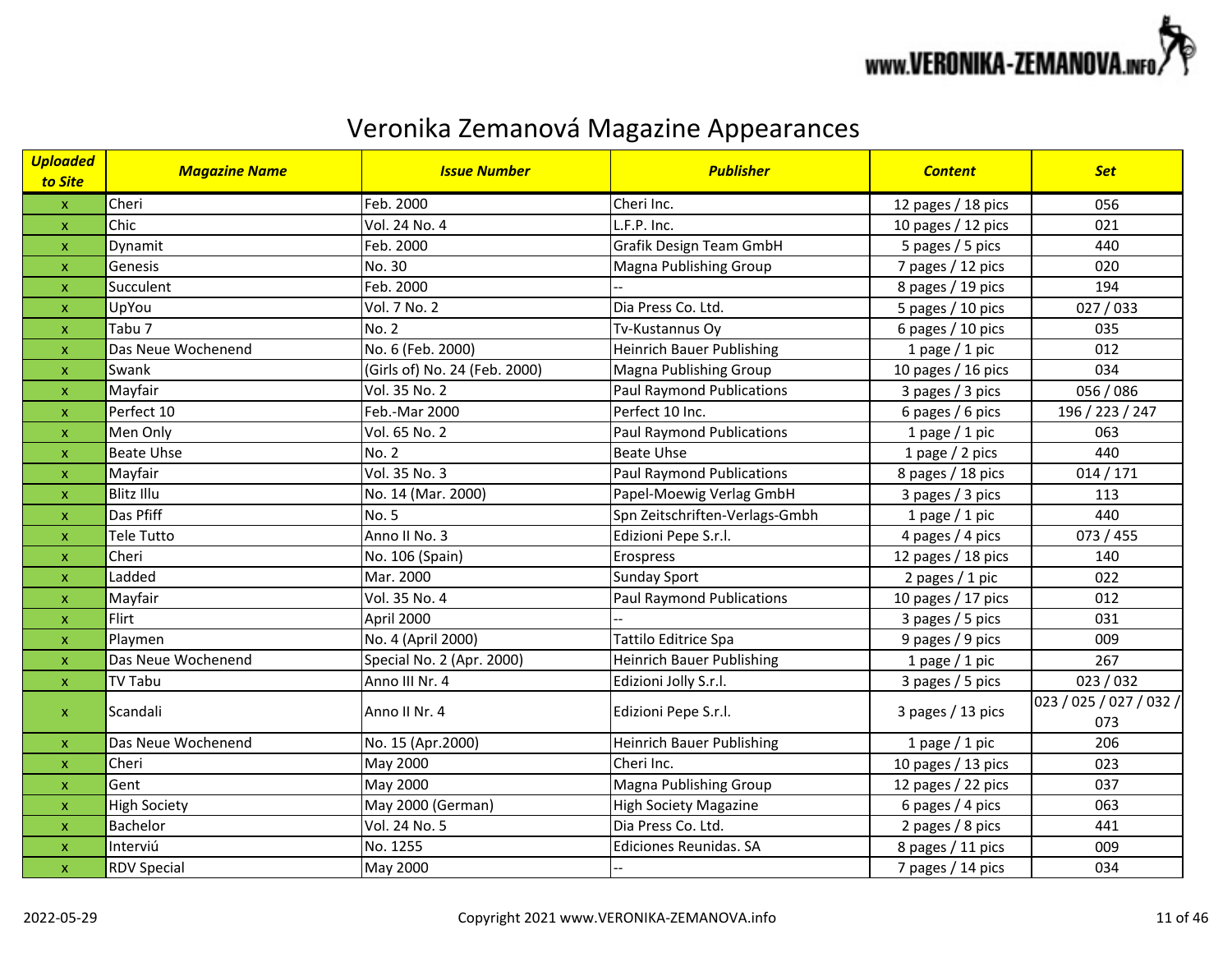

| <b>Uploaded</b><br>to Site | <b>Magazine Name</b>    | <b>Issue Number</b>       | <b>Publisher</b>                 | <b>Content</b>       | <b>Set</b> |
|----------------------------|-------------------------|---------------------------|----------------------------------|----------------------|------------|
| $\mathbf{x}$               | UpYou                   | Vol. 7 No. 5              | Dia Press Co. Ltd.               | 3 pages / 10 pics    | 441        |
| $\pmb{\mathsf{x}}$         | <b>Model Directory</b>  | Vol. 18 No. 5             | <b>Paul Raymond Publications</b> | 6 pages / 16 pics    | 155        |
| $\pmb{\mathsf{X}}$         | <b>Just Girls</b>       | Vol. 18 No. 5             | <b>Paul Raymond Publications</b> | 6 pages / 16 pics    | 155        |
| $\pmb{\mathsf{X}}$         | Extasy                  | No. 5 (Poland)            | Saturn Publishing Ltd.           | 3 pages / 7 pics     | 034        |
| $\pmb{\mathsf{x}}$         | Rapport                 | No. 5                     | Aller Press A/S                  | 6 pages / 7 pics     | 034        |
| $\mathsf{x}$               | Dynamit                 | <b>June 2000</b>          | Grafik Design Team GmbH          | 7 pages / 9 pics     | 009        |
| $\pmb{\mathsf{X}}$         | Game                    | Vol. 10 No. 6             |                                  | Cover Only           | 194        |
| $\pmb{\mathsf{x}}$         | Taboo                   | June 2000                 | L.F.P. Inc.                      | 6 pages / 7 pics     | 222        |
| $\pmb{\mathsf{X}}$         | <b>Blitz Illu Extra</b> | No. 3 (June 2000)         | Papel-Moewig Verlag GmbH         | 2 pages / 5 pics     | 047        |
| $\pmb{\mathsf{X}}$         | Lektyr                  | <b>June 2000</b>          |                                  | 6 pages / 8 pics     | 034        |
| $\mathsf{x}$               | Das Neue Wochenend      | No. 27 (June 2000)        | <b>Heinrich Bauer Publishing</b> | 1 page $/$ 1 pic     | 267        |
| $\pmb{\mathsf{X}}$         | Genesis                 | No. 35                    | Magna Publishing Group           | 10 pages $/$ 10 pics | 036        |
| $\boldsymbol{\mathsf{X}}$  | Mayfair                 | Vol. 35 No. 7             | Paul Raymond Publications        | 10 pages $/$ 19 pics | 008 / 113  |
| $\mathsf{x}$               | Das Neue Wochenend      | No. 28 (July 2000)        | <b>Heinrich Bauer Publishing</b> | 1 page $/$ 1 pic     | 267        |
| $\mathsf{x}$               | Das Neue Wochenend      | Special No. 3 (July 2000) | <b>Heinrich Bauer Publishing</b> | 1 page $/$ 1 pic     | 073        |
| $\boldsymbol{\mathsf{x}}$  | UpYou                   | Vol. 7 No. 7              | Dia Press Co. Ltd.               | 5 pages / 8 pics     | 036        |
| $\boldsymbol{\mathsf{x}}$  | Whitehouse              | Issue No. 259             | <b>Gold Star Publications</b>    | 6 pages / 5 pics     | 140        |
| $\pmb{\mathsf{X}}$         | Dynamit                 | <b>July 2000</b>          | Grafik Design Team GmbH          | 2 pages / 2 pics     | 379 / 420  |
| $\mathsf{x}$               | Mayfair                 | Summer Special No. 3      | <b>Paul Raymond Publications</b> | 18 pages / 49 pics   | 012 / 086  |
| $\pmb{\mathsf{X}}$         | Mayfair (The Best of)   | Summer Special No. 41     | <b>Paul Raymond Publications</b> | 18 pages / 49 pics   | 012 / 086  |
| $\mathsf{x}$               | <b>WAMP</b>             | July 2000 (Poland)        | Agencja Val-Press                | 7 pages / 7 pics     | 031/058    |
| $\pmb{\mathsf{x}}$         | Swank's Video World     | #27 July 2000             | <b>Magna Publishing Group</b>    | Cover Only           | 036        |
| $\pmb{\mathsf{X}}$         | <b>FIB Aktuellt</b>     | <b>July 2000</b>          | <b>Utges av Baltic Press AB</b>  | 6 pages / 12 pics    | 068        |
| $\pmb{\mathsf{x}}$         | <b>High Society</b>     | Vol. 25 No. 8             | <b>High Society Magazine</b>     | 9 pages / 15 pics    | 038        |
| $\pmb{\mathsf{x}}$         | <b>High Society</b>     | Aug. 2000 (UK Edition)    | <b>High Society Magazine</b>     | 9 pages / 15 pics    | 038        |
| $\mathsf{x}$               | <b>Tacones Altos</b>    | No. 71 (Spain)            | Erospress                        | 6 pages / 9 pics     | 143        |
| $\boldsymbol{\mathsf{x}}$  | UpYou                   | Vol. 7 No. 8              | Dia Press Co. Ltd.               | 1 page / 14 pics     | Many       |
| $\mathsf{x}$               | Sex Woche               | No. 35 (Aug. 2000)        | Papel-Moewig Verlag GmbH         | 1 page / 5 pics      | 003        |
| $\mathsf{x}$               | Leg Show                | Aug. 2000                 | Mavety Media Group               | 8 pages / 12 pics    | 143        |
| $\pmb{\mathsf{X}}$         | Extaze                  | <b>No. 8</b>              |                                  | Cover Only           | 034        |
| $\boldsymbol{\mathsf{x}}$  | Inspirace               | 8/2000                    |                                  | 1 page $/$ 1 pic     | 028        |
| $\pmb{\mathsf{x}}$         | <b>Just Girls</b>       | Vol .18 No. 8             | <b>Paul Raymond Publications</b> | 3 pages / 6 pics     | 171        |
| $\pmb{\mathsf{x}}$         | Model Directory         | Vol. 18 No. 8             | <b>Paul Raymond Publications</b> | 3 pages / 6 pics     | 171        |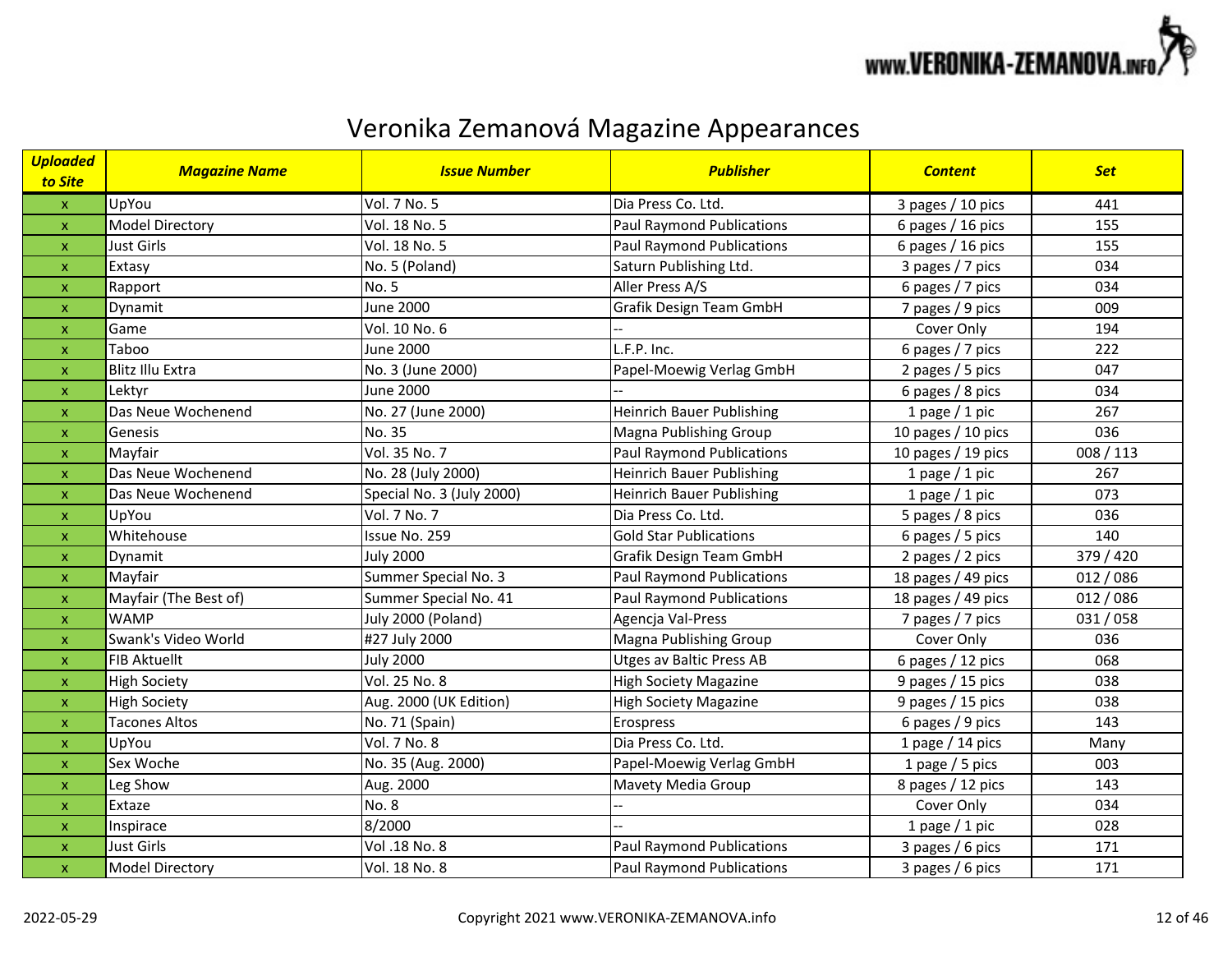

| <b>Uploaded</b><br>to Site | <b>Magazine Name</b> | <b>Issue Number</b>                                | <b>Publisher</b>                 | <b>Content</b>       | <b>Set</b>            |
|----------------------------|----------------------|----------------------------------------------------|----------------------------------|----------------------|-----------------------|
| $\boldsymbol{\mathsf{X}}$  | <b>Hot Latinas</b>   | Sept. 2000                                         | <b>Fresh Start Media</b>         | Cover Only           | 047                   |
| $\mathsf{x}$               | <b>Big Bazooms</b>   | Vol. 9 No. 8                                       | Image Magazine Group             | 8 pages / 19 pics    | 194                   |
| $\pmb{\mathsf{x}}$         | Das Neue Wochenend   | No. 37 (Sept. 2000)                                | <b>Heinrich Bauer Publishing</b> | 2 pages / 6 pics     | 006 / 009             |
| $\mathsf{x}$               | Mayfair              | Vol. 35 No. 9                                      | <b>Paul Raymond Publications</b> | 10 pages / 24 pics   | 007                   |
| $\mathsf{x}$               | Das Neue Wochenend   | No. 39 (Sept. 2000)                                | <b>Heinrich Bauer Publishing</b> | 1 page $/$ 1 pic     | 009                   |
| $\mathsf{x}$               | <b>High Society</b>  | Vol. 25 No. 9                                      | <b>High Society Magazine</b>     | 12 pages / 17 pics   | 056                   |
| $\boldsymbol{\mathsf{x}}$  | Chic                 | Vol. 24 No. 11                                     | L.F.P. Inc.                      | 9 pages / 13 pics    | 127                   |
| $\boldsymbol{\mathsf{x}}$  | Taboo                | Sept. 2000                                         | L.F.P. Inc.                      | 1 page $/$ 1 pic     | 222                   |
| $\pmb{\mathsf{x}}$         | Secret Celebrity     | No. 9 (Italy)                                      | MEPE Spa via Gierlio Cancine     | 4 pages / 11 pics    | 023 / 027 / 032 / 073 |
| $\pmb{\mathsf{X}}$         | Schlüsselloch        | No. 38 (18.9.2000)                                 | Papel-Moewig Verlag GmbH         | Cover only           | 063                   |
| $\pmb{\mathsf{X}}$         | Hustler              | Vol. 4 No. 9 (UK)                                  | L.F.P. Inc.                      | 8 pages / 7 pics     | 084                   |
| $\mathsf{x}$               | Whitehouse           | Issue No. 261                                      | <b>Gold Star Publications</b>    | 6 pages / 6 pics     | 129                   |
| $\boldsymbol{\mathsf{x}}$  | Club (Best of)       | No. 168                                            | Magna Publishing Group           | 9 pages / 14 pics    | 054                   |
| $\mathsf{x}$               | Sexy Velvet          | Oct. 2000                                          |                                  | 3 pages / 6 pics     | 288                   |
| $\mathsf{x}$               | Sex Live             | Oct. 2000                                          | MP Media s.r.o.                  | 2 pages / 9 pics     | 113                   |
| X                          | Model Directory      | Vol. 18 No. 10                                     | <b>Paul Raymond Publications</b> | 3 pages / 12 pics    | 056                   |
| X                          | <b>Just Girls</b>    | Vol. 18 No. 10                                     | <b>Paul Raymond Publications</b> | 3 pages / 12 pics    | 056                   |
| $\mathsf{x}$               | UpYou                | Vol. 7 No. 10                                      | Dia Press Co. Ltd.               | 5 pages / 8 pics     | 021                   |
| $\pmb{\mathsf{X}}$         | Hustler              | Vol. 5 No. 10 (Australia)                          | L.F.P. Inc.                      | 6 pages / 4 pics     | 084                   |
| $\mathsf{x}$               | Das Neue Wochenend   | No. 44 (Oct. 2000)                                 | <b>Heinrich Bauer Publishing</b> | Cover Only           | 017                   |
| $\pmb{\mathsf{X}}$         | Hustler's Honey Buns | Vol. 10                                            | L.F.P. Inc.                      | 6 pages / 10 pics    | 061                   |
| $\boldsymbol{\mathsf{X}}$  | Nouveau Club Jody    | No. 16                                             | <b>Editions Defi</b>             | 7 pages / 14 pics    | 034                   |
| $\mathsf{x}$               | <b>High Society</b>  | Nov. 2000                                          | <b>High Society Magazine</b>     | 8 pages / 12 pics    | 059                   |
| $\pmb{\mathsf{x}}$         | Mayfair              | Vol. 35 No. 11                                     | Paul Raymond Publications        | 9 pages / 26 pics    | 048                   |
| $\mathsf{x}$               | Penthouse            | Vol. 21 No. 11 (Black Label Edition - Au Penthouse |                                  | 9 pages / 8 pics     | 071                   |
| $\pmb{\mathsf{x}}$         | Penthouse            | Vol. 21 No. 11 (Australia)                         | Penthouse                        | 10 pages $/$ 10 pics | 071                   |
| $\mathsf{x}$               | <b>Hot Latinas</b>   | Vol. 1 No. 6 (Nov. 2000)                           | Fresh Start Media                | 10 pages $/$ 14 pics | 047                   |
| $\mathsf{x}$               | Interviú             | No. 1281 (Nov. 2000)                               | Ediciones Zeta, S.A.             | 7 pages / 10 pics    | 024                   |
| $\boldsymbol{\mathsf{X}}$  | Cheri                | Dec. 2000                                          | Cheri Inc.                       | 12 pages / 17 pics   | 071                   |
| $\boldsymbol{\mathsf{x}}$  | Club (Best of)       | No. 170                                            | <b>Magna Publishing Group</b>    | x pages / x pics     | 062                   |
| $\mathsf{x}$               | Mayfair              | Vol. 35 No. 12                                     | <b>Paul Raymond Publications</b> | 6 pages / 14 pics    | 004                   |
| $\pmb{\mathsf{x}}$         | Penthouse            | No. 12 - Dec. 2000 (Netherlands)                   | Penthouse                        | 10 pages / 9 pics    | 009                   |
| $\mathsf{x}$               | Gallery              | Holiday 2000                                       | <b>Magna Publishing Group</b>    | 8 pages / 14 pics    | 081                   |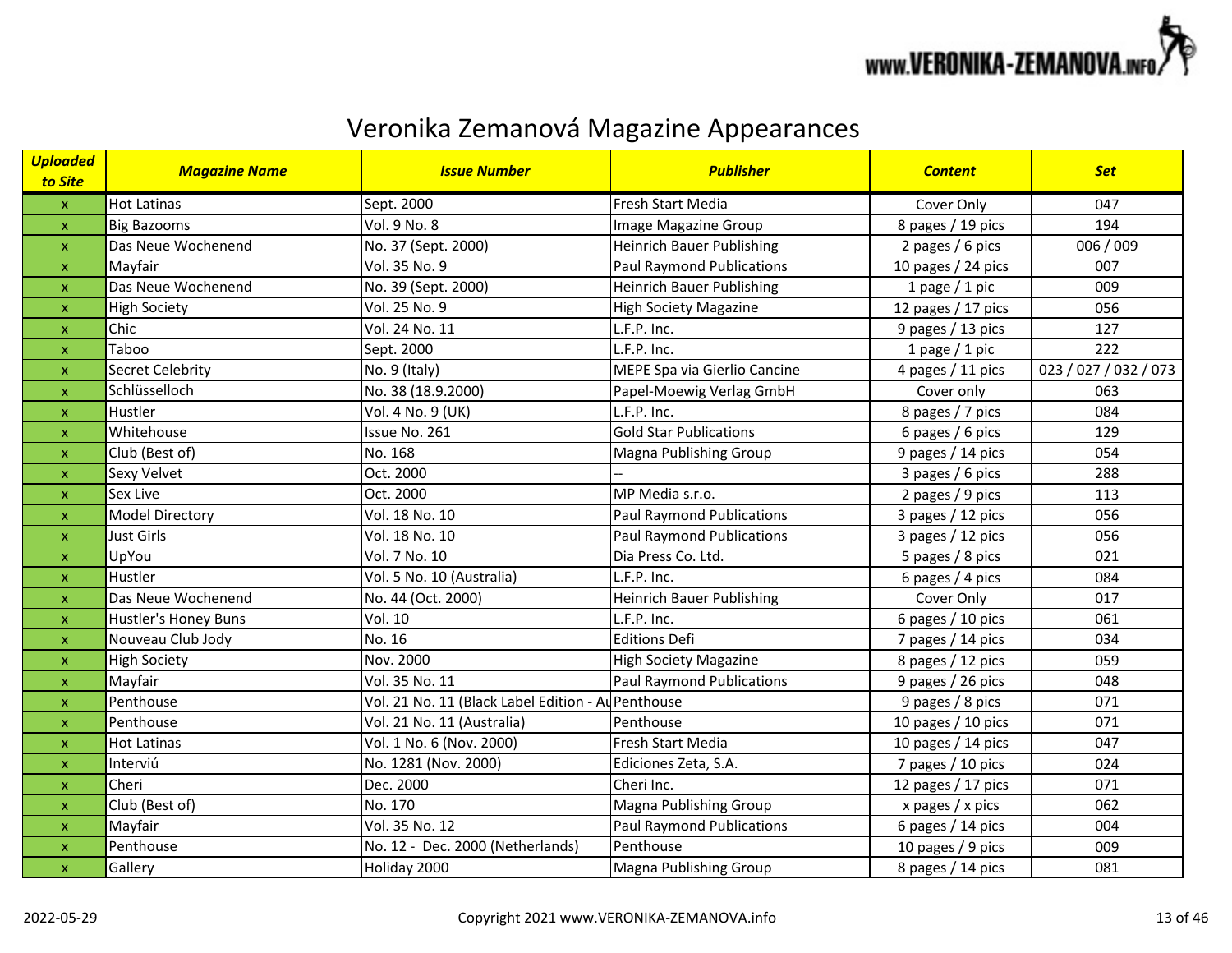

| <b>Uploaded</b><br>to Site | <b>Magazine Name</b>       | <b>Issue Number</b>           | <b>Publisher</b>                 | <b>Content</b>       | <b>Set</b> |
|----------------------------|----------------------------|-------------------------------|----------------------------------|----------------------|------------|
| $\mathsf X$                | People                     | Dec. 11, 2000                 | ACP Publishing Pty Ltd.          | 9 pages / 13 pics    | 073        |
| $\mathsf{x}$               | <b>Model Directory</b>     | Vol. 18 No. 12                | <b>Paul Raymond Publications</b> | 7 pages / 9 pics     | 012        |
| $\pmb{\mathsf{x}}$         | Das Pfiff                  | No. 1                         | Spn Zeitschriften-Verlags-Gmbh   | 1 page $/$ 1 pic     | 300        |
| $\mathsf{x}$               | UpYou                      | Vol. 7 No. 12                 | Dia Press Co. Ltd.               | 1 page / 6 pics      | Many       |
| $\boldsymbol{\mathsf{x}}$  | Swank's Butt Lust          | No. 29                        | Magna Publishing Group           | 6 pages / 12 pics    | 034        |
| $\mathsf{x}$               | Swank's Bra Busters        | Dec. 2000                     | Magna Publishing Group           | 8 pages / 19 pics    | 194        |
| $\boldsymbol{\mathsf{x}}$  | Das Neue Wochenend         | Best of No. 1 (Dec. 2000)     | <b>Heinrich Bauer Publishing</b> | 1 page $/$ 1 pic     | 009        |
| $\mathsf{x}$               | Club                       | Holiday 2000                  | Magna Publishing Group           | 7 pages / 10 pics    | 062        |
| $\pmb{\mathsf{x}}$         | Cheri                      | (Best of) No. 138             | Cheri Inc.                       | 9 pages / 15 pics    | 056        |
| $\boldsymbol{\mathsf{x}}$  | <b>Just Girls</b>          | Vol. 18 No. 12                | <b>Paul Raymond Publications</b> | 7 pages / 9 pics     | 012        |
| $\pmb{\mathsf{X}}$         | Club International         | Dec. 2000                     | Magna Publishing Group           | 10 pages $/$ 16 pics | 054        |
| $\mathsf X$                | Mayfair                    | Vol. 35 No. 13                | <b>Paul Raymond Publications</b> | 4 pages / 14 pics    | 054        |
| 2001                       |                            | <b>127</b>                    |                                  |                      |            |
| $\mathsf{x}$               | <b>Aktuell Rapport</b>     | No. 26 (2001)                 | Tre-mag Sweden AB                | 1 page $/$ 1 pic     | 073        |
| $\boldsymbol{\mathsf{x}}$  | <b>Hot Score</b>           | No. 35 (German)               | The SCORE Group                  | 6 pages / 12 pics    | 058        |
| $\pmb{\mathsf{x}}$         | Schlüsselloch Topgirls     | No. 34                        | Papel-Moewig Verlag GmbH         | Cover Only           | 063        |
| X                          | Schlüsselloch Topgirls     | No. 38                        | Papel-Moewig Verlag GmbH         | 2 pages / 5 pics     | 031        |
| X                          | Whitehouse Intl.           | No. 34                        | David Sullivan                   | 7 pages / 12 pics    | 022        |
| $\pmb{\mathsf{X}}$         | Bikini Gold Calendar       | 2001                          | <b>AP Studios</b>                | 1 page $/$ 1 pic     | 097        |
| $\mathsf{x}$               | Sexy Girls 2001 Calendar   | October                       | <b>Beate Uhse</b>                | 2 pages $/ 1$ pic    | 096        |
| $\pmb{\mathsf{x}}$         | Gallery                    | Vol. 28 No. 9 (The Best of)   | Magna Publishing Group           | 10 pages / 13 pics   | 027/033    |
| $\boldsymbol{\mathsf{x}}$  | Exclusive                  | Issue 210                     | <b>Gold Star Publications</b>    | 5 pages / 6 pics     | 022        |
| $\mathsf{x}$               | Parade                     | Issue 296                     | <b>Gold Star Publications</b>    | 7 pages / 13 pics    | 022        |
| $\pmb{\mathsf{x}}$         | Mayfair (Best of)          | No. 44                        | <b>Paul Raymond Publications</b> | 7 pages / 22 pics    | 169        |
| $\pmb{\mathsf{X}}$         | Sex Woche Geile Girls      | No. 15                        | Papel-Moewig Verlag GmbH         | 1 page $/$ 4 pics    | 140        |
| $\pmb{\mathsf{X}}$         | Club                       | No. 68 (France)               | Glamour Shows Ltd.               | 6 pages / 7 pics     | 055        |
| $\pmb{\mathsf{X}}$         | <b>Historias Calientes</b> | No. 178                       |                                  | Cover only           | 023        |
| $\mathsf{x}$               | <b>High Society</b>        | (The Very Best of) Issue #127 | High Society Magazine            | 13 pages / 18 pics   | 056        |
| $\pmb{\mathsf{X}}$         | Club                       | Couples No. 7                 | Magna Publishing Group           | 6 pages / 16 pics    | 155        |
| $\mathsf{x}$               | Mayfair Select             | <b>No. 5</b>                  | <b>Paul Raymond Publications</b> | 9 pages / 23 pics    | 007        |
| $\mathsf{x}$               | Men Only                   | Hot Stuff #6                  | <b>Paul Raymond Publications</b> | 6 pages / 6 pics     | 248        |
| $\boldsymbol{\mathsf{x}}$  | Lovebirds                  | No. 217                       |                                  | Cover Only           | 140        |
| $\pmb{\mathsf{X}}$         | Playboy (Les Filles de)    | No. 15                        | Playboy                          | 2 pages / 7 pics     | 077        |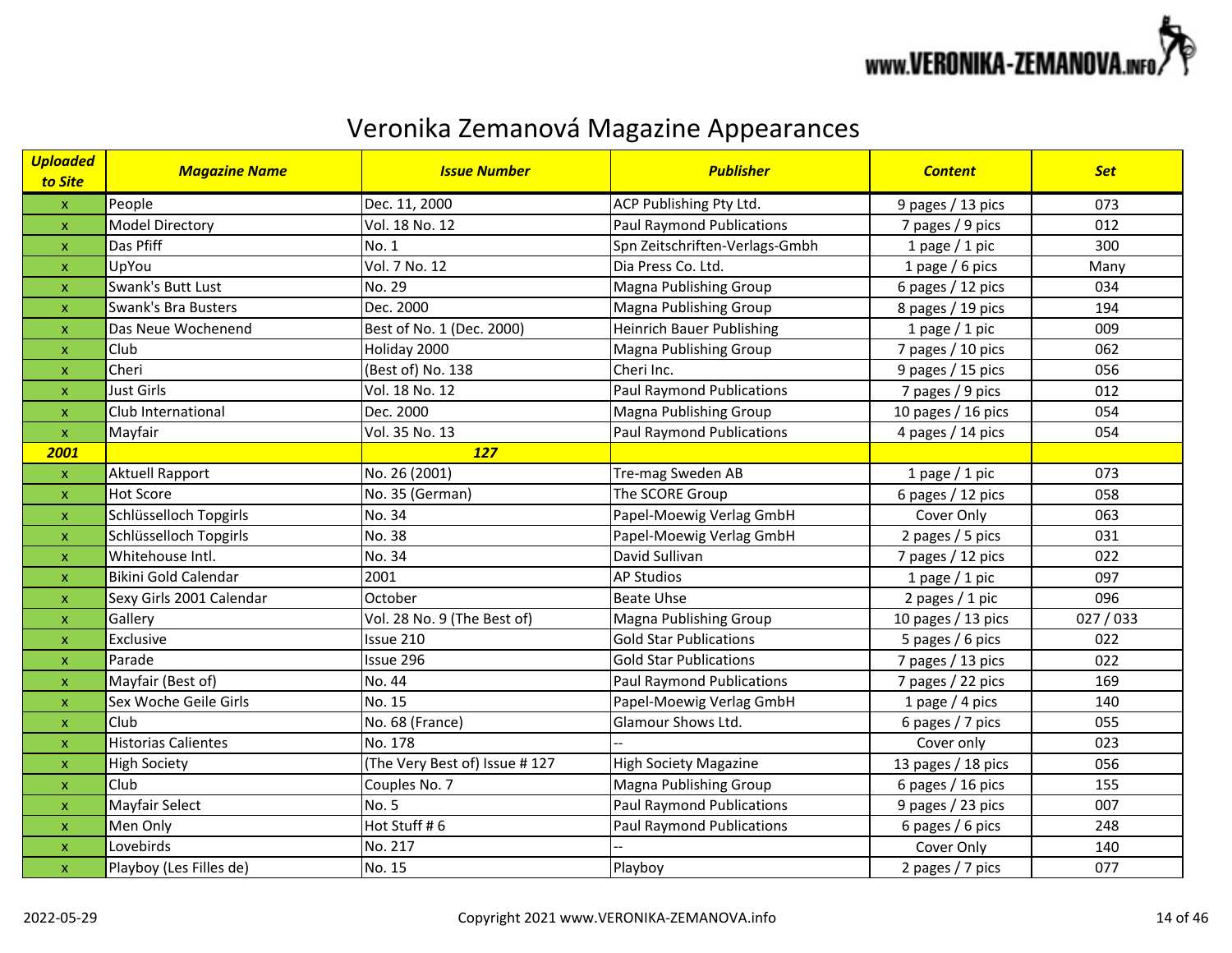

| Uploaded<br>to Site       | <b>Magazine Name</b>        | <b>Issue Number</b>      | <b>Publisher</b>                 | <b>Content</b>     | <b>Set</b> |
|---------------------------|-----------------------------|--------------------------|----------------------------------|--------------------|------------|
| $\pmb{\mathsf{x}}$        | Playboy (Les Filles de)     | No. 18                   | Playboy                          | 4 pages / 9 pics   | 144        |
| $\pmb{\mathsf{x}}$        | Knave DDPlus                | No. 4                    | <b>Galaxy Publications Ltd.</b>  | 6 pages / 12 pics  | 147        |
| $\boldsymbol{\mathsf{x}}$ | Men Only                    | Bumper Sex Annual No. 20 | <b>Paul Raymond Publications</b> | 6 pages / 11 pics  | 012        |
| $\pmb{\mathsf{X}}$        | <b>Poitrines Genereuses</b> | No. 1                    |                                  | 7 pages / 12 pics  | 136        |
| $\mathsf{x}$              | Cheri                       | No. 108 (Spain)          | Erospress                        | Cover Only         | 056        |
| $\pmb{\mathsf{X}}$        | <b>Boss</b>                 | No. 8 (Italy)            | Piscopo Editore s.r.l.           | 6 pages / 7 pics   | 009        |
| $\boldsymbol{\mathsf{X}}$ | Bikini.com                  | 2001 Calendar (January)  | Date Works                       | 1 page $/$ 1 pic   | 278        |
| $\mathsf{x}$              | Mayfair                     | Vol. 36 No. 1            | <b>Paul Raymond Publications</b> | 4 pages / 16 pics  | 062        |
| $\pmb{\mathsf{x}}$        | Oui                         | Vol. 31 Issue 1          | Laurant Publishing Ltd.          | 9 pages / 10 pics  | 027/033    |
| $\boldsymbol{\mathsf{x}}$ | UpYou                       | Vol. 8 No. 1             | Dia Press Co. Ltd.               | 5 pages / 8 pics   | 008        |
| $\pmb{\mathsf{x}}$        | Lips                        | No. 1                    | Mavety Media Group               | 1 page $/$ 1 pic   | 025        |
| $\mathsf{x}$              | <b>Art Revue Calendar</b>   | Jan-Feb                  |                                  | 1 page $/$ 1 pic   | 278        |
| $\boldsymbol{\mathsf{x}}$ | <b>Star Girls</b>           | No. 4                    | Spn Zeitschriften-Verlags-Gmbh   | 4 pages / 4 pics   | 113        |
| $\boldsymbol{\mathsf{x}}$ | Erotyka                     | Jan. 2001                | Missouri Corporation Ltd.        | 2 pages / 2 pics   | 028        |
| $\boldsymbol{\mathsf{x}}$ | <b>High Society</b>         | No. 16 (Dutch)           | <b>High Society Magazine</b>     | 9 pages / 13 pics  | 023        |
| $\pmb{\mathsf{x}}$        | Das Neue Wochenend          | No. 4 (Jan. 2001)        | <b>Heinrich Bauer Publishing</b> | 1 page $/$ 1 pic   | 006        |
| X                         | Bachelor                    | Feb. 2001                | Dia Press Co. Ltd.               | 5 pages / 9 pics   | 103        |
| X                         | Penthouse                   | Feb. 2001 (German)       | Penthouse                        | 13 pages / 12 pics | 009        |
| $\pmb{\mathsf{x}}$        | Sex Woche                   | No. 8 (Feb. 2001)        | Papel-Moewig Verlag GmbH         | 1 page $/$ 4 pics  | 140        |
| $\mathsf{x}$              | Mayfair                     | Vol. 36 No. 2            | <b>Paul Raymond Publications</b> | 1 page / 8 pics    | 051/057    |
| $\pmb{\mathsf{x}}$        | Erotica                     | <b>No. 2</b>             | Monimediatalo Oy                 | 9 pages / 16 pics  | 030        |
| $\boldsymbol{\mathsf{x}}$ | Das Neue Wochenend          | No. 10 (Mar. 2001)       | <b>Heinrich Bauer Publishing</b> | 1 page $/$ 1 pic   | 017        |
| $\pmb{\mathsf{x}}$        | <b>Score Sexy Busty</b>     | No. 44 (Mar. 2001)       | Quad International Inc.          | 6 pages / 12 pics  | 058        |
| $\pmb{\mathsf{x}}$        | Mayfair                     | Vol. 36 No. 3            | <b>Paul Raymond Publications</b> | 5 pages / 21 pics  | 071        |
| X                         | Score                       | Vol. 10 No. 3            | The SCORE Group                  | 7 pages / 13 pics  | 058        |
| $\pmb{\mathsf{x}}$        | Score                       | March 2001 (UK Edition)  | The SCORE Group                  | 7 pages / 13 pics  | 058        |
| $\mathsf{x}$              | Das Neue Wochenend          | No. 11 (Mar. 2001)       | <b>Heinrich Bauer Publishing</b> | 1 page $/$ 1 pic   | 009        |
| $\pmb{\mathsf{X}}$        | Maaja                       | Mar. 2001                | AS Maarja Viljandi               | 1 page $/$ 3 pics  | 034        |
| $\mathsf{x}$              | <b>CHEEKS</b>               | No. 36 (March 2001)      | Magna Publishing Group           | 3 pages / 7 pics   | 036        |
| $\boldsymbol{\mathsf{x}}$ | Das Neue Wochenend          | No. 14 (Mar. 2001)       | <b>Heinrich Bauer Publishing</b> | 1 page $/$ 1 pic   | 011        |
| $\boldsymbol{\mathsf{X}}$ | Das Neue Wochenend          | No. 15 (Apr. 2001)       | <b>Heinrich Bauer Publishing</b> | 3 pages / 7 pics   | 004 / 006  |
| $\pmb{\mathsf{x}}$        | Das Neue Wochenend          | No. 17 (Apr. 2001)       | <b>Heinrich Bauer Publishing</b> | 2 pages / 1 pic    | 006        |
| $\boldsymbol{\mathsf{X}}$ | Mayfair                     | Vol. 36 No. 4            | <b>Paul Raymond Publications</b> | 12 pages / 28 pics | 108        |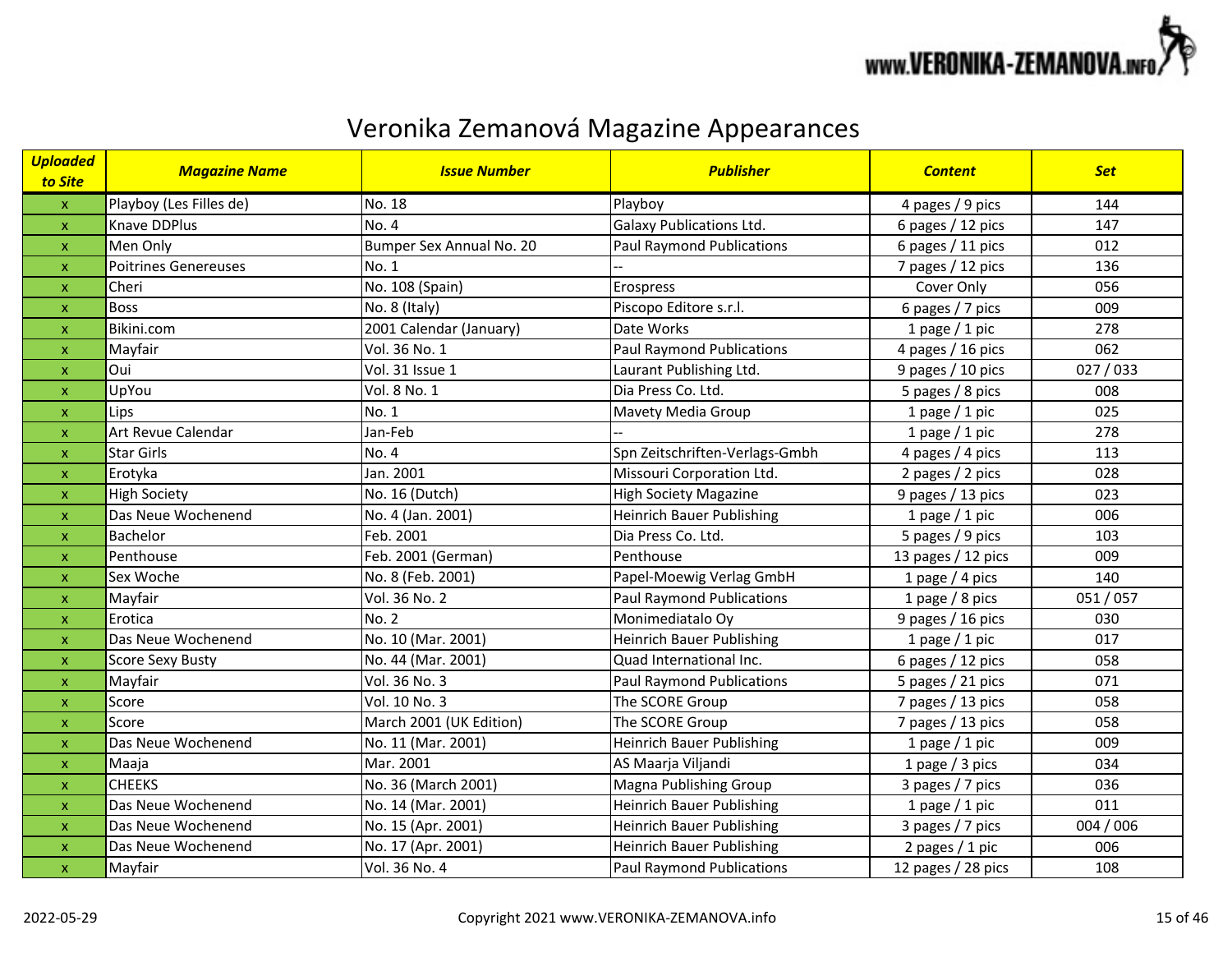

| <b>Uploaded</b><br>to Site | <b>Magazine Name</b>    | <b>Issue Number</b>                   | <b>Publisher</b>                 | <b>Content</b>       | <b>Set</b>            |
|----------------------------|-------------------------|---------------------------------------|----------------------------------|----------------------|-----------------------|
| $\mathbf{x}$               | Men Only                | Vol. 66 No. 4                         | <b>Paul Raymond Publications</b> | 6 pages / 6 pics     | 248                   |
| $\pmb{\mathsf{X}}$         | <b>Dick</b>             | No. 197 (Apr. 2001)                   | Taiyohtosho Company              | 5 pages / 10 pics    | 006                   |
| $\boldsymbol{\mathsf{x}}$  | Scoop!                  | Anno III No. 52 (April)               | Edizioni Pepe S.r.l.             | 3 pages / 3 pics     | 023 / 027 / 455       |
| $\mathsf{x}$               | Cheri                   | May 2001                              | Cheri Inc.                       | 12 pages / 26 pics   | 057                   |
| $\pmb{\mathsf{X}}$         | Sex Woche               | No. 19 (May 2001)                     | Papel-Moewig Verlag GmbH         | 2 pages / 4 pics     | 009                   |
| $\mathsf{x}$               | Sex Woche Geile Girls   | No. 16                                | Papel-Moewig Verlag GmbH         | 2 pages / 4 pics     | 009                   |
| $\pmb{\mathsf{x}}$         | Mayfair                 | Vol. 36 No. 5                         | <b>Paul Raymond Publications</b> | 9 pages / 22 pics    | 138                   |
| $\pmb{\mathsf{x}}$         | Dynamit                 | May 2001                              | Grafik Design Team GmbH          | 1 page $/$ 1 pic     | 108                   |
| $\pmb{\mathsf{X}}$         | <b>Blitz Illu</b>       | No. 20 (May 2001)                     | Papel-Moewig Verlag GmbH         | 3 pages / 3 pics     | 058                   |
| $\pmb{\mathsf{X}}$         | Schlüsselloch           | No. 19                                | Papel-Moewig Verlag GmbH         | Cover Only           | 140                   |
| $\mathsf{x}$               | Fontana Sex-Video       | No. 5-6                               | MP Media s.r.o.                  | 1 page / 3 pics      | 027 / 455             |
| $\pmb{\mathsf{X}}$         | Candy                   | No. 397 (May-June)                    |                                  | 7 pages / 13 pics    | 034                   |
| $\boldsymbol{\mathsf{X}}$  | Scoop!                  | Anno III No. 55 (May 21)              | Edizioni Pepe S.r.l.             | 7 pages / 7 pics     | 023                   |
| $\mathsf{x}$               | Men Only                | Vol. 66 No. 5                         | <b>Paul Raymond Publications</b> | 10 pages $/$ 15 pics | 136 / 138 / 471       |
| $\mathsf{x}$               | Lettres Magazine        | No. 167                               |                                  | Cover Only           | 073                   |
| $\boldsymbol{\mathsf{x}}$  | Fast Car                | June 2001                             | fastcar.co.uk                    | 15 pages / 18 pics   | 123                   |
| $\pmb{\mathsf{x}}$         | LEO                     | June 2001                             |                                  | 3 pages / 6 pics     | 031                   |
| $\pmb{\mathsf{X}}$         | Mayfair                 | Vol. 36 No. 6                         | <b>Paul Raymond Publications</b> | 7 pages / 22 pics    | 169                   |
| $\mathsf{x}$               | Swank Confidential      | <b>June 2001</b>                      | Magna Publishing Group           | 7 pages / 13 pics    | 020                   |
| $\pmb{\mathsf{X}}$         | Praline                 | No. 26                                | <b>GLM Kft.</b>                  | 1 page $/$ 1 pic     | 267                   |
| $\mathsf{x}$               | UpYou                   | Vol. 8 No. 6                          | Dia Press Co. Ltd.               | 5 pages / 10 pics    | 004                   |
| $\pmb{\mathsf{X}}$         | Cheri                   | (The Best of) Issue 145               | Cheri Inc.                       | 10 pages / 13 pics   | 023                   |
| $\pmb{\mathsf{X}}$         | Model Directory         | Vol. 19 No. 6                         | <b>Paul Raymond Publications</b> | 4 pages / 15 pics    | 048                   |
| $\boldsymbol{\mathsf{x}}$  | Men Only                | Vol. 66 No. 6                         | <b>Paul Raymond Publications</b> | 1 page $/$ 1 pic     | 136                   |
| $\pmb{\mathsf{X}}$         | <b>Tele Tutto</b>       | Anno III No. 23                       | Edizioni Pepe S.r.l.             | 7 pages / 10 pics    | 024 / 025 / 055 / 248 |
| $\mathsf{x}$               | Gallery                 | <b>July 2001</b>                      | Magna Publishing Group           | 12 pages / 15 pics   | 110                   |
| $\pmb{\mathsf{X}}$         | Praline                 | No. 31                                | GLM Kft.                         | 2 pages / 2 pics     | 072 / 267             |
| $\mathsf{x}$               | Knave                   | Vol. 33 No. 7                         | <b>Galaxy Publications Ltd.</b>  | 6 pages / 11 pics    | 081                   |
| $\mathsf{x}$               | SAZ                     | Nr. 554 (July 11, 2001) (Switzerland) | Panorama Verlags                 | 3 pages / 3 pics     | 058 / 066             |
| $\pmb{\mathsf{X}}$         | Passie                  | No. 8 (7/25 - 8/38)                   | <b>HB Media BV</b>               | 5 pages / 6 pics     | 009                   |
| $\pmb{\mathsf{X}}$         | Tele Tutto              | Anno III No. 35                       | Edizioni Pepe S.r.l.             | 4 pages / 5 pics     | 023/025               |
| $\pmb{\mathsf{X}}$         | Mayfair (The Best of)   | Summer Special No. 4                  | <b>Paul Raymond Publications</b> | 4 pages / 16 pics    | 062                   |
| $\pmb{\mathsf{x}}$         | <b>Score Sexy Busty</b> | No. 48                                | Quad International Inc.          | 6 pages / 13 pics    | 034                   |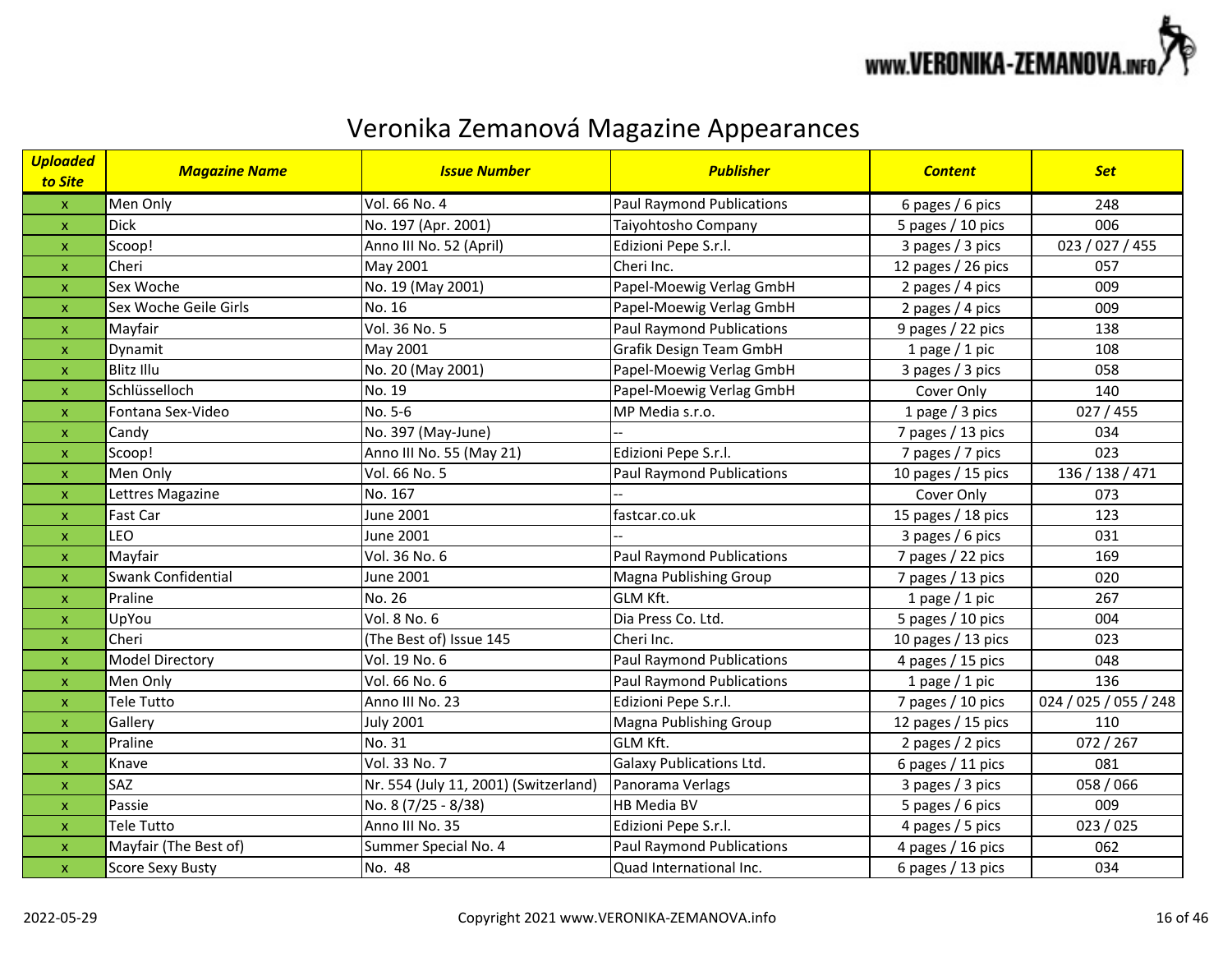

| <b>Uploaded</b><br>to Site | <b>Magazine Name</b>        | <b>Issue Number</b>      | <b>Publisher</b>                 | <b>Content</b>       | <b>Set</b>                                                            |
|----------------------------|-----------------------------|--------------------------|----------------------------------|----------------------|-----------------------------------------------------------------------|
| $\mathsf X$                | Lips                        | No. 10 (Spain)           | Mavety Media Group               | 1 page $/$ 1 pic     | 025                                                                   |
| $\mathsf{x}$               | Speci                       | No. 20                   | M.A.S. Studio                    | Cover Only           | 027                                                                   |
| $\mathsf X$                | <b>High Society</b>         | No. 126 (Spain)          | <b>High Society Magazine</b>     | 6 pages / 7 pics     | 059                                                                   |
| $\mathsf X$                | Mayfair                     | Vol. 36 No. 8            | <b>Paul Raymond Publications</b> | 9 pages / 13 pics    | 134                                                                   |
| $\mathsf{x}$               | <b>Just Girls</b>           | Vol. 19 No. 8            | <b>Paul Raymond Publications</b> | 5 pages / 10 pics    | 004                                                                   |
| $\pmb{\mathsf{x}}$         | <b>Tele Tutto</b>           | Anno III No. 45          | Edizioni Pepe S.r.l.             | 5 pages / 4 pics     | 009                                                                   |
| $\pmb{\mathsf{X}}$         | Praline                     | No. 33                   | GLM Kft.                         | 1 page $/$ 1 pic     | 072                                                                   |
| $\pmb{\mathsf{x}}$         | Playboy's Voluptuous Vixens | 2005 (US Edition)        | Playboy                          | 10 pages $/$ 15 pics | 077/211                                                               |
| $\boldsymbol{\mathsf{x}}$  | Das Neue Wochenend          | No. 32 (Aug. 2001)       | <b>Heinrich Bauer Publishing</b> | 1 page $/$ 1 pic     | 267                                                                   |
| $\pmb{\mathsf{x}}$         | Das Neue Wochenend          | No. 33 (Aug. 2001)       | <b>Heinrich Bauer Publishing</b> | 1 page $/$ 1 pic     | 267                                                                   |
| $\mathsf X$                | Club                        | Sept. 2001               | Magna Publishing Group           | 5 pages / 7 pics     | 055                                                                   |
| $\mathsf X$                | <b>Dick</b>                 | Sept. 2001               | Taiyohtosho Company              | 6 pages / 7 pics     | 009                                                                   |
| $\mathsf{x}$               | Men Only                    | Vol. 66 No. 9            | <b>Paul Raymond Publications</b> | 7 pages / 14 pics    | 182                                                                   |
| $\mathsf{x}$               | Interconnexion              | Sept. 2001               |                                  | Cover Only           | 423                                                                   |
| $\pmb{\mathsf{X}}$         | Passioni                    | Vol. 2 No. 9             | Passioni                         | 19 pages / 14 pics   | 034                                                                   |
| $\boldsymbol{\mathsf{x}}$  | Juggs                       | Sept. 2001               | Mavety Media Group               | 8 pages / 12 pics    | 169                                                                   |
| $\pmb{\mathsf{X}}$         | Fast Car                    | Sept. 2001               | fastcar.co.uk                    | 2 pages / 1 pic      | 123                                                                   |
| $\mathsf X$                | Mayfair                     | Vol. 36 No. 9            | <b>Paul Raymond Publications</b> | 1 page $/$ 1 pic     | 108                                                                   |
| $\pmb{\mathsf{x}}$         | Intima                      | No. 39 (158)             |                                  | 5 pages / 22 pics    | 007 / 008 / 014 / 024 /<br>025 / 030 / 037 / 047 /<br>196 / 245 / 247 |
| $\mathsf X$                | <b>Just Girls</b>           | Vol. 19 No. 10           | <b>Paul Raymond Publications</b> | 5 pages / 17 pics    | 062                                                                   |
| $\pmb{\mathsf{X}}$         | Soho                        | Vol. 1 No. 10            | <b>Paul Raymond Publications</b> | 6 pages $/$ 11 pics  | 055                                                                   |
| $\pmb{\mathsf{x}}$         | Knave                       | Vol. 33 No. 10           | <b>Galaxy Publications Ltd.</b>  | 6 pages / 15 pics    | 085                                                                   |
| $\boldsymbol{\mathsf{x}}$  | Leg Sex                     | Vol. 5 No. 5 (Oct. 2001) | The SCORE Group                  | 11 pages $/$ 17 pics | 096 / 121                                                             |
| $\mathsf X$                | Leg Love (Jambes de reve)   | No. 18                   | The SCORE Group                  | 11 pages / 17 pics   | 096 / 121                                                             |
| $\mathsf{x}$               | Das Neue Wochenend          | No. 43 (Oct. 2001)       | <b>Heinrich Bauer Publishing</b> | 2 pages / 1 pic      | 006                                                                   |
| $\pmb{\mathsf{X}}$         | Fetish Taboo                | No. 10                   |                                  | 6 pages / 13 pics    | 138                                                                   |
| $\boldsymbol{\mathsf{X}}$  | Extasy                      | No. 10 (Poland)          | Saturn Publishing Ltd.           | 2 pages / 6 pics     | 031                                                                   |
| $\pmb{\mathsf{x}}$         | Praline                     | No. 44                   | GLM Kft.                         | 1 page / 2 pics      | 267 / 401                                                             |
| $\pmb{\mathsf{x}}$         | <b>Dick</b>                 | No. 204 (Nov. 2001)      | Taiyohtosho Company              | 6 pages / 18 pics    | 138                                                                   |
| $\pmb{\mathsf{x}}$         | UpYou                       | Vol. 8 No. 11            | Dia Press Co. Ltd.               | 5 pages / 7 pics     | 071                                                                   |
| $\mathsf X$                | Das Neue Wochenend          | No. 47 (Nov. 2001)       | <b>Heinrich Bauer Publishing</b> | 2 pages / 1 pic      | 011                                                                   |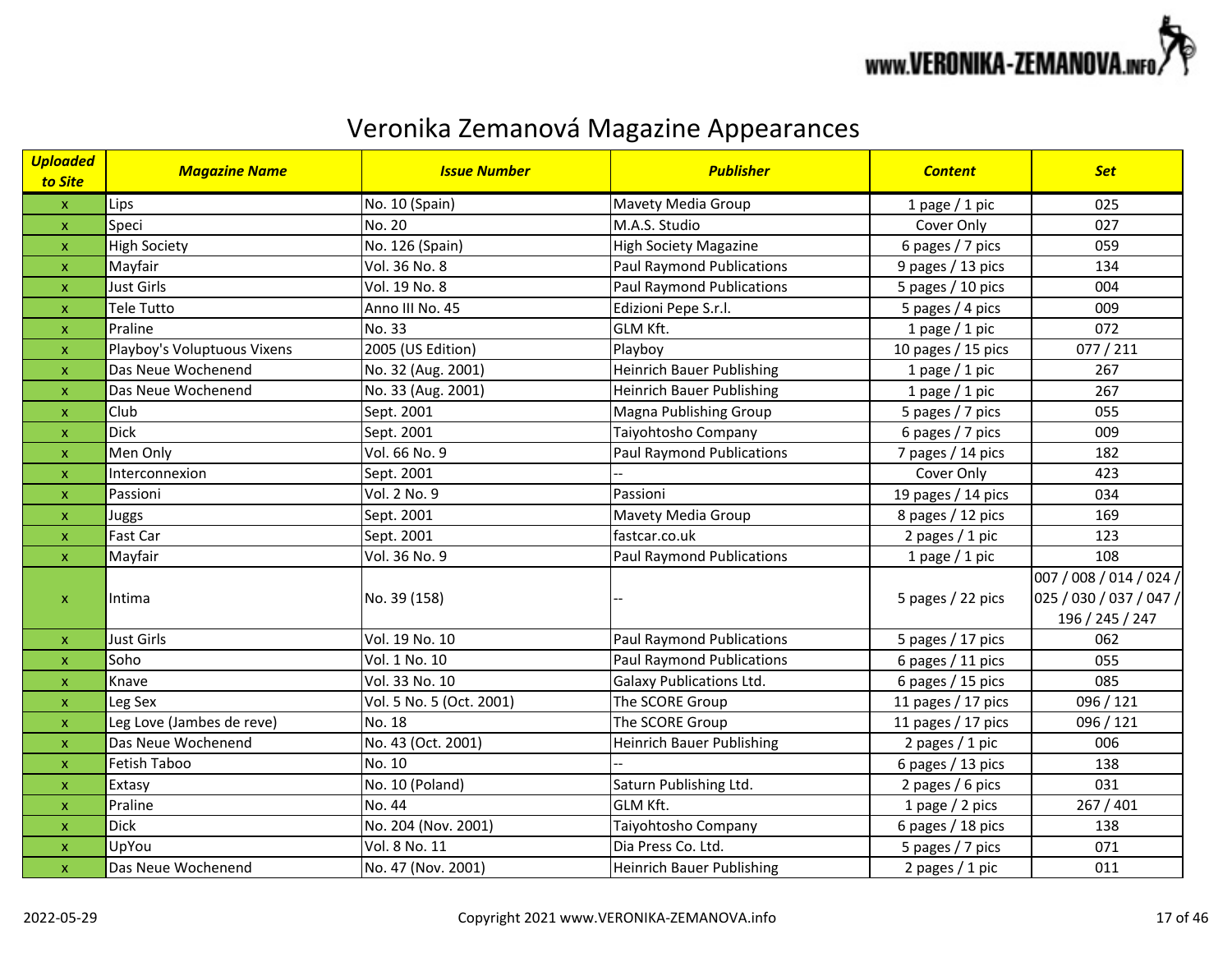

| <mark>Uploaded</mark><br>to Site | <b>Magazine Name</b>        | <b>Issue Number</b>                              | <b>Publisher</b>                     | <b>Content</b>       | <b>Set</b> |
|----------------------------------|-----------------------------|--------------------------------------------------|--------------------------------------|----------------------|------------|
| $\pmb{\mathsf{X}}$               | Das Neue Wochenend          | No. 49 (Nov. 2001)                               | <b>Heinrich Bauer Publishing</b>     | 1 page $/$ 1 pic     | 012        |
| $\pmb{\mathsf{x}}$               | Playboy                     | No. 18 Nov. 2001 (France)                        | Playboy                              | 4 pages / 8 pics     | 077        |
| $\mathsf{x}$                     | Mayfair                     | Vol. 36 No. 11                                   | <b>Paul Raymond Publications</b>     | 5 pages / 9 pics     | 136        |
| $\boldsymbol{\mathsf{x}}$        | Fast Car                    | Nov 2001                                         | fastcar.co.uk                        | 1 page $/$ 1 pic     | 123        |
| $\mathsf{x}$                     | <b>High Society</b>         | Dec. 2001                                        | High Society Magazine                | 8 pages / 17 pics    | 046 / 069  |
| $\pmb{\mathsf{x}}$               | Piep                        | No. 12 (Dec. 2001)                               | Klaus Helbert Verlagsgesellshaft mbH | 2 pages / 5 pics     | 118        |
| $\mathsf{x}$                     | UpYou                       | Vol. 8 No. 12                                    | Dia Press Co. Ltd.                   | 1 page $/$ 1 pic     | 071        |
| $\pmb{\mathsf{x}}$               | Fast Car                    | Dec 2001                                         | fastcar.co.uk                        | 1 page $/$ 1 pic     | 123        |
| $\boldsymbol{\mathsf{x}}$        | Стрип (Strip)               | 12/2001 (Russia)                                 | PK-Press                             | 2 pages / 6 pics     | 031        |
| $\mathsf X$                      | Men Only                    | Vol. 66 No. 13                                   | <b>Paul Raymond Publications</b>     | 7 pages / 14 pics    | 199        |
| 2002                             |                             | 183                                              |                                      |                      |            |
| $\pmb{\mathsf{X}}$               | Mens World                  | Vol. 14 No. 6                                    | <b>Paul Raymond Publications</b>     | 1 page $/$ 1 pic     | 079        |
| $\pmb{\mathsf{X}}$               | Mens World                  | Vol. 14 No. 7                                    | <b>Paul Raymond Publications</b>     | 10 pages $/$ 16 pics | 079        |
| $\boldsymbol{\mathsf{X}}$        | Penthouse (The Girls of)    | Winter 2002                                      | Penthouse                            | 2 pages / 3 pics     | 164        |
| $\pmb{\mathsf{X}}$               | Playboy Lingerie Calendar   | 2002                                             | Playboy                              | 1 page $/$ 1 pic     | 077        |
| X                                | Whitehouse Intl.            | Issue 46                                         | David Sullivan                       | 8 pages / 11 pics    | 051        |
| $\pmb{\mathsf{X}}$               | Mayfair Wet & Wild          | No. 1                                            | <b>Paul Raymond Publications</b>     | 7 pages / 21 pics    | 020        |
| $\mathsf{x}$                     | Fusion                      | 2002                                             |                                      | 4 pages / 4 pics     | 109        |
| $\pmb{\mathsf{X}}$               | Leg Show                    | No. 58 (German)                                  | Mavety Media Group                   | 10 pages / 12 pics   | 238        |
| $\mathsf{x}$                     | Mayfair                     | (The Best of) No. 45 (North American<br>Edition) | <b>Paul Raymond Publications</b>     | 10 pages $/$ 14 pics | 134        |
| $\mathsf{x}$                     | Mayfair                     | (The Best of) No. 1 (UK Edition)                 | <b>Paul Raymond Publications</b>     | 10 pages / 14 pics   | 134        |
| $\boldsymbol{\mathsf{X}}$        | <b>High Society</b>         | (The Very Best of) No. 151                       | <b>High Society Magazine</b>         | 12 pages / 17 pics   | 102        |
| $\pmb{\mathsf{x}}$               | Slip into Paradise Calendar | November                                         | Big Fun c.                           | 1 page $/$ 1 pic     | 097        |
| $\boldsymbol{\mathsf{x}}$        | Whitehouse Intl.            | Issue 50                                         | David Sullivan                       | 5 pages / 6 pics     | 022        |
| $\pmb{\mathsf{X}}$               | Men Only                    | (The Best of) No. 1                              | <b>Paul Raymond Publications</b>     | 7 pages / 14 pics    | 182        |
| $\mathsf{x}$                     | Men Only                    | (The Best of) No. 2                              | <b>Paul Raymond Publications</b>     | 7 pages / 15 pics    | 199        |
| $\mathsf{x}$                     | Playboy (Les Filles de)     | No. 26                                           | Playboy                              | 4 pages / 8 pics     | 226        |
| $\pmb{\mathsf{X}}$               | Playboy (Les Filles de)     | No. 30                                           | Playboy                              | 4 pages / 5 pics     | 242        |
| $\mathsf{x}$                     | Playboy's X-Large           | (Netherlands)                                    | Playboy                              | 5 pages / 4 pics     | 077        |
| $\mathsf{x}$                     | Playboy's Super Vixens      | (Spain)                                          | Playboy                              | 4 pages / 8 pics     | 226        |
| $\pmb{\mathsf{X}}$               | Knave                       | Best of No. 14                                   | <b>Galaxy Publications Ltd.</b>      | 5 pages / 10 pics    | 081        |
| $\pmb{\mathsf{X}}$               | Coup de Foudre              |                                                  | Coup de Foudre                       | 10 pages / 23 pics   | Various    |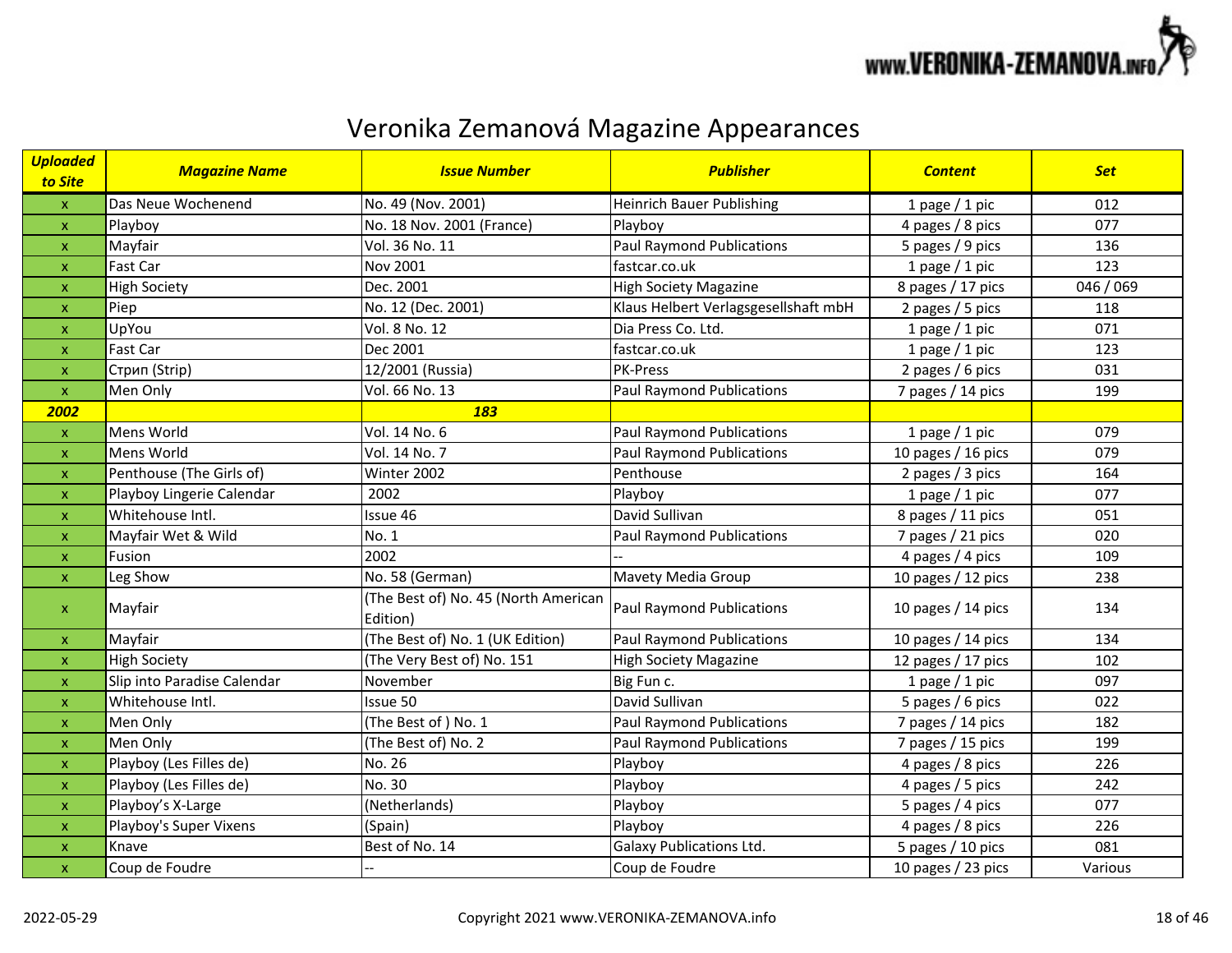

| <b>Uploaded</b><br>to Site | <b>Magazine Name</b>       | <b>Issue Number</b>                 | <b>Publisher</b>                     | <b>Content</b>       | <b>Set</b>                                       |
|----------------------------|----------------------------|-------------------------------------|--------------------------------------|----------------------|--------------------------------------------------|
| $\mathsf{x}$               | Le Ore International       | (Italy)                             |                                      | 2 pages / 2 pics     | 113                                              |
| $\pmb{\mathsf{x}}$         | Men 2000                   |                                     |                                      | 2 pages / 2 pics     | 009                                              |
| $\pmb{\mathsf{X}}$         | Playbirds International    | No. 29                              | <b>Gold Star Publications</b>        | 8 pages / 13 pics    | 051                                              |
| $\boldsymbol{\mathsf{x}}$  | Sex Hard                   | Anno I No. 3 (Italy)                |                                      | Cover Only           | 024                                              |
| $\boldsymbol{\mathsf{x}}$  | Sexo Especial              |                                     |                                      | 1 page $/$ 2 pics    | 036                                              |
| $\pmb{\mathsf{X}}$         | Playboy's Super Vixens     | Exceso de podor Edicion III (Spain) | Playboy                              | 6 pages / 10 pics    | 077                                              |
| $\mathsf{x}$               | Derriere                   | No. 87                              | <b>GSP Press Ltd. UK</b>             | 6 pages / 8 pics     | 022                                              |
| $\boldsymbol{\mathsf{x}}$  | Playboy's Playmates in Bed | 2002                                | Playboy                              | 6 pages / 9 pics     | 144                                              |
| $\pmb{\times}$             | <b>Just Girls</b>          | Vol. 20 No. 1                       | <b>Paul Raymond Publications</b>     | 10 pages / 28 pics   | 071/108                                          |
| $\boldsymbol{\mathsf{x}}$  | Das Neue Wochenend         | No. 6 (Jan. 2002)                   | <b>Heinrich Bauer Publishing</b>     | 1 page $/$ 1 pic     | 009                                              |
| $\pmb{\times}$             | <b>Blitz</b>               | Anno LIV No. 1 (Jan. 27, 2002)      | N.L.C. s.r.l - Sede Legale           | 8 pages / 7 pics     | 140                                              |
| $\mathsf{x}$               | People                     | Jan. 7, 2002                        | ACP Publishing Pty Ltd.              | 9 pages / 18 pics    | $016 + \text{various}$                           |
| $\mathsf{x}$               | <b>Dick</b>                | No. 206 (Jan. 2002)                 | Taiyohtosho Company                  | 4 pages / 7 pics     | 051                                              |
| $\boldsymbol{\mathsf{x}}$  | Das Neue Wochenend         | No. 2 (Jan. 2002)                   | <b>Heinrich Bauer Publishing</b>     | 1 page $/$ 1 pic     | 012                                              |
| $\mathsf{x}$               | Mayfair                    | Vol. 37 No. 1                       | <b>Paul Raymond Publications</b>     | 4 pages / 9 pics     | 108                                              |
| X                          | Sexbombs                   | Anno I No. 1                        | Edizioni Toro S.r.l.                 | 10 pages $/$ 14 pics | 023 / 079                                        |
| X                          | Sex Show                   | No. 3 (54)                          |                                      | 1 page $/$ 1 pic     | 036                                              |
| $\boldsymbol{\mathsf{X}}$  | Club International         | Vol. 31 No. 2                       | Magna Publishing Group               | 5 pages / 10 pics    | 108                                              |
| $\mathsf{x}$               | Schlüsselloch              | No. 6 (Feb. 2002)                   | Papel-Moewig Verlag GmbH             | 2 pages / 5 pics     | 031                                              |
| $\boldsymbol{\mathsf{x}}$  | Dynamit                    | Feb. 2002                           | <b>Grafik Design Team GmbH</b>       | 7 pages / 8 pics     | 006 / 420                                        |
| $\boldsymbol{\mathsf{X}}$  | Leg Show                   | Feb. 2002                           | Mavety Media Group                   | 7 pages / 10 pics    | 238                                              |
| $\pmb{\mathsf{x}}$         | Penthouse                  | Feb. 2002 (Netherlands)             | Penthouse                            | 14 pages / 18 pics   | 221 / 227 / 301 / 459 /<br>468 / 490 / 491 / 494 |
| $\mathsf{x}$               | Mens World                 | Vol. 14 No. 2                       | <b>Paul Raymond Publications</b>     | 6 pages / 16 pics    | 162                                              |
| $\mathsf X$                | St Pauli bei Nacht         | No. 2 (2002)                        | Spn Zeitschriften-Verlags-Gmbh       | Cover Only           | 300                                              |
| $\mathsf{x}$               | UpYou                      | Vol. 9 No. 2                        | Dia Press Co. Ltd.                   | 5 pages / 9 pics     | 132                                              |
| $\mathsf{x}$               | Piep                       | No. 2 (Feb. 2002)                   | Klaus Helbert Verlagsgesellshaft mbH | 1 page $/$ 3 pics    | 079                                              |
| $\mathsf{x}$               | <b>Just Girls</b>          | Vol. 20 No. 2                       | <b>Paul Raymond Publications</b>     | 8 pages / 14 pics    | 108                                              |
| $\mathsf{x}$               | Das Neue Wochenend         | No. 7 (Feb. 2002)                   | <b>Heinrich Bauer Publishing</b>     | 1 page $/$ 1 pic     | 009                                              |
| $\boldsymbol{\mathsf{x}}$  | Das Neue Wochenend         | No. 8 (Feb. 2002)                   | <b>Heinrich Bauer Publishing</b>     | 1 page $/$ 1 pic     | 113                                              |
| $\boldsymbol{\mathsf{X}}$  | tv Scandali                | Anno II No. 5                       | <b>UGO Consolazione</b>              | 3 pages / 4 pics     | 055                                              |
| $\pmb{\mathsf{x}}$         | tv Scandali                | Anno II No. 7                       | <b>UGO Consolazione</b>              | 2 pages / 3 pics     | 055                                              |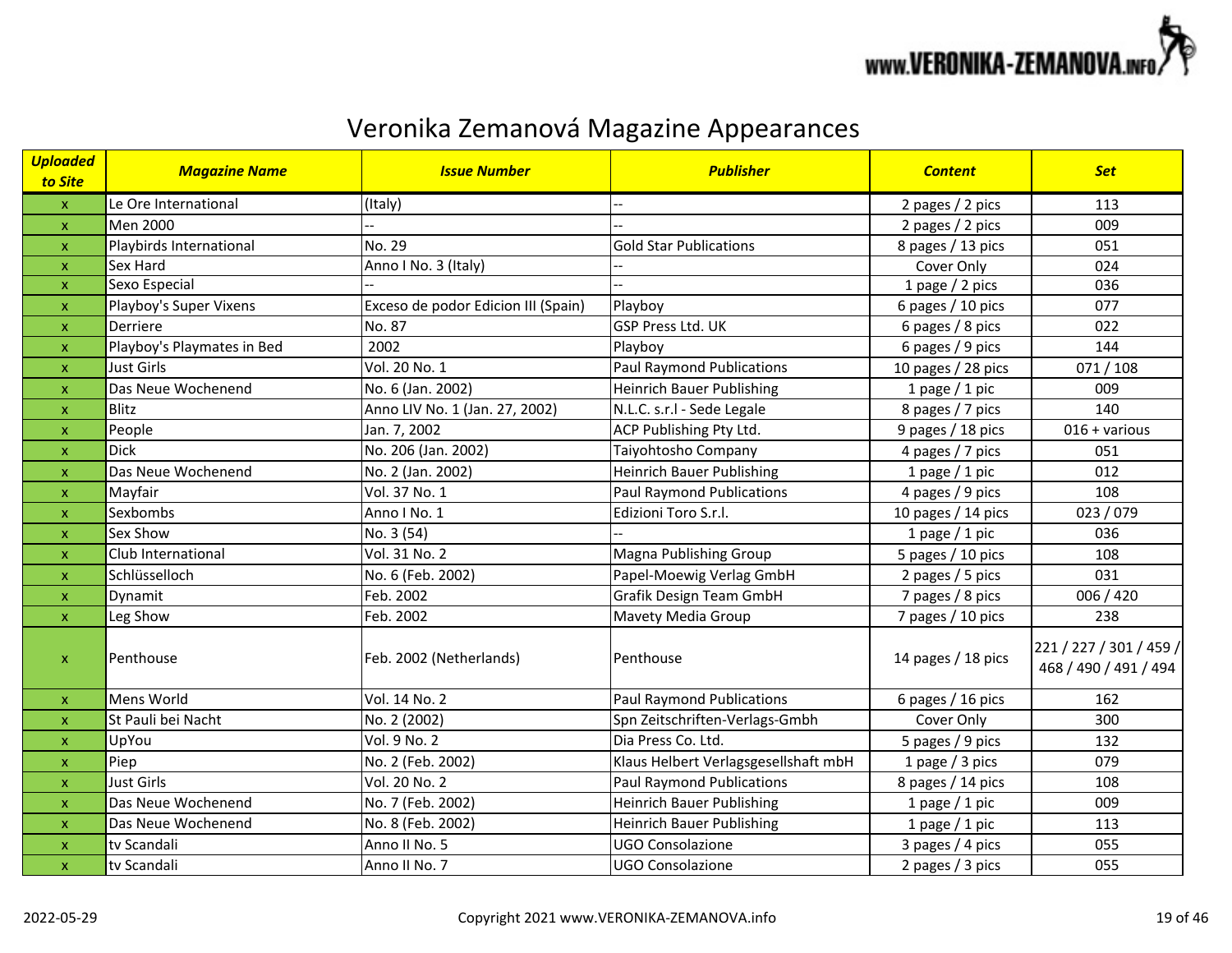

| <b>Uploaded</b><br>to Site | <b>Magazine Name</b>       | <b>Issue Number</b>             | <b>Publisher</b>                 | <b>Content</b>       | <b>Set</b>            |
|----------------------------|----------------------------|---------------------------------|----------------------------------|----------------------|-----------------------|
| $\mathsf X$                | <b>Tele Tutto</b>          | Anno IV No. 6                   | Edizioni Pepe S.r.l.             | 3 pages / 3 pics     | 012 / 133 / 211       |
| $\pmb{\mathsf{X}}$         | Shaved & horny             | <b>No. 2</b>                    | <b>CSV Publishing</b>            | 1 page $/$ 1 pic     | 199                   |
| $\pmb{\mathsf{X}}$         | Playboy                    | Gli Speciali XL Topless (Italy) | Playboy                          | 8 pages / 12 pics    | 077 / 211             |
| $\mathsf{x}$               | Cats Hot Video             | <b>No. 2</b>                    | Tre-mag Sweden AB                | 4 pages / 11 pics    | 138 / 460             |
| $\pmb{\mathsf{X}}$         | Fast Car                   | Feb 2002                        | fastcar.co.uk                    | 2 pages / 1 pic      | 123                   |
| $\boldsymbol{\mathsf{x}}$  | INTIM.ru                   | No. 5 (Russia)                  |                                  | 1 page $/$ 1 pic     | 017                   |
| $\pmb{\mathsf{x}}$         | INTIM.ru                   | No. 6 (Russia)                  |                                  | 1 page $/$ 1 pic     | 032                   |
| $\pmb{\mathsf{X}}$         | <b>FIB Aktuellt</b>        | Mar 2002                        | <b>Utges av Baltic Press AB</b>  | 5 pages / 12 pics    | 006                   |
| $\pmb{\mathsf{X}}$         | Sex Woche                  | No. 8 (Feb 2002)                | Papel-Moewig Verlag GmbH         | 1 page $/$ 4 pics    | 138 / 460             |
| $\pmb{\mathsf{X}}$         | Mayfair                    | Vol. 37 No. 2                   | <b>Paul Raymond Publications</b> | 1 page $/$ 2 pics    | 134                   |
| $\pmb{\mathsf{x}}$         | Partouze                   | Anno I No. 2                    |                                  | 6 pages / 6 pics     | 055 / 176             |
| $\pmb{\mathsf{X}}$         | Fast Car                   | Mar 2002                        | fastcar.co.uk                    | 2 pages / 1 pic      | 123                   |
| $\mathsf{x}$               | Club International         | Vol. 31 No. 3                   | Magna Publishing Group           | 6 pages / 7 pics     | 253                   |
| $\boldsymbol{\mathsf{x}}$  | Playboy's Book of Lingerie | Mar./Apr. 2002                  | Playboy                          | 6 pages / 16 pics    | 145                   |
| $\mathsf{x}$               | <b>Just Girls</b>          | Vol. 20 No. 3                   | <b>Paul Raymond Publications</b> | 6 pages / 8 pics     | 134                   |
| $\pmb{\mathsf{x}}$         | Dynamit                    | March 2002                      | Grafik Design Team GmbH          | 6 pages / 10 pics    | 379                   |
| $\boldsymbol{\mathsf{x}}$  | Soho                       | March 2002                      | <b>Paul Raymond Publications</b> | 9 pages / 6 pics     | 006                   |
| $\pmb{\mathsf{X}}$         | Club Defi                  | No. 65                          | <b>Mediapress</b>                | 2 pages / 3 pics     | 081 / 113             |
| $\boldsymbol{\mathsf{x}}$  | Praline                    | No. 14                          | <b>GLM Kft.</b>                  | 1 page $/$ 1 pic     | 207                   |
| $\mathsf{x}$               | Playboy                    | No. 58 - Mar. 2002 (Croatia)    | Playboy                          | 6 pages / 9 pics     | 077 / 144             |
| $\mathsf{x}$               | Cheri                      | Platinum Special Edition #150   | Cheri Inc.                       | 10 pages $/$ 16 pics | 024                   |
| $\mathsf{x}$               | Playboy                    | Mar. 2002 (Netherlands)         | Playboy                          | 2 pages / 1 pic      | 077                   |
| $\mathsf{x}$               | Tele Tutto                 | Anno IV No. 12                  | Edizioni Pepe S.r.l.             | 5 pages / 5 pics     | 077                   |
| $\pmb{\mathsf{x}}$         | <b>High Society</b>        | No. 133 (Spain)                 | Erospress                        | 1 page $/$ 1 pic     | 063                   |
| $\pmb{\mathsf{x}}$         | <b>Super Sexy Dessous</b>  | No. 3                           |                                  | 2 pages / 3 pics     | 446                   |
| $\pmb{\mathsf{X}}$         | Maaja                      | Mar. 2002                       | AS Maarja Viljandi               | 1 page / 3 pics      | 034                   |
| $\pmb{\mathsf{X}}$         | <b>TV Tabu</b>             | Anno II Nr. 23                  | Edizioni Jolly S.r.l.            | x pages / x pics     | 077                   |
| $\mathsf{x}$               | Bachelor                   | Apr. 2002                       | Dia Press Co. Ltd.               | 2 pages / 4 pics     | 102 / 376             |
| $\pmb{\mathsf{X}}$         | Bachelor                   | Apr. 2002 (US Edition)          | Dia Press Co. Ltd.               | 2 pages / 4 pics     | 102 / 376             |
| $\mathsf{x}$               | Sexy                       | No. 15 (2002)                   | Papel-Moewig Verlag GmbH         | Cover Only           | 059                   |
| $\pmb{\mathsf{X}}$         | Sexy                       | No. 17 (Apr. 2002)              | Papel-Moewig Verlag GmbH         | 3 pages / 6 pics     | 424 / 425             |
| $\mathsf{x}$               | Indexxx                    | Apr. 2002                       |                                  | 8 pages / 7 pics     | 363 / 428 / 430 / 438 |
| $\pmb{\mathsf{x}}$         | <b>Dick</b>                | No. 209 (Apr. 2002)             | Taiyohtosho Company              | 6 pages / 6 pics     | 081                   |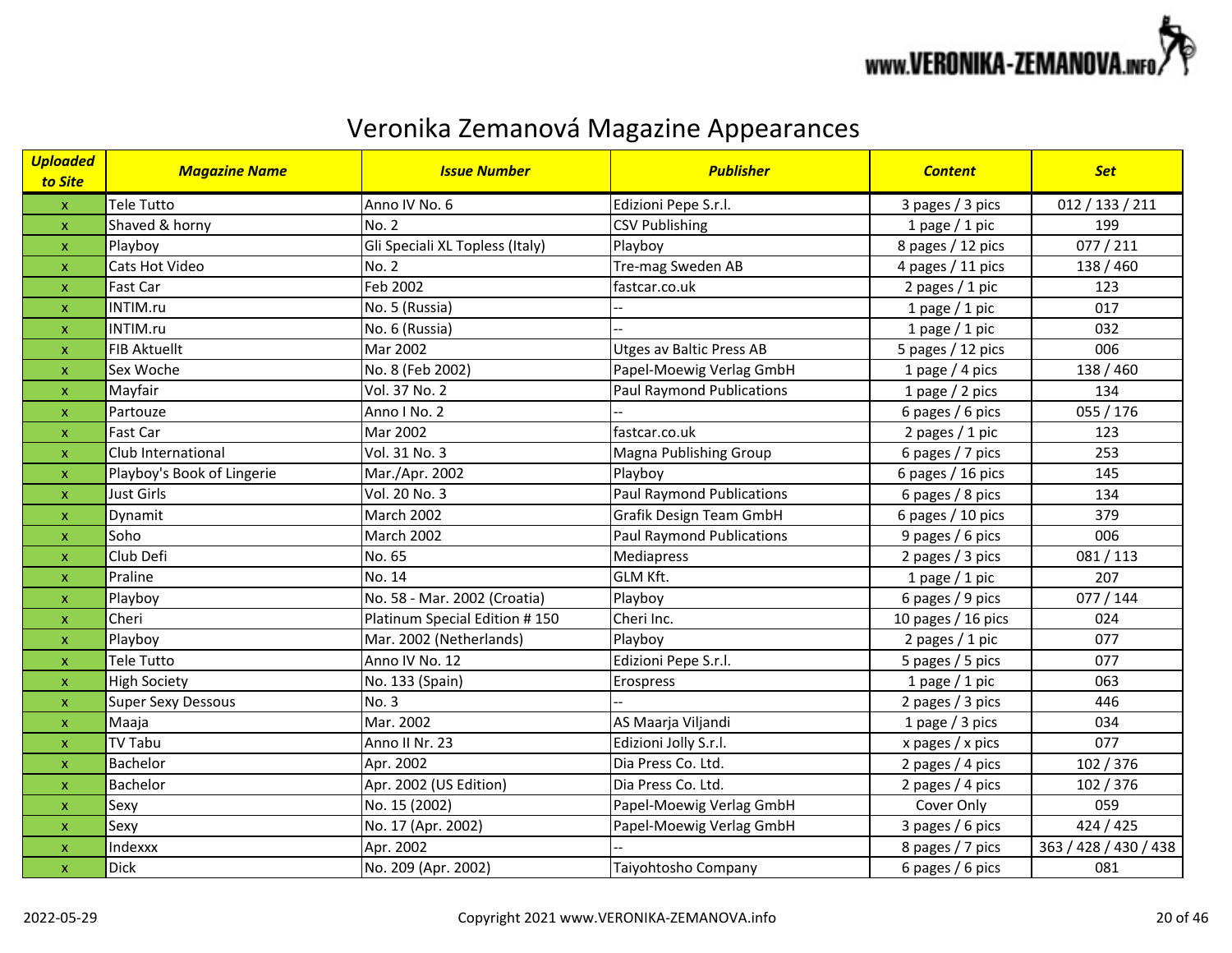

| <b>Uploaded</b><br>to Site | <b>Magazine Name</b>          | <b>Issue Number</b>                 | <b>Publisher</b>                 | <b>Content</b>       | <b>Set</b> |
|----------------------------|-------------------------------|-------------------------------------|----------------------------------|----------------------|------------|
| $\pmb{\mathsf{X}}$         | <b>Tacones Altos</b>          | No. 91 (Spain)                      | Erospress                        | 6 pages / 9 pics     | 238        |
| $\boldsymbol{\mathsf{x}}$  | Club International            | Vol. 31 No. 4                       | Magna Publishing Group           | 5 pages / 10 pics    | 161        |
| $\pmb{\mathsf{x}}$         | Playboy                       | Apr. 2002 (Greece)                  | Playboy                          | 5 pages / 4 pics     | 145        |
| $\boldsymbol{\mathsf{x}}$  | UpYou                         | Vol. 9 No. 4                        | Dia Press Co. Ltd.               | 7 pages / 13 pics    | 085        |
| $\pmb{\mathsf{x}}$         | Dynamit                       | April 2002                          | Grafik Design Team GmbH          | 1 page $/$ 1 pic     | 096        |
| $\mathsf{x}$               | <b>Adult Sport</b>            | No. 11 (Apr. 2002)                  | Daily Sport Newspaper            | 1 page $/$ 1 pic     | 021        |
| $\pmb{\times}$             | Tele Tutto                    | Anno II No. 16                      | Edizioni Pepe S.r.l.             | 3 pages / 5 pics     | 077        |
| X                          | Fast Car                      | Spring 2002                         | fastcar.co.uk                    | 1 page $/$ 1 pic     | 123        |
| $\pmb{\mathsf{x}}$         | Cekpet                        | No. 17 (33)                         |                                  | 1 page $/$ 1 pic     | 245        |
| $\pmb{\times}$             | Das Neue Wochenend            | No. 21 (May 2002)                   | <b>Heinrich Bauer Publishing</b> | 1 page $/$ 1 pic     | 394        |
| $\pmb{\mathsf{x}}$         | Mayfair                       | Vol. 37 No. 5                       | <b>Paul Raymond Publications</b> | 3 pages / 8 pics     | 142        |
| $\boldsymbol{\mathsf{x}}$  | Club International            | Vol. 26 No. 5 (May 2002)            | Paragon Publishing Inc.          | 12 pages / 12 pics   | 162        |
| $\boldsymbol{\mathsf{x}}$  | <b>Just Girls</b>             | Vol. 20 No. 5                       | <b>Paul Raymond Publications</b> | 1 page / 1 pic       | 182        |
| $\boldsymbol{\mathsf{x}}$  | <b>Night Society</b>          | May 2005 (Poland)                   | P.P.H. Medipol                   | 3 pages / 13 pics    | 446        |
| $\boldsymbol{\mathsf{x}}$  | Suesse Junge Schlampen        | No. 5                               | Spn Zeitschriften-Verlags-Gmbh   | 2 pages / 4 pics     | 051        |
| $\pmb{\times}$             | Flirt                         | No. 5 (Czech)                       |                                  | 1 page $/$ 5 pics    | 031        |
| X                          | Cekpet                        | No. 18 (34)                         |                                  | 1 page $/$ 1 pic     | 245        |
| $\boldsymbol{\mathsf{x}}$  | Club                          | May 2002                            | <b>Magna Publishing Group</b>    | 1 page $/$ 2 pics    | 102 / 154  |
| X                          | Cheri                         | No. 133 (Spain)                     | Cheri Inc.                       | 12 pages / 26 pics   | 057        |
| $\boldsymbol{\mathsf{x}}$  | Men Only                      | Vol. 67 No. 6                       | <b>Paul Raymond Publications</b> | 7 pages / 11 pics    | 112        |
| $\boldsymbol{\mathsf{x}}$  | Velvet                        | <b>June 2002</b>                    | Magna Publishing Group           | x pages / 19 pics    | 117        |
| $\boldsymbol{\mathsf{x}}$  | Just Girls                    | Vol. 20 No. 6                       | <b>Paul Raymond Publications</b> | 8 pages / 15 pics    | 182        |
| $\boldsymbol{\mathsf{x}}$  | Club                          | <b>June 2002</b>                    | Magna Publishing Group           | 13 pages / 19 pics   | 154        |
| $\pmb{\times}$             | <b>Club Edition Francaise</b> | No. 78                              | Glamour Shows Ltd.               | 10 pages $/$ 16 pics | 154        |
| $\pmb{\mathsf{x}}$         | Mermaids Calendar             | June 2002                           |                                  | 1 page $/$ 1 pic     | 278        |
| $\boldsymbol{\mathsf{x}}$  | Rapport                       | No. 7 (June 24, 2002)               | Aller Press A/S                  | 5 pages / 9 pics     | 065        |
| $\pmb{\mathsf{x}}$         | Pige Special                  | No. 6                               | Aller Press A/S                  | 6 pages / 12 pics    | 222        |
| $\boldsymbol{\mathsf{x}}$  | Club International            | Uncensored #187                     | Paragon Publishing Inc.          | 12 pages / 12 pics   | 162        |
| X                          | Playboy                       | Especial Lingerie No. 323A (Brazil) | Playboy                          | x pages / x pics     | 145        |
| $\boldsymbol{\mathsf{x}}$  | Fast Car                      | <b>June 2002</b>                    | fastcar.co.uk                    | 2 pages / 1 pic      | 123        |
| $\boldsymbol{\mathsf{x}}$  | Sex Show                      | No. 23 (74)                         |                                  | 2 pages / 1 pic      | 077        |
| X                          | Intima                        | No. 23 (194)                        | $-$                              | 1 page / 1 pic       | 079        |
| $\pmb{\mathsf{x}}$         | Intima                        | No. 25 (196)                        |                                  | 1 page $/$ 1 pic     | 079        |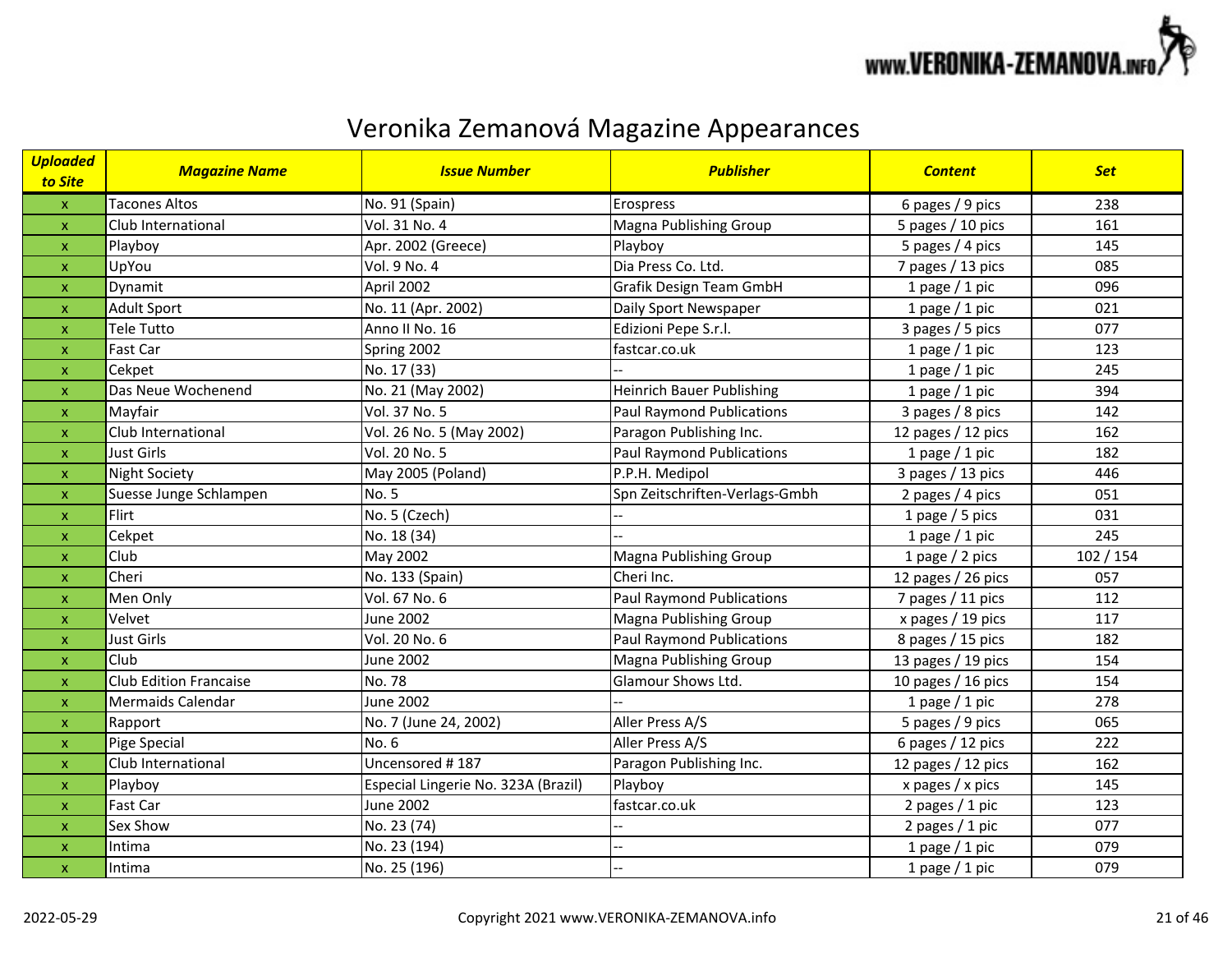

| <b>Uploaded</b><br>to Site | <b>Magazine Name</b>             | <b>Issue Number</b>          | <b>Publisher</b>                 | <b>Content</b>       | <b>Set</b>                     |
|----------------------------|----------------------------------|------------------------------|----------------------------------|----------------------|--------------------------------|
| $\mathsf X$                | Just Girls                       | Vol. 20 No. 7                | <b>Paul Raymond Publications</b> | 1 page $/$ 1 pic     | 182                            |
| $\pmb{\mathsf{x}}$         | <b>High Society</b>              | <b>July 2002</b>             | <b>High Society Magazine</b>     | 12 pages / 17 pics   | 102                            |
| $\pmb{\mathsf{x}}$         | Perfection                       | <b>July 2002</b>             | Magna Publishing Group           | 5 pages / 5 pics     | 024                            |
| $\mathsf{x}$               | Playboy's Girls of Summer        | 2002                         | Playboy                          | 3 pages / 6 pics     | 211 / 242                      |
| X                          | Inspirace                        | <b>July 2002</b>             |                                  | 3 pages / 10 pics    | 051                            |
| $\pmb{\times}$             | Sexy                             | No. 27 (July 1, 2002)        | Papel-Moewig Verlag GmbH         | 3 pages / 4 pics     | 059                            |
| $\pmb{\mathsf{x}}$         | Club Confidential                | <b>July 2002</b>             | Magna Publishing Group           | 12 pages / 17 pics   | 112                            |
| $\pmb{\mathsf{x}}$         | Tele Tutto                       | Anno II No. 31               | Edizioni Pepe S.r.l.             | 4 pages / 4 pics     | 242 / 247                      |
| $\pmb{\mathsf{x}}$         | <b>WAMP</b>                      | July 2002 (Poland)           | Agencja Val-Press                | 1 page $/$ 1 pic     | 058 (Ad)                       |
| $\pmb{\mathsf{x}}$         | Intima                           | No. 31 (202)                 |                                  | 1 page $/$ 1 pic     | 001                            |
| $\mathsf X$                | Maaja                            | Aug. 2002                    | AS Maarja Viljandi               | 1 page / 3 pics      | 068                            |
| X                          | Passie                           | No. 7 (3/7-6/8 2002)         | HB Media BV                      | 6 pages / 9 pics     | 363 / 428 / 431 / 438 /<br>439 |
| $\mathsf{x}$               | Playboy                          | No. 63 - Aug. 2002 (Croatia) | Playboy                          | 3 pages / 3 pics     | 242                            |
| $\pmb{\mathsf{x}}$         | Sex Lives of the Rich and Famous | No. 1                        | Daily Sport Newspaper            | 1 page $/$ 1 pic     | 066                            |
| X                          | Sex Show                         | No. 30                       |                                  | 1 page $/$ 1 pic     | 077                            |
| X                          | Tele Tutto                       | Anno I No. 34                | Edizioni Pepe S.r.l.             | 5 pages / 5 pics     | 131                            |
| X                          | Nevskaya Klubnichka              | No. 35                       |                                  | 2 pages / 5 pics     | 144 / 145                      |
| $\pmb{\mathsf{x}}$         | Sex Show                         | No. 33 (84)                  |                                  | 3 pages / 2 pics     | 242                            |
| $\pmb{\mathsf{x}}$         | Club (Best of)                   | No. 192                      | Magna Publishing Group           | 9 pages / 14 pics    | 079                            |
| $\pmb{\mathsf{x}}$         | Club                             | Sept. 2002                   | Magna Publishing Group           | 9 pages / 14 pics    | 079                            |
| $\pmb{\times}$             | <b>Super Sexy</b>                | No. 10 (Sept. 2002)          | Papel-Moewig Verlag GmbH         | 2 pages / 5 pics     | 079                            |
| $\pmb{\mathsf{x}}$         | Playboy's Voluptuous Vixens      | Sept. 2002                   | Playboy                          | 4 pages / 8 pics     | 226                            |
| $\pmb{\mathsf{x}}$         | Knave                            | Vol. 34 No. 9                | <b>Galaxy Publications Ltd.</b>  | 5 pages / 8 pics     | 324                            |
| X                          | <b>Just Girls</b>                | Vol. 20 No. 9                | <b>Paul Raymond Publications</b> | 6 pages / 13 pics    | 199                            |
| $\pmb{\mathsf{x}}$         | <b>Hot Latinas</b>               | Vol. 3 No. 5 (Sept. 2002)    | Fresh Start Media                | 9 pages / 16 pics    | 118                            |
| $\boldsymbol{\mathsf{x}}$  | Erotyka                          | Sept. 2002                   | Missouri Corporation Ltd.        | 3 pages / 10 pics    | 051                            |
| $\boldsymbol{\mathsf{x}}$  | Club (Best of)                   | No. 189                      | Paragon Publishing               | 11 pages $/$ 16 pics | 154                            |
| $\boldsymbol{\mathsf{x}}$  | Sex Show                         | No. 36                       |                                  | 2 pages / 6 pics     | 118                            |
| $\boldsymbol{\mathsf{x}}$  | <b>Tele Tutto</b>                | Anno IV No. 37               | Edizioni Pepe S.r.l.             | 4 pages / 4 pics     | 055                            |
| $\boldsymbol{\mathsf{x}}$  | Playboy                          | Oct. 2002 (Czech)            | Playboy                          | 10 pages / 10 pics   | 077/144                        |
| $\pmb{\mathsf{x}}$         | Rosie                            | No. 408                      |                                  | 3 pages / 4 pics     | 300                            |
| $\boldsymbol{\mathsf{x}}$  | St Pauli Nachrichten             | No. 10 (2002)                | Spn Zeitschriften-Verlags-Gmbh   | Cover Only           | 021                            |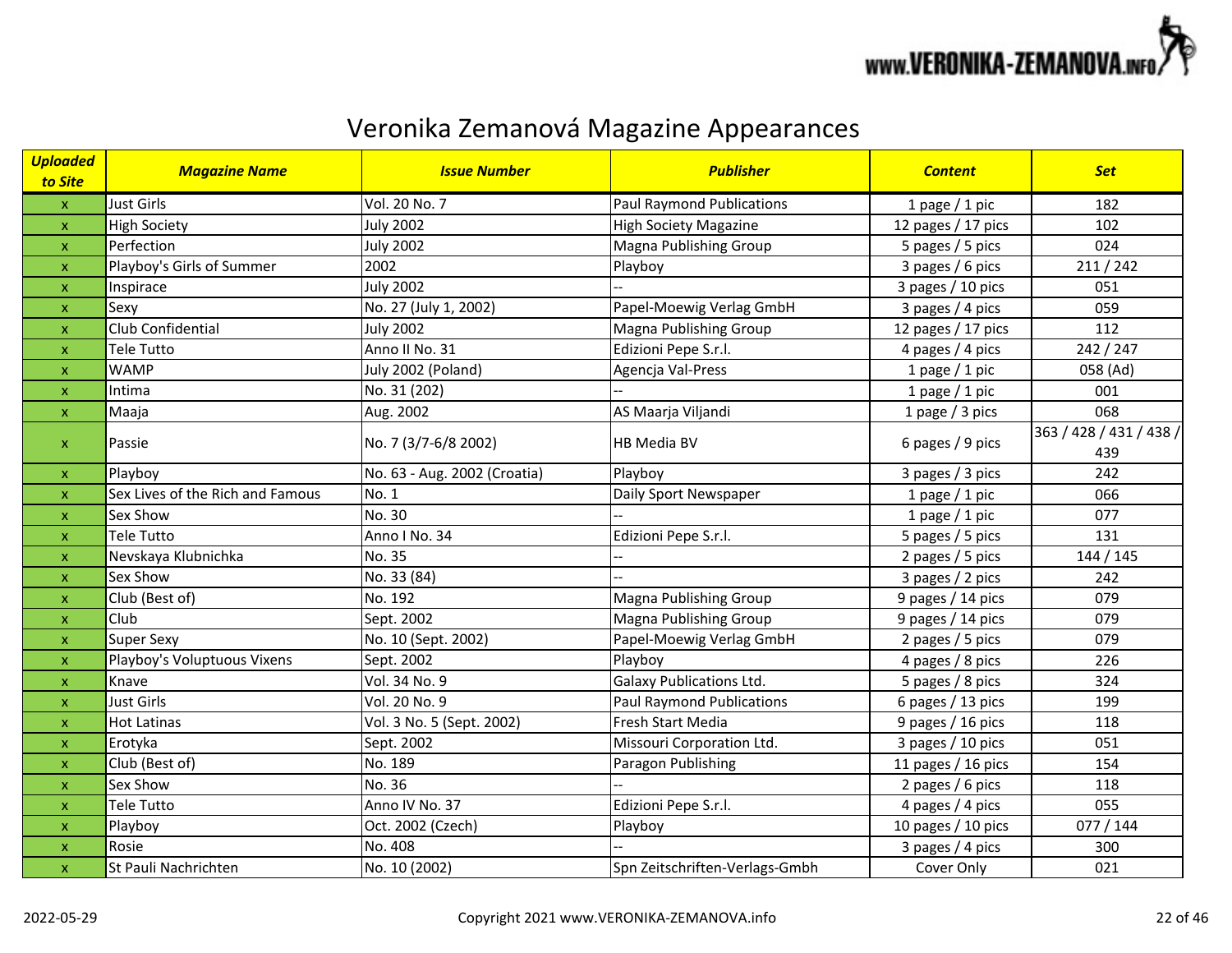

| <b>Uploaded</b><br>to Site | <b>Magazine Name</b>      | <b>Issue Number</b>              | <b>Publisher</b>                     | <b>Content</b>     | <b>Set</b>            |
|----------------------------|---------------------------|----------------------------------|--------------------------------------|--------------------|-----------------------|
| $\mathsf X$                | Just Girls                | Vol. 20 No. 10                   | <b>Paul Raymond Publications</b>     | 1 page $/$ 1 pic   | 162                   |
| $\pmb{\times}$             | Club International        | Class No. 10                     | Magna Publishing Group               | 4 pages / 10 pics  | 104                   |
| $\pmb{\times}$             | <b>Tele Tutto</b>         | Anno I No. 41                    | Edizioni Pepe S.r.l.                 | 5 pages / 22 pics  | 001 / 002 / 025       |
| $\mathsf{x}$               | Das Neue Wochenend        | No. 42 (Oct. 2002)               | <b>Heinrich Bauer Publishing</b>     | 2 pages $/ 1$ pic  | 073                   |
| X                          | Playboy                   | Gli Speciali di Lingerie (Italy) | Playboy                              | 6 pages / 16 pics  | 145                   |
| $\pmb{\times}$             | Piep                      | No. 13 (Nov. 2002)               | Klaus Helbert Verlagsgesellshaft mbH | Cover Only         | 156                   |
| $\pmb{\mathsf{x}}$         | Taboo                     | Vol. 5 No. 5                     | L.F.P. Inc.                          | 8 pages / 11 pics  | 150                   |
| X                          | Mayfair                   | Vol. 37 No. 11                   | <b>Paul Raymond Publications</b>     | 8 pages / 15 pics  | 052                   |
| $\pmb{\mathsf{x}}$         | Just Girls                | Vol. 20 No. 11                   | <b>Paul Raymond Publications</b>     | 6 pages / 11 pics  | 162                   |
| $\pmb{\times}$             | Nevskaya Klubnichka       | No. 47                           |                                      | 2 pages / 17 pics  | 001/029               |
| $\pmb{\mathsf{X}}$         | Mens World                | Best of No. 20                   | <b>Paul Raymond Publications</b>     | 6 pages / 16 pics  | 162                   |
| $\boldsymbol{\mathsf{x}}$  | Club International        | Nov. 2002                        | <b>Magna Publishing Group</b>        | 13 pages / 19 pics | 093 / 176             |
| $\pmb{\times}$             | <b>Hot Girls Calendar</b> | 2002 (November)                  | Orion.de                             | 2 pages $/$ 1 pic  | 199                   |
| $\boldsymbol{\mathsf{x}}$  | St Pauli Nachrichten      | No. 11                           | Spn Zeitschriften-Verlags-Gmbh       | 2 pages / 1 pic    | 021                   |
| $\boldsymbol{\mathsf{x}}$  | Playboy                   | Gatas do Verao (Brazil)          | Playboy                              | 3 pages / 6 pics   | 211 / 242             |
| $\pmb{\mathsf{x}}$         | Playboy                   | A Letto con le Playmates (Italy) | Playboy                              | 6 pages / 9 pics   | 144                   |
| X                          | Intima                    | No. 47 (218)                     |                                      | 1 page $/$ 1 pic   | 047                   |
| $\pmb{\mathsf{X}}$         | People                    | Dec. 2, 2002                     | ACP Publishing Pty Ltd.              | 1 page $/$ 2 pics  | 282                   |
| $\pmb{\mathsf{X}}$         | Playboy                   | Dec. 2002 (Slovenia)             | Playboy                              | 8 pages / 11 pics  | 077/145               |
| $\pmb{\mathsf{X}}$         | Penthouse                 | Dec. 2002 (Netherlands)          | Penthouse                            | 16 pages / 15 pics | 151 / 160 / 164 / 174 |
| $\boldsymbol{\mathsf{x}}$  | Penthouse                 | Dec. 2002 (US)                   | Penthouse                            | 15 pages / 18 pics | 277                   |
| $\boldsymbol{\mathsf{x}}$  | Penthouse Letters         | Holidays 2002                    | Penthouse                            | Cover Only         | 174                   |
| $\pmb{\times}$             | Das Pfiff                 | No. 12 (Dec. 2002)               | Spn Zeitschriften-Verlags-Gmbh       | 1 page $/$ 4 pics  | 030                   |
| X                          | Gallery                   | Dec. 2002                        | Magna Publishing Group               | 8 pages / 15 pics  | 052                   |
| X                          | Mayfair                   | Vol. 37 No. 13                   | Paul Raymond Publications            | 8 pages / 14 pics  | 198                   |
| $\pmb{\mathsf{x}}$         | Club International        | Dec. 2002                        | Magna Publishing Group               | 11 pages / 15 pics | 179                   |
| $\boldsymbol{\mathsf{x}}$  | Papa Yones                | No. 4 (Dec. 2002) (Mexico)       | <b>Bernie Voyuer</b>                 | 3 pages / 2 pics   | 130                   |
| $\pmb{\times}$             | Showgirls                 | Winter 2002                      | DejaVu.com                           | 8 pages / 13 pics  | 026/030               |
| $\boldsymbol{\mathsf{x}}$  | Men Only                  | <b>Christmas Crackers</b>        | <b>Paul Raymond Publications</b>     | 7 pages / 10 pics  | 112                   |
| $\pmb{\times}$             | Soho                      | Issue 2 No. 12                   | <b>Paul Raymond Publications</b>     | 13 pages / 12 pics | 201                   |
| $\pmb{\mathsf{x}}$         | Hawk                      | Holiday 2002                     | Killer Joe Prodcutions Inc.          | 1 page $/$ 1 pic   | 024                   |
| $\pmb{\mathsf{x}}$         | Tele Tutto                | Anno I No. 50                    | Edizioni Pepe S.r.l.                 | 3 pages / 4 pics   | 077                   |
| $\pmb{\mathsf{x}}$         | Sexy                      | No. 49 (Dec. 2, 2002)            | Papel-Moewig Verlag GmbH             | 1 page / 3 pics    | 162                   |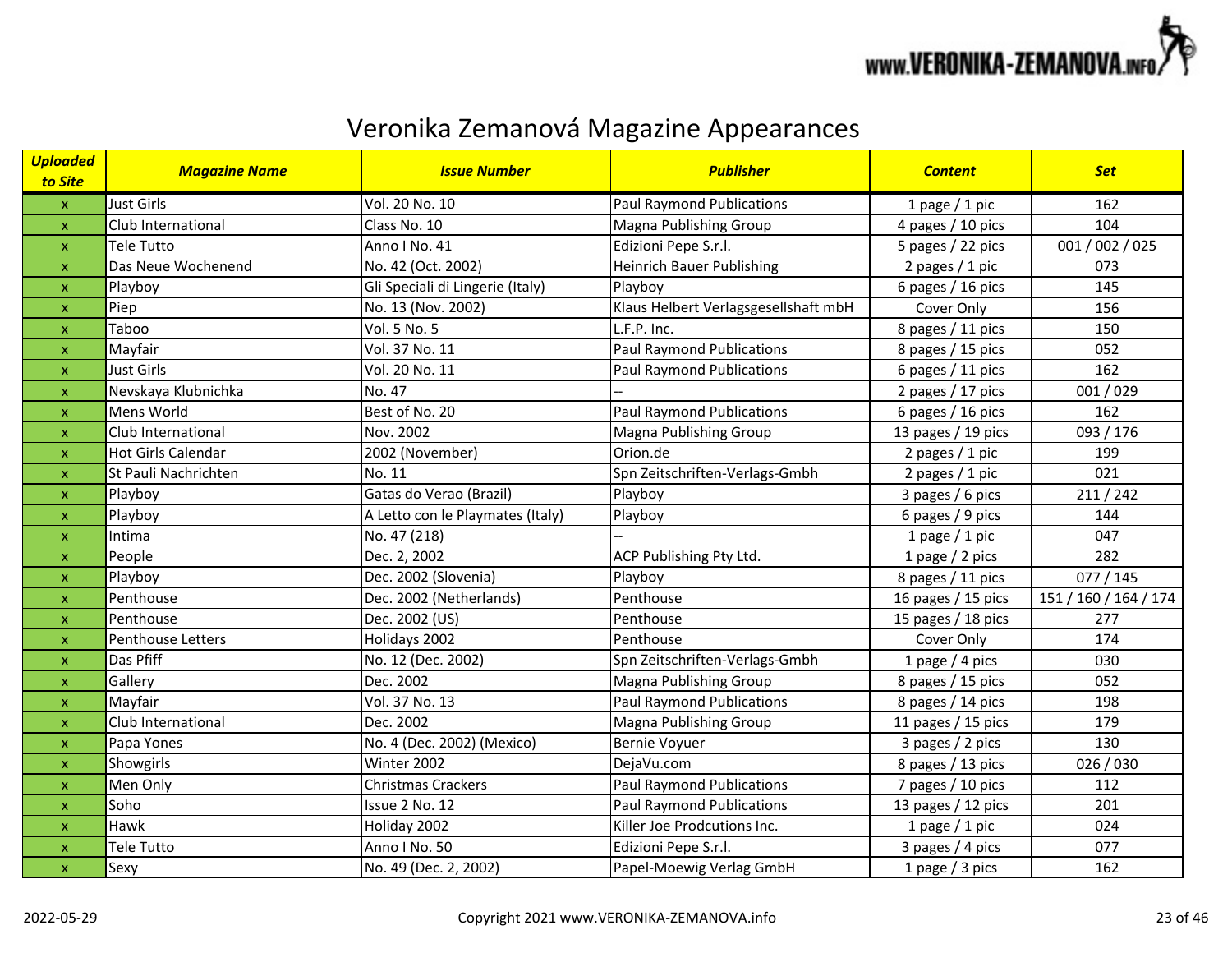

| <b>Uploaded</b><br>to Site | <b>Magazine Name</b>         | <b>Issue Number</b>                  | <b>Publisher</b>                 | <b>Content</b>     | <b>Set</b>              |
|----------------------------|------------------------------|--------------------------------------|----------------------------------|--------------------|-------------------------|
| 2003                       |                              | <b>142</b>                           |                                  |                    |                         |
| $\pmb{\mathsf{X}}$         | Club                         | <b>Big Boob Special</b>              | Magna Publishing Group           | x pages / 20 pics  | 154                     |
| $\boldsymbol{\mathsf{X}}$  | <b>Just Girls</b>            | Vol. 21 No. 1                        | <b>Paul Raymond Publications</b> | 8 pages / 11 pics  | 112                     |
| $\mathsf{x}$               | <b>Just Girls</b>            | Vol. 21 No. 2                        | <b>Paul Raymond Publications</b> | 7 pages / 13 pics  | 079                     |
| $\boldsymbol{\mathsf{x}}$  | Playboy (Les Filles de)      | No. 31                               | Playboy                          | 8 pages / 16 pics  | 145                     |
| $\boldsymbol{\mathsf{X}}$  | Playboy (Les Filles de)      | No. 46                               | Playboy                          | 1 page $/$ 2 pics  | 145                     |
| $\boldsymbol{\mathsf{x}}$  | Playboy's Sexy 100           | 2003                                 | Playboy                          | 1 page $/$ 1 pic   | 077                     |
| $\boldsymbol{\mathsf{x}}$  | Playboy                      | Las 99 Modelos Mas Sexy (Spain)      | Playboy                          | 1 page $/$ 1 pic   | 077                     |
| $\pmb{\mathsf{X}}$         | Playboy                      | Playmates En La Cama (Spain)         | Playboy                          | 4 pages / 9 pics   | 144                     |
| $\mathsf{x}$               | Playboy's Sunny Side Up      | Summer (Netherlands)                 | Playboy                          | 2 pages / 1 pic    | 242                     |
| $\pmb{\mathsf{X}}$         | Mayfair                      | (Best of) No. 42                     | <b>Paul Raymond Publications</b> | 8 pages / 15 pics  | 052                     |
| $\mathsf{x}$               | Mayfair Wet & Wild           | <b>No. 2</b>                         | <b>Paul Raymond Publications</b> | 3 pages / 8 pics   | 142                     |
| $\boldsymbol{\mathsf{X}}$  | <b>Hustler Album</b>         | Vol. 7 No. 1                         | L.F.P. Inc.                      | Cover Only         | 150                     |
| $\boldsymbol{\mathsf{x}}$  | Hustler                      | Lingerie (2003)                      | L.F.P. Inc.                      | 7 pages / 10 pics  | 111                     |
| $\mathsf{x}$               | Hustler                      | (The Best of)                        | L.F.P. Inc.                      | 6 pages / 6 pics   | 213 / 214               |
| $\pmb{\times}$             | Mens World                   | (The Best of) No. 21                 | <b>Paul Raymond Publications</b> | 10 pages / 16 pics | 079                     |
| $\boldsymbol{\mathsf{x}}$  | Mens World                   | (The Best of) No. 22                 | <b>Paul Raymond Publications</b> | 9 pages / 14 pics  | 254                     |
| $\pmb{\mathsf{x}}$         | Men Only                     | (The Best of) No. 4                  | <b>Paul Raymond Publications</b> | 6 pages / 9 pics   | 112 / Misc              |
| $\mathsf{x}$               | La Vie Parisienne            |                                      |                                  | Cover Only         | 053                     |
| $\boldsymbol{\mathsf{x}}$  | Lettres de Femmes            | No. 42                               |                                  | Cover Only         | 034                     |
| $\pmb{\mathsf{X}}$         | Le Ore                       | (Italy)                              |                                  | Cover Only         | 176                     |
| $\boldsymbol{\mathsf{X}}$  | Mario MaGro Coop             | Handbag Booklet                      |                                  | 9 pages / 8 pics   | 271                     |
| $\boldsymbol{\mathsf{X}}$  | Club International           | Vol. 32 No. 1                        | <b>Magna Publishing Group</b>    | 6 pages / 13 pics  | 104                     |
| $\boldsymbol{\mathsf{x}}$  | Happy Weekend                | Issue 770                            | Silwa Verlag                     | 2 pages / 2 pics   | 156                     |
| $\boldsymbol{\mathsf{X}}$  | Lollo                        | Jan. 2003                            | Suomen Miestenlehdet             | 7 pages / 14 pics  | 380                     |
| $\pmb{\mathsf{X}}$         | Rapport Classic              | No. 2 (Jan. 2003)                    | Aller Press A/S                  | 8 pages / 11 pics  | 076                     |
| $\mathsf{x}$               | Sexy                         | No. 5 (Jan. 2003)                    | Papel-Moewig Verlag GmbH         | 2 pages / 1 pic    | 059                     |
| $\boldsymbol{\mathsf{X}}$  | Mens World                   | Vol. 15 No. 1                        | <b>Paul Raymond Publications</b> | 9 pages / 14 pics  | 254                     |
| $\pmb{\mathsf{X}}$         | Penthouse                    | Extra No. 22 Chicas del 2002 (Spain) | Penthouse                        | 8 pages / 9 pics   | 083 / 122 / 228 / 230 / |
|                            |                              |                                      |                                  |                    | 251                     |
| $\pmb{\mathsf{X}}$         | Mayfair                      | Vol. 38 No. 1                        | <b>Paul Raymond Publications</b> | 3 pages / 3 pics   | 004 / 052 / 198         |
| $\pmb{\mathsf{x}}$         | Club Explicit                | No. 195                              | Paragon Publishing Inc.          | 10 pages / 15 pics | 112                     |
| $\pmb{\mathsf{x}}$         | <b>Super Star Top Models</b> | 01/2003                              | <b>Star-Medien Verlags</b>       | 3 pages / 5 pics   | 023 / 152 / 205 / 245   |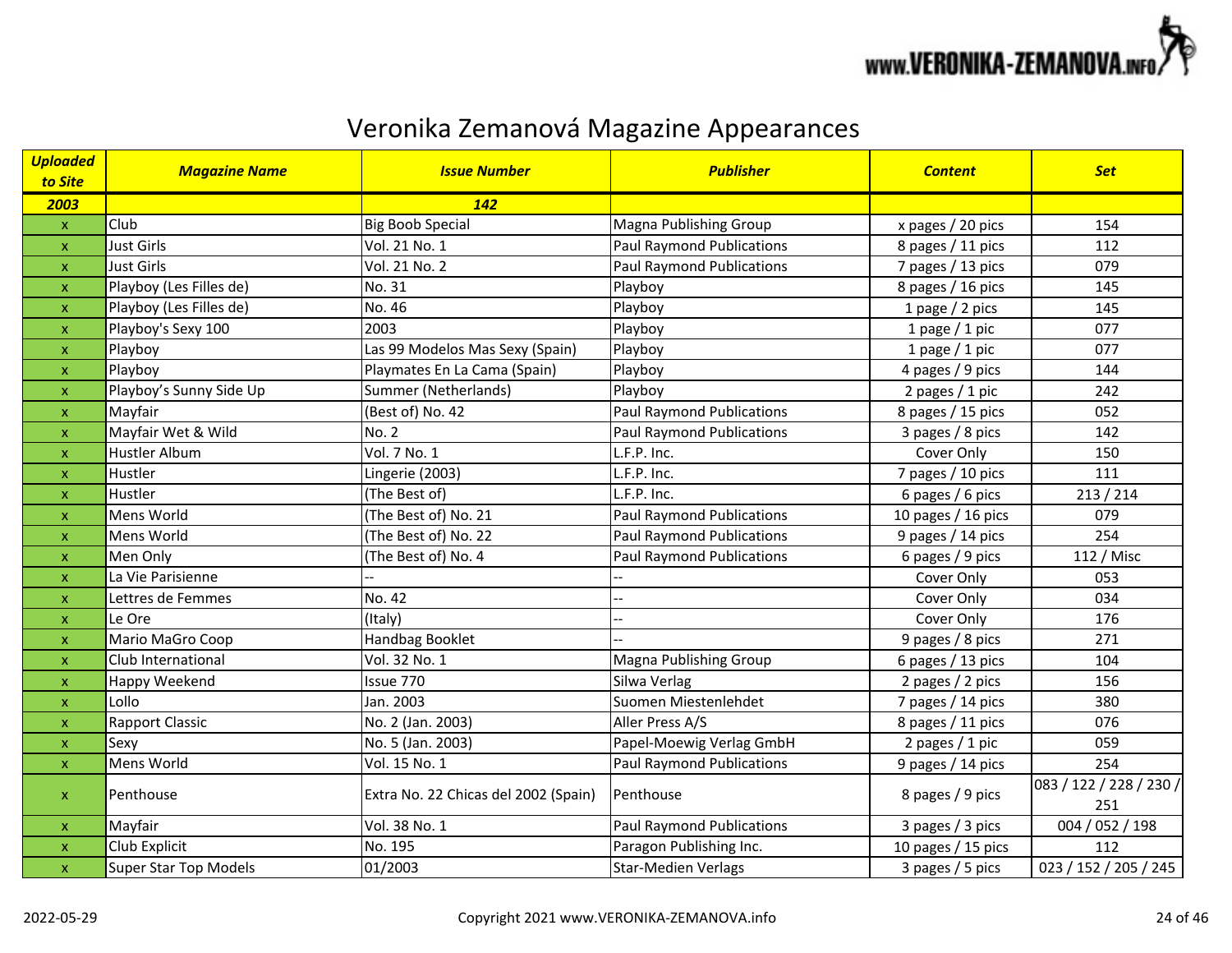

| <b>Uploaded</b><br>to Site | <b>Magazine Name</b> | <b>Issue Number</b>                                | <b>Publisher</b>                 | <b>Content</b>     | <b>Set</b>      |
|----------------------------|----------------------|----------------------------------------------------|----------------------------------|--------------------|-----------------|
| $\mathbf{x}$               | Playboy              | Jan. 2003 (Slovakia)                               | Playboy                          | x pages $/x$ pics  | Unknown         |
| $\pmb{\times}$             | INTIM.ru             | No. 3 (Russia)                                     |                                  | 1 page $/$ 1 pic   | 047             |
| $\boldsymbol{\mathsf{x}}$  | Playboy              | Jan 2003 No. 330B (Brazil)                         | Playboy                          | 4 pages / 8 pics   | 226             |
| $\boldsymbol{\mathsf{x}}$  | Club International   | Uncensored # 200                                   | Magna Publishing Group           | 13 pages / 19 pics | 093 / 176       |
| $\boldsymbol{\mathsf{x}}$  | Passie               | No. 2 (2/12-3/11 2003)                             | <b>HB Media BV</b>               | 3 pages / 7 pics   | 006 / 009       |
| $\boldsymbol{\mathsf{x}}$  | <b>Bizarre</b>       | Feb. 2003                                          | Dennis Publishing Ltd.           | 7 pages / 6 pics   | 172             |
| $\boldsymbol{\mathsf{x}}$  | Club International   | Feb. 2003                                          | Magna Publishing Group           | 9 pages / 20 pics  | 201             |
| x                          | Ravers               | Vol. 9 No. 2                                       | <b>Galaxy Publications Ltd.</b>  | 7 pages / 14 pics  | 107             |
| $\pmb{\mathsf{x}}$         | Penthouse            | Vol. 24 No. 2 (Black Label Edition - Aus Penthouse |                                  | 8 pages / 8 pics   | 043             |
| $\boldsymbol{\mathsf{x}}$  | Penthouse            | Vol. 24 No. 2 (Australia)                          | Penthouse                        | 8 pages / 8 pics   | 043             |
| $\boldsymbol{\mathsf{x}}$  | Penthouse            | Vol. 24 No. 2 (Limited Edition) Australi Penthouse |                                  | 8 pages / 8 pics   | 043             |
| $\boldsymbol{\mathsf{x}}$  | Club                 | Collector's Album (Feb. 2003)                      | <b>Magna Publishing Group</b>    | Cover Only         | 093             |
| $\boldsymbol{\mathsf{x}}$  | Flirt                | No. 2 (Czech)                                      |                                  | 1 page $/$ 1 pic   | 031             |
| $\boldsymbol{\mathsf{x}}$  | Leg World            | Vol. 6 No. 7                                       | L.F.P. Inc.                      | 1 page $/$ 1 pic   | 111             |
| $\boldsymbol{\mathsf{x}}$  | INTIM.ru             | No. 7 (Russia)                                     |                                  | 1 page $/$ 1 pic   | 242             |
| X                          | Leg World            | Vol. 6 No. 8                                       | L.F.P. Inc.                      | 7 pages / 10 pics  | 111             |
| $\boldsymbol{\mathsf{x}}$  | Looker               | March 2003                                         | The SCORE Group                  | 5 pages / 9 pics   | 025             |
| X                          | Penthouse            | The Girls of (Mar/Apr)                             | Penthouse                        | 3 pages / 3 pics   | 151 / 160 / 164 |
| $\boldsymbol{\mathsf{x}}$  | <b>Bizarre</b>       | Mar. 2003                                          | Dennis Publishing Ltd.           | 6 pages / 5 pics   | 297             |
| $\pmb{\times}$             | tv Scandali          | Anno III No. 10                                    | <b>UGO Consolazione</b>          | 8 pages / 10 pics  | 023 / 046       |
| $\boldsymbol{\mathsf{x}}$  | Hustler              | <b>March 2003</b>                                  | L.F.P. Inc.                      | 1 page $/$ 1 pic   | Misc            |
| $\boldsymbol{\mathsf{x}}$  | Intima               | No. 11 (233)                                       |                                  | 1 page $/$ 1 pic   | 101             |
| $\pmb{\mathsf{x}}$         | Amore                | No. 3                                              | Spn Zeitschriften-Verlags-Gmbh   | 6 pages / 7 pics   | 034 / 113       |
| $\boldsymbol{\mathsf{x}}$  | <b>Tele Tutto</b>    | Anno II No. 9                                      | Edizioni Pepe S.r.l.             | 4 pages / 5 pics   | 046             |
| $\pmb{\times}$             | Penthouse            | No. 23 Chicas Chicas Chicas (Spain)                | Penthouse                        | 2 pages / 3 pics   | 122 / 228       |
| $\pmb{\mathsf{x}}$         | ffTits               | Issue 4                                            | <b>Gold Star Publications</b>    | 12 pages / 9 pics  | 034             |
| $\boldsymbol{\mathsf{x}}$  | Ultra for Men        | No. 6 (Apr. 2003)                                  | Magna Publishing Group           | 7 pages / 7 pics   | 024 / 027 / 033 |
| $\pmb{\times}$             | Cats Hot Video       | Apr. 2003                                          |                                  | 1 page $/$ 1 pic   | 053             |
| $\boldsymbol{\mathsf{x}}$  | <b>High Society</b>  | Centerfold #19                                     | <b>High Society Magazine</b>     | 12 pages / 17 pics | 102             |
| $\pmb{\mathsf{x}}$         | Lollo                | April                                              | Suomen Miestenlehdet             | 7 pages / 9 pics   | 476             |
| $\pmb{\times}$             | Das Neue Wochenend   | No. 18 (April 2003)                                | <b>Heinrich Bauer Publishing</b> | 2 pages / 2 pics   | 267             |
| $\pmb{\mathsf{x}}$         | Nevskaya Klubnichka  | No. 18                                             |                                  | 1 page / 2 pics    | 145             |
| $\pmb{\times}$             | INTIM.ru             | No. 12 (Russia)                                    |                                  | 2 pages / 5 pics   | 207 / 454       |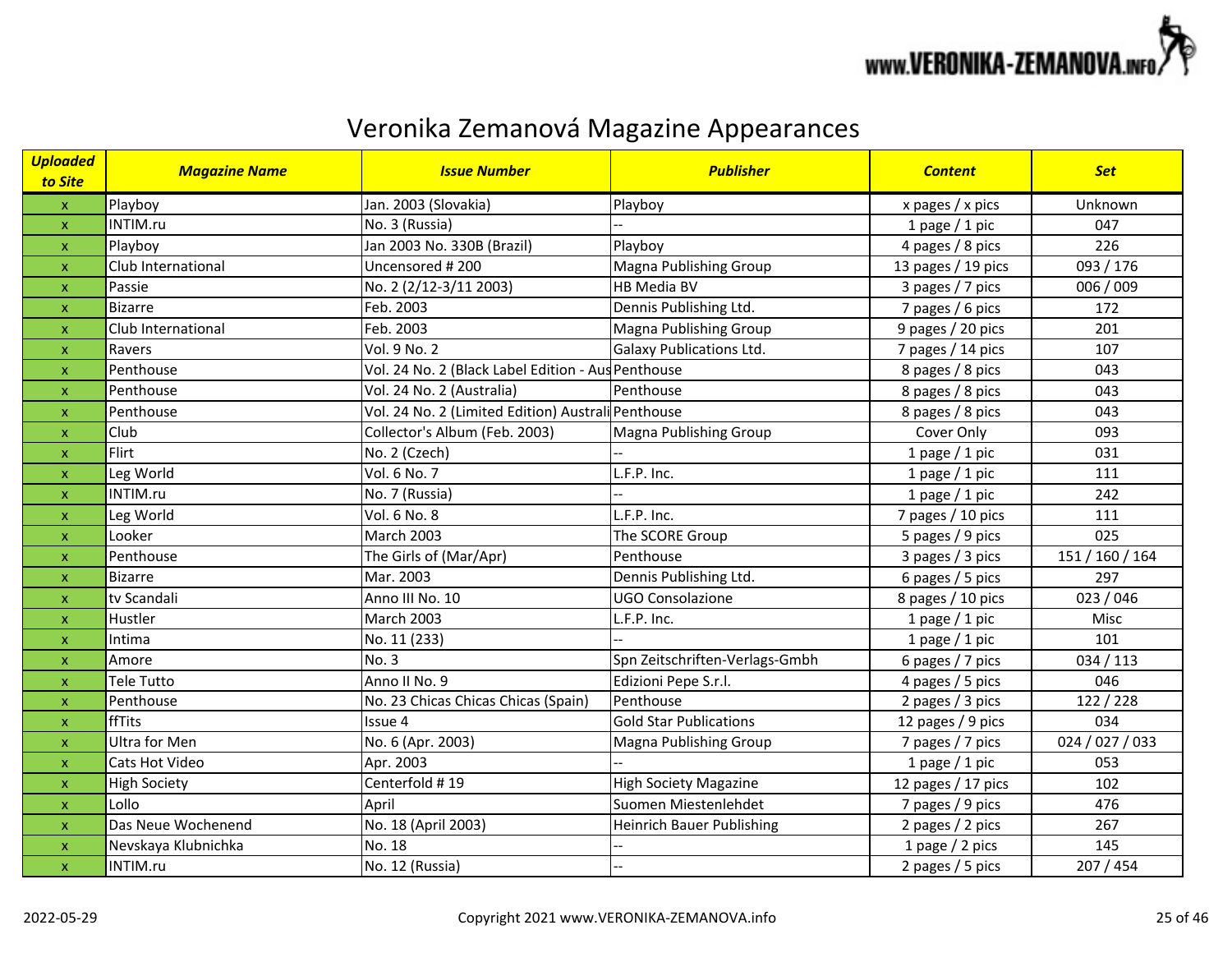

| <b>Uploaded</b><br>to Site | <b>Magazine Name</b> | <b>Issue Number</b>                                | <b>Publisher</b>                 | <b>Content</b>     | <b>Set</b>                                 |
|----------------------------|----------------------|----------------------------------------------------|----------------------------------|--------------------|--------------------------------------------|
| $\pmb{\mathsf{X}}$         | Fiesta               | Vol. 37 No. 5                                      | <b>Galaxy Publications Ltd.</b>  | 5 pages / 12 pics  | 199                                        |
| $\pmb{\mathsf{X}}$         | Gallery              | May 2003                                           | <b>Magna Publishing Group</b>    | 8 pages / 15 pics  | 173                                        |
| $\pmb{\mathsf{x}}$         | <b>Hard Star</b>     | No. 5 (May 2003)                                   | Edizioni Toro S.r.l.             | 7 pages / 12 pics  | 108                                        |
| $\mathsf{x}$               | Knave                | Vol. 35 No. 5                                      | <b>Galaxy Publications Ltd.</b>  | 6 pages / 10 pics  | 175                                        |
| $\pmb{\mathsf{X}}$         | Penthouse            | May 2003 (Spain)                                   | Penthouse                        | 9 pages / 8 pics   | 277                                        |
| $\pmb{\mathsf{x}}$         | <b>Dick</b>          | No. 222 (May 2003)                                 | Taiyohtosho Company              | 5 pages / 7 pics   | 073 / 205 / 206 / 207 /<br>210             |
| $\pmb{\mathsf{X}}$         | Sexy                 | No. 21 (May 2003)                                  | Papel-Moewig Verlag GmbH         | Cover Only         | 009                                        |
| $\pmb{\mathsf{X}}$         | Cheri                | May 2003                                           | Cheri Inc.                       | 13 pages / 18 pics | 104                                        |
| $\pmb{\mathsf{x}}$         | Sexy Traumgirls      | No. 63                                             | Papel-Moewig Verlag GmbH         | 2 pages / 1 pic    | 059                                        |
| $\pmb{\mathsf{X}}$         | Hustler              | Vol. 6 No. 5 (May 2003) (Canada)                   | L.F.P. Inc.                      | 8 pages / 11 pics  | 150                                        |
| $\pmb{\mathsf{X}}$         | Mayfair              | Vol. 38 No. 5                                      | <b>Paul Raymond Publications</b> | 2 pages / 2 pics   | 056                                        |
| $\mathsf{x}$               | Cekpet               | No. 19 (68)                                        |                                  | 1 page $/$ 1 pic   | 017                                        |
| $\pmb{\mathsf{X}}$         | Eroticon             | No. 19 (91)                                        |                                  | 1 page / 1 pic     | 447                                        |
| $\mathsf{x}$               | No. 1 International  | June 2003 (Poland)                                 | P.P.H. Medipol                   | 4 pages / 14 pics  | 051                                        |
| $\pmb{\mathsf{X}}$         | <b>High Society</b>  | Vol. 28 No. 6                                      | <b>High Society Magazine</b>     | 12 pages / 16 pics | 255 / 256                                  |
| $\mathsf{x}$               | <b>Just Girls</b>    | Vol. 21 No. 6                                      | <b>Paul Raymond Publications</b> | 8 pages / 8 pics   | 253                                        |
| $\pmb{\times}$             | Cekpet               | No. 27 (76)                                        |                                  | 1 page / 7 pics    | 023                                        |
| X                          | Playboy              | <b>July 2003</b>                                   | Playboy                          | 1 page $/$ 1 pic   | 274                                        |
| $\pmb{\mathsf{x}}$         | Playboy              | No. 5 (Spain)                                      | Playboy                          | 1 page $/$ 1 pic   | 274                                        |
| $\pmb{\mathsf{X}}$         | Playboy              | Vol. 1 No. 9 (Mexico)                              | Playboy                          | 1 page $/$ 1 pic   | 274                                        |
| $\mathsf{x}$               | Playboy              | July 2003 (Hungary)                                | Playboy                          | 1 page $/$ 1 pic   | 274                                        |
| $\pmb{\mathsf{x}}$         | Playboy              | July 2003 (Netherlands)                            | Playboy                          | 1 page / 1 pic     | 274                                        |
| $\boldsymbol{\mathsf{X}}$  | Playboy              | No. 37 (July - Aug) (France)                       | Playboy                          | 1 page $/$ 1 pic   | 274                                        |
| $\pmb{\mathsf{X}}$         | Penthouse            | July 2003 (Netherlands)                            | Penthouse                        | 17 pages / 14 pics | 122 / 217 / 220 / 228 /<br>230 / 243 / 244 |
| $\mathsf X$                | Maaja                | <b>July 2003</b>                                   | AS Maarja Viljandi               | 4 pages / 5 pics   | 003 / 015 / 077                            |
| $\mathsf{x}$               | ladsmag              | No. 7 (Sept. 2003)                                 | Daily Sport Newspaper            | 4 pages / 7 pics   | 182                                        |
| $\boldsymbol{\mathsf{x}}$  | Leg Sex              | No. 7 (German)                                     | The SCORE Group                  | 11 pages / 17 pics | 121                                        |
| $\pmb{\mathsf{X}}$         | Cats (Mini)          | No. 7                                              |                                  | Cover Only         | 028                                        |
| $\mathsf{x}$               | Hustler              | <b>July 2003</b>                                   | L.F.P. Inc.                      | 8 pages / 8 pics   | 213 / 214                                  |
| $\pmb{\mathsf{X}}$         | Penthouse            | Vol. 24 No. 7 (Black Label Edition - Aus Penthouse |                                  | 10 pages / 13 pics | 277/474                                    |
| $\pmb{\mathsf{x}}$         | Bikini Gold Calendar | 2003                                               | <b>AP Studios</b>                | 1 page $/$ 1 pic   | 442                                        |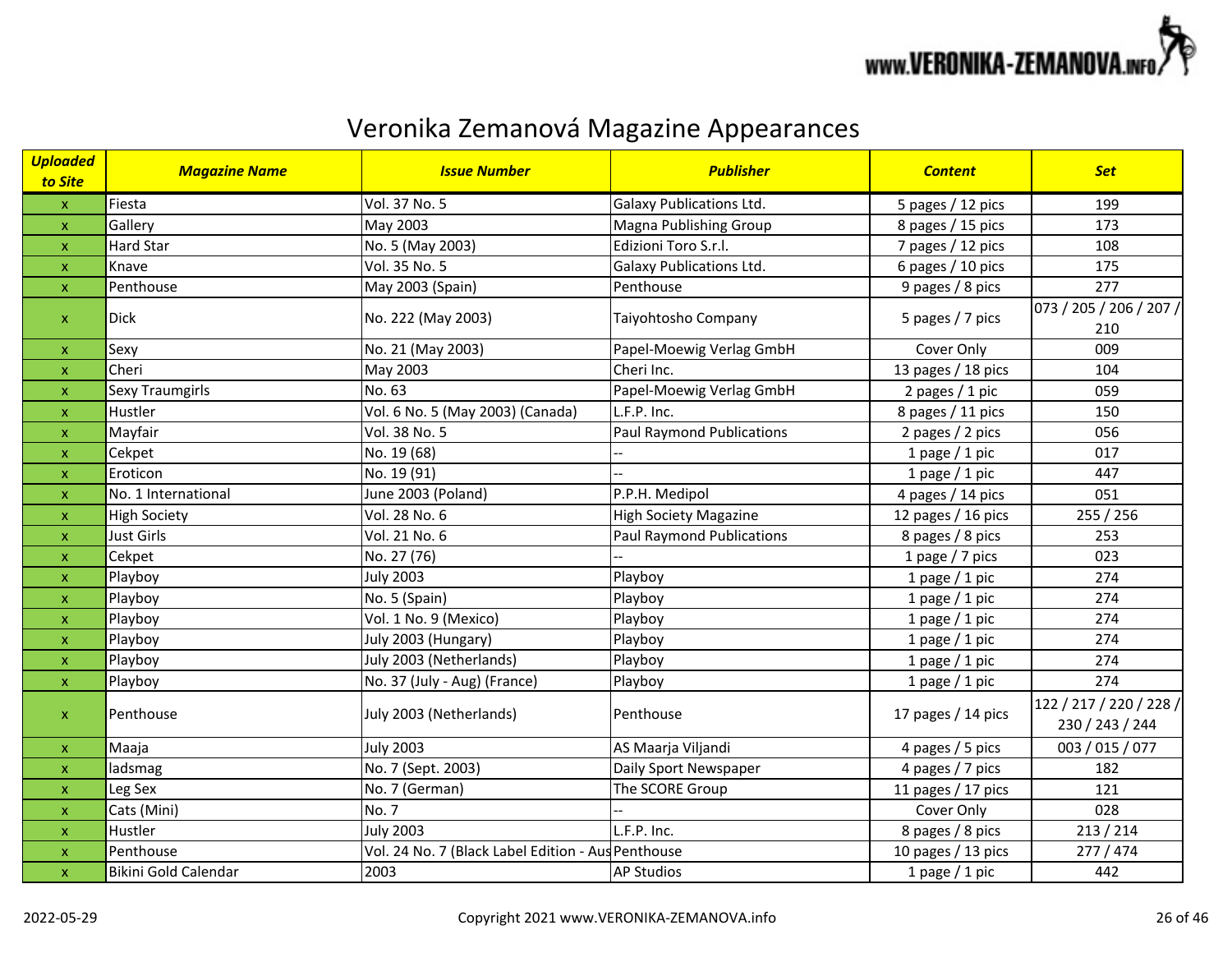

| <b>Uploaded</b><br>to Site | <b>Magazine Name</b>             | <b>Issue Number</b>           | <b>Publisher</b>                 | <b>Content</b>     | <b>Set</b>                     |
|----------------------------|----------------------------------|-------------------------------|----------------------------------|--------------------|--------------------------------|
| $\mathsf X$                | Dynamit                          | Aug. 2003                     | Grafik Design Team GmbH          | 10 pages / 11 pics | 004                            |
| $\pmb{\mathsf{X}}$         | Mayfair                          | Vol. 38 No. 8                 | <b>Paul Raymond Publications</b> | 8 pages / 14 pics  | 117                            |
| $\pmb{\mathsf{X}}$         | <b>Dick</b>                      | No. 225 (Aug. 2003)           | Taiyohtosho Company              | 5 pages / 6 pics   | 009                            |
| $\mathsf{x}$               | Sexy                             | No. 33 (Aug. 2003)            | Papel-Moewig Verlag GmbH         | 1 page $/$ 1 pic   | 059                            |
| $\mathsf{x}$               | Playboy                          | Aug. 2003 (Romania)           | Playboy                          | 1 page $/$ 1 pic   | 274                            |
| $\mathsf{x}$               | Playboy                          | Aug. 2003 (Netherlands)       | Playboy                          | 1 page $/$ 1 pic   | 274                            |
| $\pmb{\mathsf{X}}$         | Playboy                          | Aug. 2003 (Italy)             | Playboy                          | 1 page $/$ 1 pic   | 274                            |
| $\mathsf{x}$               | Club International               | Vol. 32 No. 8                 | Magna Publishing Group           | 1 page $/$ 1 pic   | 154                            |
| $\pmb{\mathsf{x}}$         | Xes                              | No. 26 (Aug. 2003)            | Magna Publishing Group           | 10 pages / 20 pics | 024/117                        |
| $\pmb{\mathsf{X}}$         | <b>Desire Contacts</b>           | Aug.-Sept 2003                | Moondance Media Ltd.             | Cover Only         | 182                            |
| $\pmb{\mathsf{X}}$         | Cekpet                           | No. 35 (84)                   |                                  | Cover Only         | 025                            |
| $\mathsf{x}$               | Sex Show                         | No. 34 (134)                  |                                  | 1 page / 1 pic     | 025                            |
| $\pmb{\mathsf{X}}$         | <b>Bizarre</b>                   | Sept. 2003 (UK Edition)       | Dennis Publishing Ltd.           | 7 pages / 6 pics   | 171                            |
| $\pmb{\mathsf{X}}$         | Cheri                            | Sept. 2003                    | Cheri Inc.                       | 11 pages / 18 pics | 255 / 256                      |
| $\mathbf{x}$               | Velvet                           | No. 76 (Sept. 2003)           | Magna Publishing Group           | 9 pages / 15 pics  | 079                            |
| $\pmb{\mathsf{X}}$         | Club International               | Vol. 32 No. 9                 | Magna Publishing Group           | 6 pages / 9 pics   | 154                            |
| $\mathsf{x}$               | Happy Weekend                    | Issue 790                     | Silwa Verlag                     | 4 pages / 4 pics   | 118/156                        |
| $\mathsf{x}$               | <b>Just Girls</b>                | Vol. 21 No. 9                 | <b>Paul Raymond Publications</b> | 8 pages / 14 pics  | 052                            |
| $\mathsf{x}$               | Mayfair                          | Vol. 38 No. 9                 | <b>Paul Raymond Publications</b> | 1 page / 2 pics    | 138                            |
| $\mathsf{x}$               | Sex Lives of the Rich and Famous | No. 9                         | Daily Sport Newspaper            | 4 pages / 7 pics   | 182                            |
| $\mathsf{x}$               | INTIM.ru                         | No. 34 (Russia)               |                                  | Cover Only         | 025                            |
| $\boldsymbol{\mathsf{X}}$  | Club International               | Class No. 9                   | Magna Publishing Group           | 4 pages / 9 pics   | 161                            |
| $\mathsf{x}$               | Intima                           | No. 36 (Russia)               |                                  | 1 page $/$ 1 pic   | 455                            |
| $\mathsf{x}$               | Hustler                          | October 2003 No. 30 (Romania) | L.F.P. Inc.                      | 8 pages / 8 pics   | 213 / 214                      |
| $\pmb{\mathsf{x}}$         | Hustler                          | October 2003 (Hungary)        | L.F.P. Inc.                      | 8 pages / 8 pics   | 213 / 214                      |
| $\pmb{\mathsf{X}}$         | Hustler                          | Moist & Creamy                | L.F.P. Inc.                      | 8 pages / 8 pics   | 213 / 214                      |
| $\pmb{\mathsf{X}}$         | Passie                           | No. 10 (8/10-6/11 2003)       | HB Media BV                      | 6 pages / 8 pics   | 073 / 206 / 207 / 208 /<br>210 |
| $\mathsf{x}$               | <b>Bizarre</b>                   | Oct. 2003 (US Edition)        | Dennis Publishing Ltd.           | 7 pages / 6 pics   | 171                            |
| $\mathsf{x}$               | Sex Show                         | No. 37                        |                                  | 1 page $/$ 1 pic   | 025                            |
| $\mathsf{x}$               | Passie                           | No. ??                        | HB Media BV                      | x pages / x pics   | 073 / 208                      |
| $\pmb{\mathsf{x}}$         | Nevskaya Klubnichka              | No. 43                        |                                  | 3 pages / 2 pics   | 024/055                        |
| $\pmb{\mathsf{X}}$         | Nevskaya Klubnichka              | No. 44                        |                                  | 1 page $/$ 1 pic   | 036                            |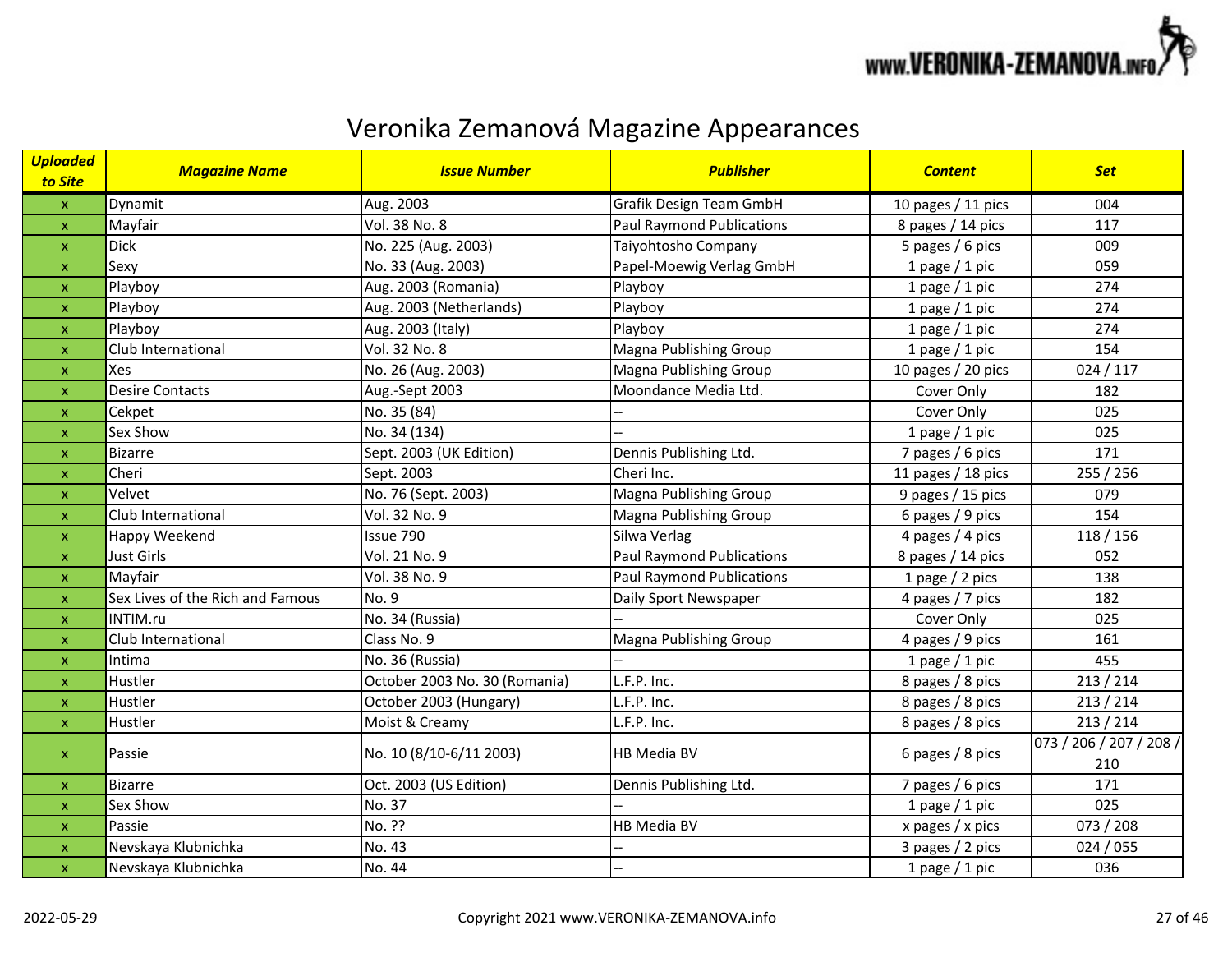

| <b>Uploaded</b><br>to Site | <b>Magazine Name</b>            | <b>Issue Number</b>                                | <b>Publisher</b>                 | <b>Content</b>     | <b>Set</b>              |
|----------------------------|---------------------------------|----------------------------------------------------|----------------------------------|--------------------|-------------------------|
|                            | Penthouse                       | (Chicas de Infarto) October 2003                   | Penthouse                        | 9 pages / 9 pics   | 122 / 220 / 228 / 230 / |
| $\pmb{\mathsf{X}}$         |                                 | Extra No. 25                                       |                                  |                    | 244                     |
| $\mathsf{x}$               | Playboy                         | Nov. 2003 (Bulgaria)                               | Playboy                          | 4 pages / 5 pics   | 077 / 144 / 145         |
| $\pmb{\mathsf{x}}$         | High Society (Lo Mejor De)      | No. 25 (Spain)                                     | Erospress                        | 8 pages / 15 pics  | 113                     |
| $\pmb{\mathsf{X}}$         | Penthouse                       | Vol. 24 No. 11 (Black Label Edition - Au Penthouse |                                  | 8 pages / 10 pics  | 104                     |
| $\boldsymbol{\mathsf{x}}$  | INTIM.ru                        | No. 44 (Russia)                                    |                                  | 1 page $/$ 1 pic   | 117                     |
| $\pmb{\mathsf{X}}$         | Sex Show                        | No. 43 (143)                                       |                                  | 1 page / 1 pic     | 027                     |
| $\mathsf{x}$               | Men Only                        | Vol. 68 No. 12                                     | <b>Paul Raymond Publications</b> | 7 pages / 11 pics  | 179                     |
| $\pmb{\mathsf{X}}$         | <b>High Society Centrefolds</b> | Vol. 26 No. 12                                     | <b>High Society Magazine</b>     | 12 pages / 17 pics | 204                     |
| $\boldsymbol{\mathsf{X}}$  | Playboy                         | Dec. 2003 (Netherlands)                            | Playboy                          | 1 page $/$ 1 pic   | 145                     |
| $\boldsymbol{\mathsf{x}}$  | Mayfair                         | Vol. 38 No. 13                                     | <b>Paul Raymond Publications</b> | 1 page $/$ 1 pic   | 023                     |
| $\pmb{\mathsf{X}}$         | <b>Just Girls</b>               | Vol. 21 No. 13                                     | <b>Paul Raymond Publications</b> | 9 pages / 15 pics  | 198                     |
| $\boldsymbol{\mathsf{x}}$  | <b>Just Girls</b>               | Vol. 21 No. 13 (UK Edition #1)                     | <b>Paul Raymond Publications</b> | 9 pages / 15 pics  | 198                     |
| $\pmb{\mathsf{x}}$         | <b>Just Girls</b>               | Vol. 21 No. 13 (UK Edition #2)                     | <b>Paul Raymond Publications</b> | 9 pages / 15 pics  | 198                     |
| $\pmb{\mathsf{X}}$         | Men Only                        | Christmas Crackers                                 | <b>Paul Raymond Publications</b> | 4 pages / 8 pics   | 176                     |
| $\mathsf X$                | Maaja                           | Dec. 2003                                          | AS Maarja Viljandi               | Cover Only         | 063                     |
| 2004                       |                                 | <b>110</b>                                         |                                  |                    |                         |
| $\pmb{\mathsf{X}}$         | Chick                           | No. 426 (Netherlands)                              | Bookpress B.V.                   | 12 pages / 27 pics | 006 / 020 / 034 / 051 / |
|                            |                                 |                                                    |                                  |                    | 073 / 210 / 363         |
| $\mathsf X$                | Mayfair (Best of)               | No. 5 (2004)                                       | <b>Paul Raymond Publications</b> | 7 pages / 13 pics  | 198                     |
| $\mathsf{x}$               | Playboy's Voluptuous Vixens     | 2004                                               | Playboy                          | 5 pages / 8 pics   | 339                     |
| $\pmb{\mathsf{x}}$         | Playboy's Special Gros Seins    | No. 48 (2004)                                      | Playboy                          | 4 pages / 7 pics   | 339                     |
| X                          | Playboy's Exotic Beauties       | (Netherlands)                                      | Playboy                          | 2 pages / 2 pics   | 339                     |
| $\boldsymbol{\mathsf{x}}$  | Mayfair Summer Special          | No. 1                                              | <b>Paul Raymond Publications</b> | 7 pages / 13 pics  | 117                     |
| $\pmb{\mathsf{X}}$         | come in! The Best of Onno Klein |                                                    | Lounge Verlag GmbH               | 12 pages / 14 pics | 227 / 468               |
| $\mathsf{x}$               | Dirty Dozen Gang Calendar       |                                                    | <b>Unity Calendars</b>           | 3 pages / 3 pics   | 443                     |
| $\pmb{\mathsf{X}}$         | <b>Hot Girls Calendar</b>       | 2004 (March)                                       | Orion.de                         | 2 pages / 1 pic    | 248                     |
| $\boldsymbol{\mathsf{x}}$  | Cheri                           | (Best of) No. 184                                  | Cheri Inc.                       | 8 pages / 16 pics  | 104                     |
| $\boldsymbol{\mathsf{x}}$  | Leg Love                        | Issue 31 (France)                                  | L.F.P. Inc.                      | 7 pages / 10 pics  | 111                     |
| $\pmb{\mathsf{x}}$         | Men Gold                        |                                                    |                                  | Cover Only         | 178                     |
| $\mathsf{x}$               | Penthouse                       | Calendar (Netherlands)                             | Penthouse                        | 1 page $/$ 1 pic   | 122                     |
| $\pmb{\mathsf{x}}$         | Gallery                         | 2004 (The Best of)                                 | Magna Publishing Group           | 8 pages / 15 pics  | 052                     |
| $\pmb{\mathsf{x}}$         | Women in Uniform                | Poster                                             | <b>Pyramid Posters</b>           | 1 page $/$ 1 pic   | 378                     |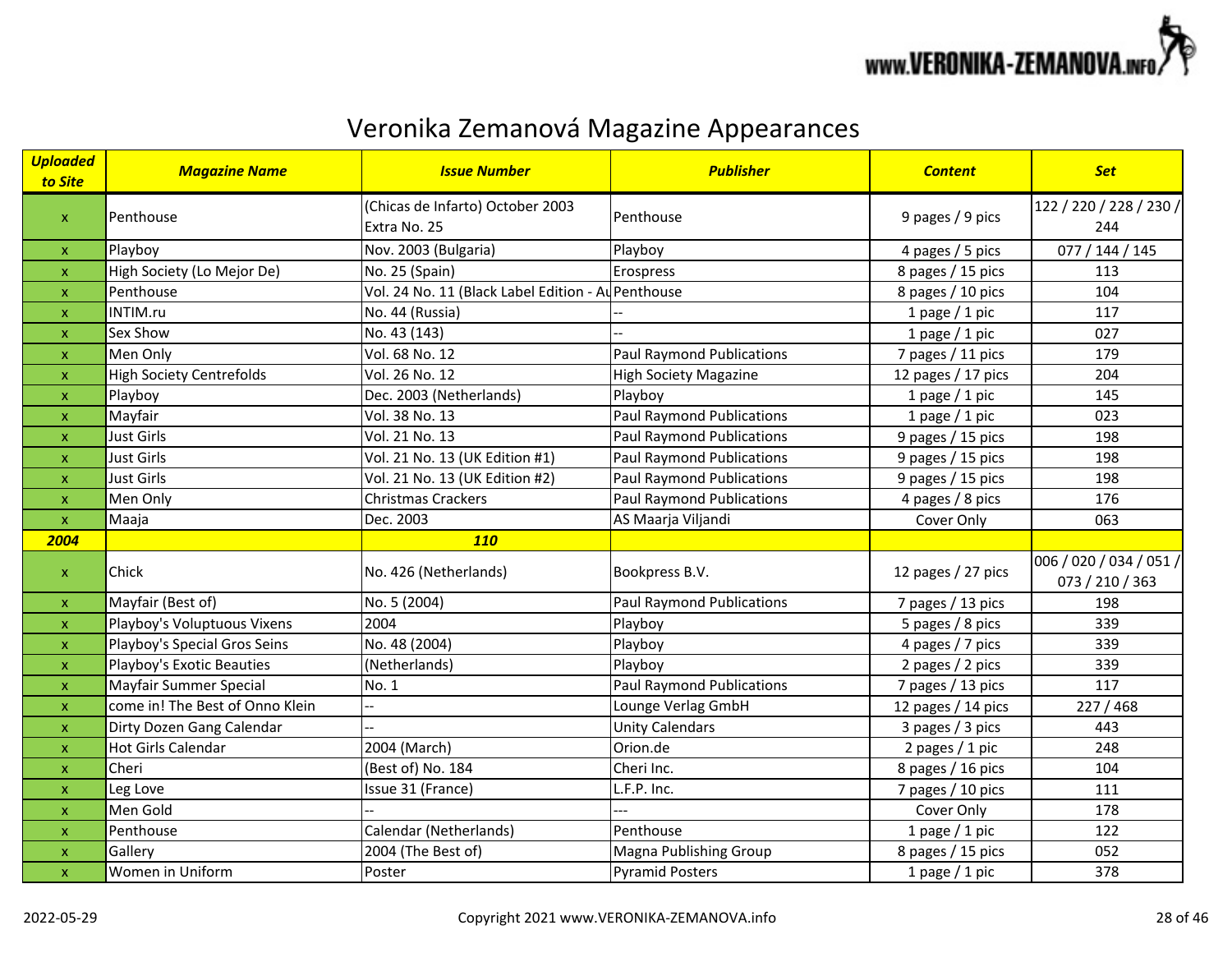

| <b>Uploaded</b><br>to Site | <b>Magazine Name</b>            | <b>Issue Number</b>                  | <b>Publisher</b>                 | <b>Content</b>     | <b>Set</b>            |
|----------------------------|---------------------------------|--------------------------------------|----------------------------------|--------------------|-----------------------|
| $\mathsf{x}$               | Lilote Viziose                  | <b>No 15</b>                         | <b>Star Press Srl</b>            | 1 page $/$ 1 pic   | 023                   |
| $\mathsf{x}$               | Razzle                          | Boobarama Issue 1                    | <b>Paul Raymond Publications</b> | 6 pages / 13 pics  | 117                   |
| $\mathsf{x}$               | Cats                            | No. 1 (Poland)                       |                                  | 4 pages / 10 pics  | 048                   |
| $\pmb{\mathsf{x}}$         | <b>High Society</b>             | (The Very Best of) # 163 (Jan. 2004) | <b>High Society Magazine</b>     | 11 pages / 15 pics | 255 / 256             |
| $\boldsymbol{\mathsf{x}}$  | The Picture                     | No. 802 (Jan 21, 2004)               | ACP Publishing Pty Ltd.          | 12 pages / 18 pics | 232 / 255 / 256       |
| $\boldsymbol{\mathsf{x}}$  | Club International              | Uncensored #212                      | Magna Publishing Group           | 9 pages / 20 pics  | 201                   |
| $\boldsymbol{\mathsf{x}}$  | Red Hot                         | No. 1                                |                                  | 7 pages / 10 pics  | 034                   |
| $\boldsymbol{\mathsf{x}}$  | Tapem                           | No. 3                                |                                  | 2 pages / 8 pics   | 074 / 077             |
| $\boldsymbol{\mathsf{x}}$  | Tapem                           | No. 4                                |                                  | Cover Only         | 211                   |
| $\pmb{\mathsf{x}}$         | Haloo                           | No. 2                                | Monimediatalo Oy                 | 5 pages / 5 pics   | 213 / 214             |
| $\pmb{\mathsf{x}}$         | Club                            | Feb. 2004                            | Magna Publishing Group           | 9 pages / 14 pics  | 330                   |
| $\pmb{\mathsf{x}}$         | Playboy                         | Feb. 2004 (Netherlands)              | Playboy                          | 8 pages / 15 pics  | 145                   |
| $\mathsf{x}$               | Playboy                         | No. 343 - Feb. 2004 (Brazil)         | Playboy                          | 1 page $/$ 1 pic   | 274                   |
| $\pmb{\mathsf{x}}$         | Nevskaya Klubnichka             | No. 10                               |                                  | 1 page $/$ 2 pics  | 053                   |
| $\pmb{\mathsf{x}}$         | Tapem                           | No. 7                                |                                  | 1 page $/$ 1 pic   | 057                   |
| $\boldsymbol{\mathsf{x}}$  | Club (Best of)                  | Explicit #214                        | Magna Publishing Group           | 8 pages / 13 pics  | 330                   |
| $\mathsf{x}$               | Foxy                            | No. 4 (2004)                         | Midhold B.V.                     | 6 pages / 7 pics   | 016                   |
| $\pmb{\mathsf{x}}$         | Rapport (DVD)                   | Mar. 2004                            | Tre-mag Sweden AB                | 2 pages / 4 pics   | 427 / 433 / 434 / 437 |
| $\boldsymbol{\mathsf{x}}$  | Kalu                            | No. 3 (2004)                         |                                  | 5 pages / 12 pics  | 068                   |
| $\pmb{\mathsf{X}}$         | <b>Night Society</b>            | Mar. 2004                            | P.P.H. Medipol                   | 1 page $/$ 4 pics  | 034                   |
| $\mathsf{x}$               | Cheri                           | March 2004                           | Cheri Inc.                       | 10 pages / 15 pics | 204                   |
| $\mathsf{x}$               | Nevskaya Klubnichka             | No. 12                               |                                  | 2 pages / 12 pics  | 118                   |
| $\boldsymbol{\mathsf{x}}$  | Flirt                           | No. 14 (Czech)                       |                                  | 1 page $/$ 1 pic   | 034                   |
| $\boldsymbol{\mathsf{x}}$  | Club Intim                      | No. 6 (Russia)                       |                                  | x pages / x pics   | 012                   |
| $\mathsf{x}$               | Sex Kontakt                     | <b>No. 3</b>                         |                                  | Cover Only         | 031                   |
| $\boldsymbol{\mathsf{x}}$  | kiss-ka                         | No. 14 (Russia)                      |                                  | 1 page $/$ 1 pic   | 080                   |
| $\boldsymbol{\mathsf{x}}$  | Tapem                           | No. 9                                |                                  | 1 page $/$ 1 pic   | 003                   |
| $\mathsf{x}$               | <b>High Society Centrefolds</b> | No. 24                               | <b>High Society Magazine</b>     | 12 pages / 17 pics | 204                   |
| $\boldsymbol{\mathsf{x}}$  | <b>Bizarre</b>                  | Apr. 2004 (UK Edition)               | Dennis Publishing Ltd.           | 3 pages / 4 pics   | 359                   |
| $\boldsymbol{\mathsf{x}}$  | Yes (Young Pocket Magazine)     | No. 4                                | Spn Zeitschriften-Verlags-Gmbh   | 1 page $/$ 1 pic   | 006                   |
| $\boldsymbol{\mathsf{x}}$  | Pleasure                        | Issue 177                            | Pleasure Verlags Gmbh            | Cover Only         | 428                   |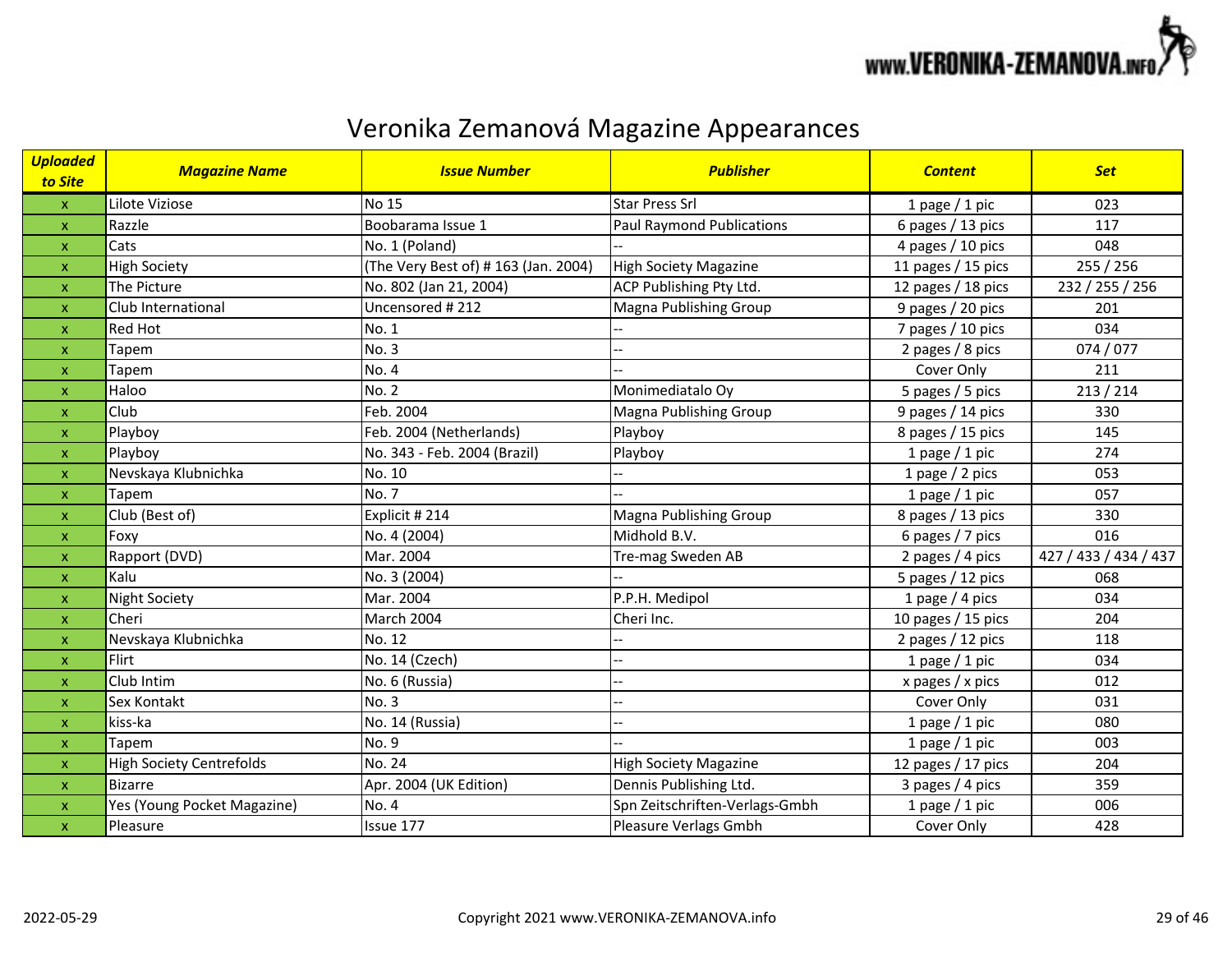

| <b>Uploaded</b><br>to Site | <b>Magazine Name</b>    | <b>Issue Number</b>            | <b>Publisher</b>                 | <b>Content</b>     | <b>Set</b>                                       |
|----------------------------|-------------------------|--------------------------------|----------------------------------|--------------------|--------------------------------------------------|
| $\pmb{\mathsf{X}}$         | Penthouse               | April 2004 (Germany)           | Penthouse                        | 3 pages / 7 pics   | 421 / 422 / 423 / 427 /<br>429 / 433 / 434 / 438 |
| $\mathsf{x}$               | St Pauli Sex Report     | No. 4                          | Spn Zeitschriften-Verlags-Gmbh   | 1 page $/$ 1 pic   | 006                                              |
| $\pmb{\mathsf{X}}$         | Sex Woche               | No. 16 (Apr. 2004)             | Papel-Moewig Verlag GmbH         | 1 page $/$ 4 pics  | 138                                              |
| $\boldsymbol{\mathsf{x}}$  | <b>Blitz Illu</b>       | No. 19 (Apr. 28, 2004)         | Papel-Moewig Verlag GmbH         | 2 pages / 2 pics   | 026                                              |
| $\boldsymbol{\mathsf{x}}$  | Sex Show                | No. 12                         |                                  | 1 page $/$ 1 pic   | 012                                              |
| $\pmb{\mathsf{x}}$         | INTIM.ru                | No. 12 (Russia)                |                                  | 1 page $/$ 1 pic   | 012                                              |
| $\mathsf{x}$               | <b>Score Sexy Busty</b> | No. 63 (May 2004)              | Quad International Inc.          | 8 pages / 13 pics  | 020                                              |
| $\pmb{\mathsf{x}}$         | St Pauli Nachrichten    | No. 5 (2004)                   | Spn Zeitschriften-Verlags-Gmbh   | 2 pages / 2 pics   | 006 / 156                                        |
| $\mathsf{x}$               | Cats DVD                | May 2004                       |                                  | 4 pages / 13 pics  | 221 / 227 / 459                                  |
| $\mathsf{x}$               | <b>Bizarre</b>          | May 2004 (US Edition)          | Dennis Publishing Ltd.           | 3 pages / 4 pics   | 359                                              |
| $\boldsymbol{\mathsf{x}}$  | Cekpet                  | No. 21 (113)                   |                                  | 1 page $/$ 1 pic   | 306                                              |
| $\boldsymbol{\mathsf{x}}$  | Nevskaya Klubnichka     | No. 20                         |                                  | 2 pages / 10 pics  | 169                                              |
| $\mathsf{x}$               | Club                    | June 2004                      | Magna Publishing Group           | 8 pages / 13 pics  | 254                                              |
| $\pmb{\times}$             | Looker                  | June 2004                      | The SCORE Group                  | 3 pages / 8 pics   | 218                                              |
| $\pmb{\mathsf{X}}$         | <b>Dick</b>             | No. 235 (June 2004)            | Taiyohtosho Company              | 6 pages / 9 pics   | 016                                              |
| $\mathsf{x}$               | <b>High Society</b>     | No. 161 (Spain)                | <b>High Society Magazine</b>     | 14 pages / 22 pics | 102 / 113                                        |
| $\pmb{\mathsf{X}}$         | <b>Just Girls</b>       | Vol. 22 No. 6                  | <b>Paul Raymond Publications</b> | 8 pages / 13 pics  | 117                                              |
| $\boldsymbol{\mathsf{x}}$  | Cats                    | No. 6 (Sweden)                 |                                  | Cover only         | 009                                              |
| $\pmb{\mathsf{X}}$         | Penthouse               | No. 315 June 2004 (Spain)      | Penthouse                        | 4 pages / 4 pics   | 217 / 220 / 228                                  |
| $\mathsf{x}$               | Maaja                   | <b>July 2004</b>               | AS Maarja Viljandi               | Cover Only         | 063                                              |
| $\mathsf{x}$               | Swank's Silk Stockings  | No. 59                         | Magna Publishing Group           | 8 pages / 14 pics  | 079                                              |
| $\pmb{\times}$             | <b>High Society</b>     | (The Very Best of) Issue # 169 | <b>High Society Magazine</b>     | 12 pages / 17 pics | 204                                              |
| $\pmb{\mathsf{X}}$         | Sex Show                | No. 27                         |                                  | 1 page $/$ 1 pic   | 081                                              |
| $\boldsymbol{\mathsf{x}}$  | <b>Busty</b>            | No. 7 (France)                 | Concorde                         | 6 pages / $x$ pics | 051                                              |
| $\mathsf{x}$               | Praline                 | No. 29                         | <b>GLM Kft.</b>                  | 1 page $/$ 5 pics  | 051                                              |
| $\boldsymbol{\mathsf{x}}$  | Playboy                 | July 2004 (Poland)             | Playboy                          | 8 pages / 9 pics   | 077                                              |
| $\mathsf{x}$               | Penthouse               | Aug. 2004 (Greece)             | Penthouse                        | 2 pages / 7 pics   | 117                                              |
| $\boldsymbol{\mathsf{x}}$  | Velvet                  | Aug. 2004                      | Magna Publishing Group           | 9 pages / 13 pics  | 093 / 179                                        |
| $\boldsymbol{\mathsf{x}}$  | Velvet                  | No. 2 (Spain)                  | Magna Publishing Group           | 9 pages / 13 pics  | 093 / 179                                        |
| $\pmb{\mathsf{X}}$         | <b>Busty Beauties</b>   | No. 21 (Aug. 2004)             | Hustler                          | 10 pages / 13 pics | 040                                              |
| $\pmb{\mathsf{x}}$         | Sexy                    | No. 34 (Aug. 2004)             | Papel-Moewig Verlag GmbH         | 2 pages / 4 pics   | 147                                              |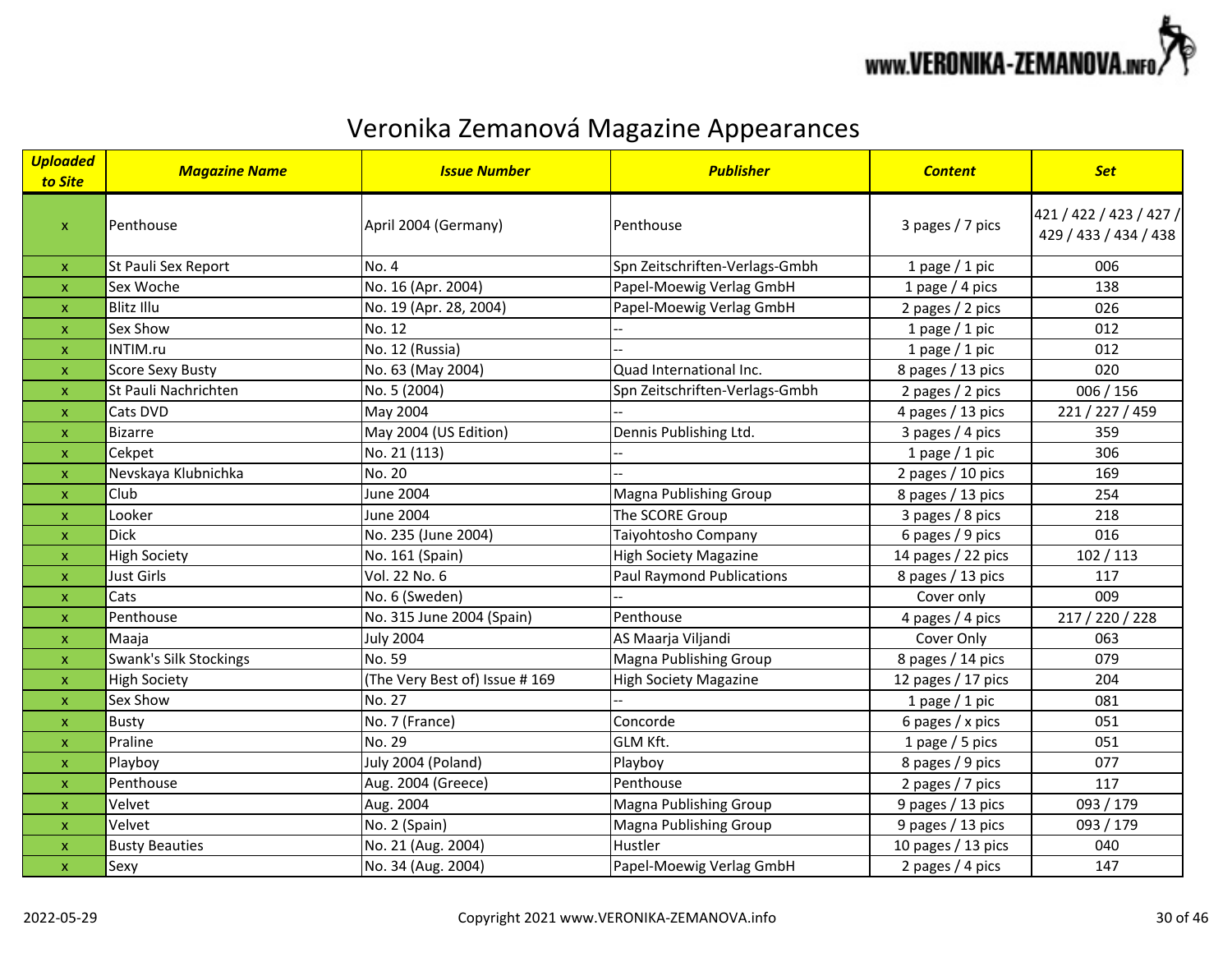

| <mark>Uploaded</mark><br>to Site | <b>Magazine Name</b>           | <b>Issue Number</b>                                 | <b>Publisher</b>                 | <b>Content</b>     | <b>Set</b>            |
|----------------------------------|--------------------------------|-----------------------------------------------------|----------------------------------|--------------------|-----------------------|
| $\pmb{\mathsf{X}}$               | Sex Woche                      | No. 33 (Aug. 2004)                                  | Papel-Moewig Verlag GmbH         | 2 pages / 1 pic    | 162                   |
| $\pmb{\mathsf{X}}$               | Hard College                   | Anno III No. 8 (Italy)                              |                                  | Cover Only         | 085                   |
| $\mathsf{x}$                     | <b>Tele Tutto</b>              | Anno III No. 35                                     | Edizioni Pepe S.r.l.             | 3 pages / 5 pics   | 041                   |
| $\mathsf{x}$                     | Tapem                          | No. 36                                              |                                  | 2 pages / 1 pic    | 034                   |
| $\pmb{\mathsf{X}}$               | kiss-ka                        | No. 32 (Russia)                                     |                                  | 2 pages / 2 pics   | 036 / 116             |
| $\boldsymbol{\mathsf{x}}$        | Club Confidential              | Sept. 2004                                          | Magna Publishing Group           | 8 pages / 15 pics  | 418                   |
| $\pmb{\times}$                   | Nympho Girls                   | No. 8 (Aug. 2004)                                   | Scala BV (Amsterdam)             | Cover Only         | 118                   |
| $\pmb{\mathsf{x}}$               | Juggs                          | Sept. 2004                                          | Mavety Media Group               | 6 pages / 14 pics  | 107                   |
| $\mathsf{x}$                     | Playboy                        | Sept. 2004 (Poland)                                 | Playboy                          | 8 pages / 9 pics   | 077                   |
| $\mathsf{x}$                     | Mayfair                        | Vol. 39 No. 9                                       | <b>Paul Raymond Publications</b> | 5 pages / 9 pics   | 014                   |
| $\pmb{\mathsf{x}}$               | Sex Show                       | No. 37                                              |                                  | 1 page $/$ 1 pic   | 025                   |
| $\mathsf{x}$                     | Sex Show                       | No. 38                                              |                                  | 1 page $/$ 1 pic   | 025                   |
| $\boldsymbol{\mathsf{x}}$        | Club Intim                     | No. 19 (Russia)                                     |                                  | x pages / x pics   | 025                   |
| $\mathsf{x}$                     | Club                           | Best of Uncensored No. 219                          | Paragon Publishing Inc.          | 11 pages / 15 pics | 179                   |
| $\mathsf{x}$                     | Sex Show                       | No. 39                                              |                                  | 1 page $/$ 1 pic   | 079                   |
| $\pmb{\mathsf{X}}$               | Lektyr                         | Sept. 2004                                          |                                  | 2 pages / 1 pic    | 147                   |
| $\mathsf{x}$                     | Lektyr                         | Oct. 2004                                           |                                  | 4 pages / 10 pics  | 061                   |
| $\pmb{\mathsf{X}}$               | Penthouse                      | (25 Chicas de Ensueno) October<br>2004 Extra No. 29 | Penthouse                        | 3 pages / 5 pics   | 122 / 228 / 243 / 251 |
| $\pmb{\mathsf{X}}$               | Mens World                     | Vol. 16 No. 10                                      | <b>Paul Raymond Publications</b> | 4 pages / 8 pics   | 108                   |
| $\mathsf{x}$                     | St Pauli Nachrichten           | No. 11 (2004)                                       | Spn Zeitschriften-Verlags-Gmbh   | 1 page $/$ 1 pic   | 006                   |
| $\pmb{\mathsf{X}}$               | Playboy's Super Vixens Edition | Edition 11 - 2004 (Spain)                           | Playboy                          | 4 pages / 7 pics   | 339                   |
| $\mathsf{x}$                     | Aktuell Rapport                | No. 11                                              | Tre-mag Sweden AB                | 7 pages / 13 pics  | 169 / 421             |
| $\pmb{\mathsf{X}}$               | Praline                        | No. 46                                              | <b>GLM Kft.</b>                  | 1 page $/$ 4 pics  | 446                   |
| $\mathsf{x}$                     | Sexy                           | No. 49 (2004)                                       | Papel-Moewig Verlag GmbH         | 3 pages / 5 pics   | 009                   |
| $\boldsymbol{\mathsf{x}}$        | Cats                           | No. 11 (Norway)                                     |                                  | Cover only         | 009                   |
| $\mathsf{x}$                     | Nevskaya Klubnichka            | No. 46                                              |                                  | 1 page $/$ 2 pics  | 095                   |
| $\boldsymbol{\mathsf{x}}$        | kiss-ka                        | No. 48 (Russia)                                     |                                  | 1 page / 7 pics    | 025                   |
| $\boldsymbol{\mathsf{x}}$        | kiss-ka                        | No. 49 (Russia)                                     | --                               | 1 page / 8 pics    | 054                   |
| $\pmb{\mathsf{x}}$               | kiss-ka                        | No. 50 (Russia)                                     | ÷.                               | 1 page $/$ 1 pic   | 057                   |
| $\mathsf{x}$                     | Le Ore                         | Piu' No. 7 (Italy)                                  | L.                               | Cover Only         | 255                   |
| $\mathsf{x}$                     | Sexnamka                       | No. 12                                              |                                  | Cover Only         | 028                   |
| $\pmb{\mathsf{x}}$               | <b>Aktuell Rapport</b>         | No. 20                                              | Tre-mag Sweden AB                | x pages / x pics   | 256                   |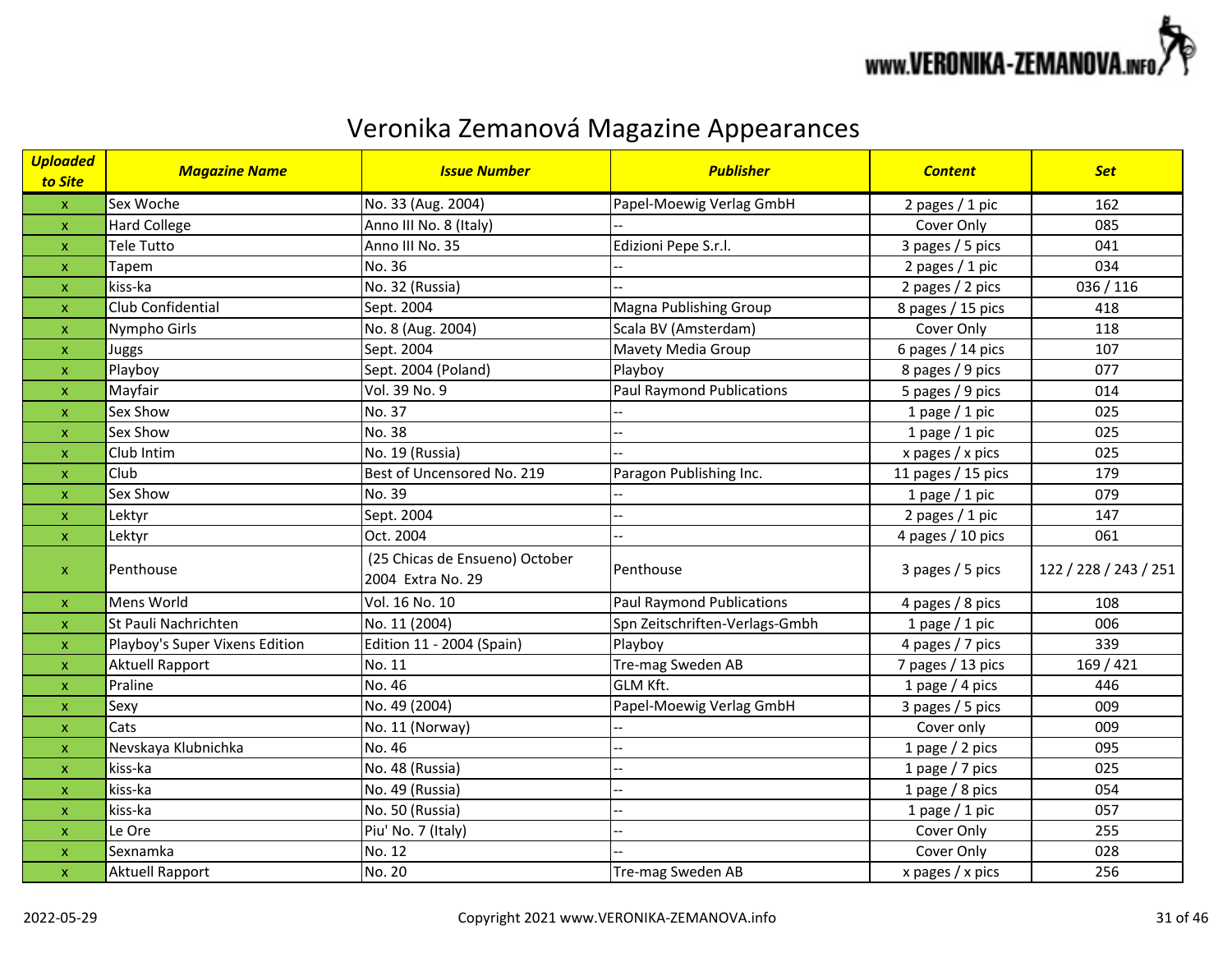

| <b>Uploaded</b><br>to Site | <b>Magazine Name</b>                      | <b>Issue Number</b>                         | <b>Publisher</b>                        | <b>Content</b>     | <b>Set</b>            |
|----------------------------|-------------------------------------------|---------------------------------------------|-----------------------------------------|--------------------|-----------------------|
| $\mathbf{x}$               | Cheri                                     | Holiday 2004                                | Cheri Inc.                              | 8 pages / 13 pics  | 161                   |
| 2005                       |                                           | 85                                          |                                         |                    |                       |
| $\pmb{\mathsf{X}}$         | Sextra                                    | Vol. 1 No. 5                                | Les Publications Lune Noire inc.        | 14 pages / 19 pics | 024                   |
| X                          | Bikini Gold Calendar                      | 2005                                        | <b>AP Studios</b>                       | 1 page $/$ 1 pic   | 442                   |
| $\boldsymbol{\mathsf{x}}$  | <b>Orion Calendar</b>                     | August / November                           | Orion.de                                | 4 pages / 2 pics   | 016 / 210             |
| $\boldsymbol{\mathsf{x}}$  | Hot Girls Pocket 2005 Calendar            | January                                     | Orion.de                                | 1 page $/$ 1 pic   | 209                   |
| $\pmb{\times}$             | Hot Girls 2005 Calendar                   | Cover & Jan. 2006                           | Orion.de                                | 3 pages / 2 pics   | 016 / 199             |
| x                          | The Official Women in Uniform<br>Calendar | Feb.                                        | <b>Pyramid Posters</b>                  | 3 pages / 2 pics   | 378                   |
| $\pmb{\mathsf{x}}$         | Arena Adult Education 2005                |                                             | <b>Bauer Media Group</b>                | 4 pages / 4 pics   | 362                   |
| $\boldsymbol{\mathsf{x}}$  | <b>Busty Beauties</b>                     | Best of No. 26                              | Hustler                                 | 10 pages / 13 pics | 040                   |
| $\pmb{\mathsf{x}}$         | Draculina                                 | No. 49                                      | <b>RCS National &amp; International</b> | 3 pages / 5 pics   | 125 / 149 / 306       |
| $\boldsymbol{\mathsf{x}}$  | Mayfair                                   | (Best of) No. 7                             | <b>Paul Raymond Publications</b>        | 5 pages / 12 pics  | 117                   |
| $\boldsymbol{\mathsf{x}}$  | Mayfair                                   | 40th Anniversary Issue                      | <b>Paul Raymond Publications</b>        | 7 pages / 15 pics  | 027/033               |
| $\pmb{\times}$             | Hustler                                   | Barely 18 Edition 24 (Australia)            | L.F.P. Inc.                             | 8 pages / 8 pics   | 068                   |
| $\pmb{\times}$             | Playboy's 100 Hot Nudes                   |                                             | Playboy                                 | 1 page $/$ 1 pic   | 145                   |
| $\boldsymbol{\mathsf{x}}$  | Los Fetichismos                           | No. 105 (Spain)                             |                                         | x pages / x pics   | 021                   |
| $\boldsymbol{\mathsf{x}}$  | Playboy                                   | <b>Especial Desnudos Edicion IV (Spain)</b> | Playboy                                 | 2 pages / 2 pics   | 454 / 455 (Ads)       |
| $\boldsymbol{\mathsf{x}}$  | <b>Busty Beauties</b>                     | Jan. 2005                                   | Hustler                                 | 9 pages / 11 pics  | 048 / 372             |
| $\boldsymbol{\mathsf{x}}$  | SuperSex                                  | $12 - 1/05$                                 |                                         | 1 page $/$ 1 pic   | 051                   |
| $\boldsymbol{\mathsf{x}}$  | Sex Woche                                 | No. 5 (Jan. 2005)                           | Papel-Moewig Verlag GmbH                | 2 pages / 6 pics   | 150                   |
| $\pmb{\times}$             | St Pauli Nachrichten                      | No. 1 (2005)                                | Spn Zeitschriften-Verlags-Gmbh          | 1 page $/$ 1 pic   | 006                   |
| $\pmb{\mathsf{x}}$         | kiss-ka                                   | No. 2 (Russia)                              |                                         | 1 page $/$ 1 pic   | Armando Huerta Art    |
| $\pmb{\mathsf{x}}$         | Nevskaya Klubnichka                       | No. 1                                       |                                         | 1 page / 4 pics    | 001 / 036 / 078 / 081 |
| $\boldsymbol{\mathsf{x}}$  | Cats                                      | No. 2 (Poland)                              |                                         | Cover Only         | 009                   |
| $\boldsymbol{\mathsf{x}}$  | SuperSex                                  | $2 - 3/05$                                  |                                         | 3 pages / 10 pics  | 051                   |
| $\boldsymbol{\mathsf{x}}$  | kiss-ka                                   | No. 5 (Russia)                              | $\overline{a}$                          | 1 page / 8 pics    | 003                   |
| $\boldsymbol{\mathsf{x}}$  | kiss-ka                                   | No. 8 (Russia)                              |                                         | 1 page / 9 pics    | 029                   |
| $\pmb{\times}$             | Sex Mal Sex                               | No. 3                                       | Spn Zeitschriften-Verlags-Gmbh          | 1 page $/$ 1 pic   | 430                   |
| $\mathsf{x}$               | Tequila                                   | No. 2 (Mar/Apr)                             | GLM Kft.                                | 7 pages / 13 pics  | 221/459               |
| $\mathbf{x}$               | Cica Magazin                              | No. 134                                     |                                         | 3 pages $/$ 4 pics | 205 / 208<br>210/454  |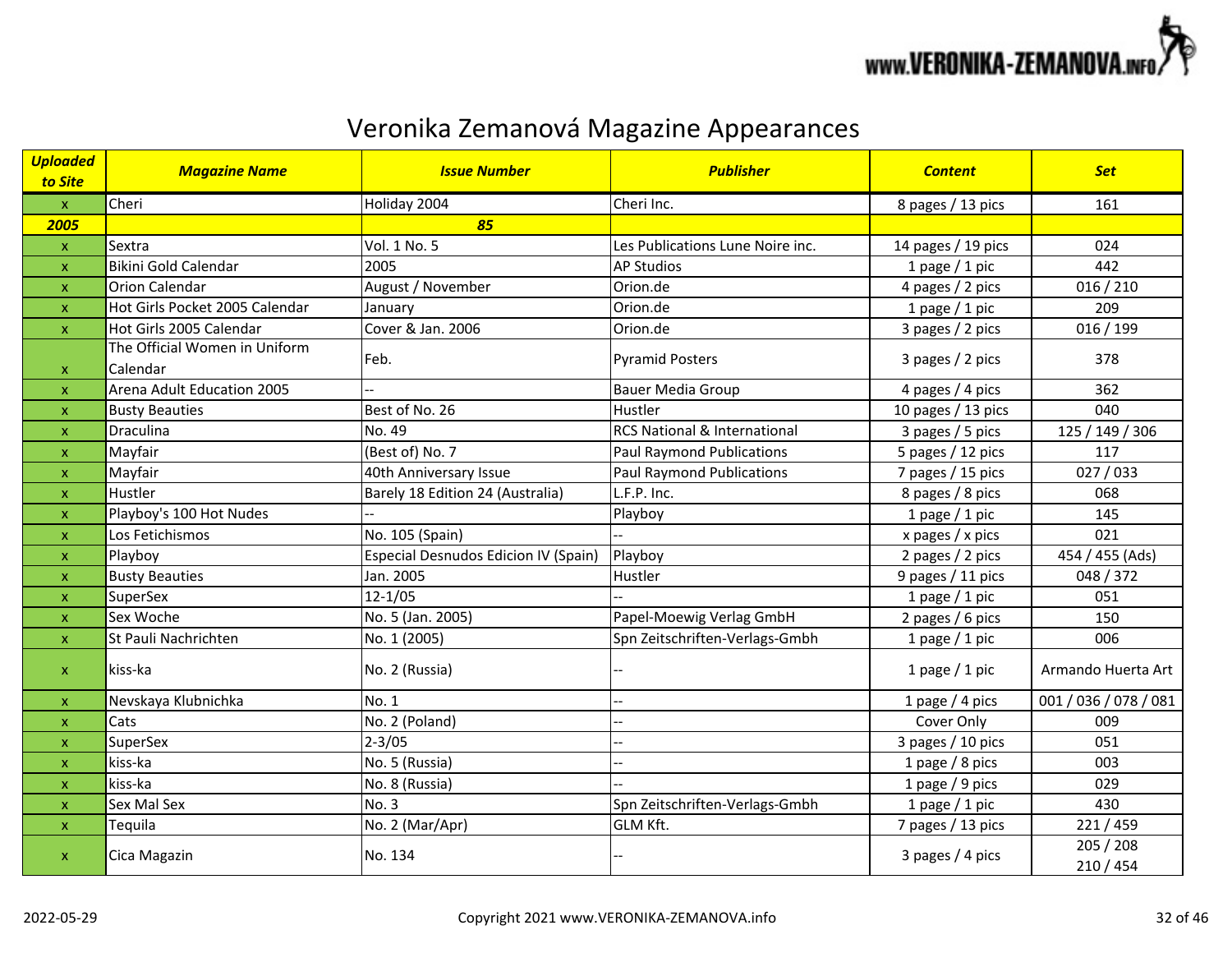

| <b>Uploaded</b><br>to Site | <b>Magazine Name</b>           | <b>Issue Number</b>                               | <b>Publisher</b>                 | <b>Content</b>       | <b>Set</b>                           |
|----------------------------|--------------------------------|---------------------------------------------------|----------------------------------|----------------------|--------------------------------------|
| $\mathsf{x}$               | Cekpet                         | No. 10 (131)                                      |                                  | 1 page $/$ 1 pic     | 020                                  |
| $\mathsf{x}$               | III Liceo                      | Anno 1 No. 3                                      |                                  | 12 pages / 10 pics   | 023 / 025 / 242                      |
| $\mathsf{x}$               | Sex Show                       | No. 11 (209)                                      |                                  | 1 page $/$ 1 pic     | 053                                  |
| $\boldsymbol{\mathsf{x}}$  | CekCnnctopnn                   | No. 11 (126)                                      |                                  | Cover only           | 053                                  |
| $\pmb{\mathsf{x}}$         | Playboy                        | March 2005 (USA)                                  | Playboy                          | 1 page $/$ 1 pic     | 306                                  |
| $\pmb{\mathsf{x}}$         | <b>Girls Magazin</b>           | No. 4 (Apr. 2005)                                 |                                  | 2 pages / 4 pics     | 051                                  |
| $\pmb{\mathsf{X}}$         | Playboy's Vixens               | Apr.-May 2005                                     | Playboy                          | 6 pages / 9 pics     | 354                                  |
| $\mathsf{x}$               | St Pauli Nachrichten           | No. 4 (2005)                                      | Spn Zeitschriften-Verlags-Gmbh   | 4 pages / 3 pics     | 031 / 063 / 136                      |
| $\pmb{\mathsf{x}}$         | Penthouse                      | Apr. 2005 (Australia Limited Edition)             | Penthouse                        | 12 pages / 12 pics   | 046 / 069 / 197                      |
| $\boldsymbol{\mathsf{x}}$  | Penthouse                      | Apr. 2005 (Australia Black Label Editio Penthouse |                                  | 12 pages / 12 pics   | 046 / 069 / 197                      |
| $\pmb{\mathsf{x}}$         | Penthouse                      | Apr. 2005 (Australia)                             | Penthouse                        | 12 pages / 15 pics   | 046 / 069 / 197                      |
| X                          | Sex Woche Geile Girls          | No. 38                                            | Papel-Moewig Verlag GmbH         | 2 pages / 6 pics     | 150                                  |
| $\mathsf{x}$               | St Pauli Sex Report            | No. 4                                             | Spn Zeitschriften-Verlags-Gmbh   | 1 page / 1 pic       | 016                                  |
| $\pmb{\mathsf{X}}$         | Kaleidoscope without Complexes | No. 14 (81)                                       |                                  | 1 page $/$ 1 pic     | 111                                  |
| $\boldsymbol{\mathsf{x}}$  | Tabu 7                         | No. 4                                             | Tv-Kustannus Oy                  | 8 pages / 12 pics    | 222                                  |
| $\boldsymbol{\mathsf{x}}$  | <b>ER Magazin</b>              | May 2005                                          | GLM Kft.                         | 6 pages / 10 pics    | 044                                  |
| $\pmb{\mathsf{x}}$         | Sex Woche                      | No. 22 (May 25, 2005)                             | Papel-Moewig Verlag GmbH         | 1 page $/$ 1 pic     | 392                                  |
| $\mathsf{x}$               | St Pauli Nachrichten           | No. 5 (2005)                                      | Spn Zeitschriften-Verlags-Gmbh   | 2 pages / 1 pic      | 136                                  |
| $\mathsf{x}$               | <b>LEO</b>                     | <b>No. 5</b>                                      |                                  | 1 page $/$ 1 pic     | 029                                  |
| $\boldsymbol{\mathsf{x}}$  | Cheri                          | <b>June 2005</b>                                  | Cheri Inc.                       | 10 pages / 14 pics   | 117                                  |
| $\boldsymbol{\mathsf{x}}$  | HSM (Hot Sexy Magazin)         | Nr. 3 (June/July)                                 | <b>GLM Kft.</b>                  | Cover Only           | 055                                  |
| $\pmb{\mathsf{x}}$         | Playboy                        | No. 58 (France)                                   | Playboy                          | 1 page $/$ 1 pic     | 145                                  |
| $\boldsymbol{\mathsf{x}}$  | <b>LEO</b>                     | No. 6                                             |                                  | 1 page $/$ 1 pic     | 031                                  |
| $\mathsf{x}$               | Mens World                     | Vol. 17 No. 6                                     | <b>Paul Raymond Publications</b> | 4 pages / 8 pics     | 155                                  |
| $\boldsymbol{\mathsf{x}}$  | St Pauli Nachrichten           | No. 7 (2005)                                      | Spn Zeitschriften-Verlags-Gmbh   | 1 page $/$ 1 pic     | 016                                  |
| $\pmb{\mathsf{x}}$         | Los Fetichismos                | No. 112 (July 31, 2005 - Spain)                   |                                  | 8 pages / 15 pics    | 127                                  |
| $\pmb{\mathsf{x}}$         | Club Confidential              | <b>July 2005</b>                                  | Magna Publishing Group           | 6 pages / 11 pics    | 351                                  |
| $\mathsf{x}$               | Tequila                        | No. 4 (July/August)                               | <b>GLM Kft.</b>                  | Cover Only           | 055                                  |
| $\mathsf{x}$               | Perfect 10                     | Vol. 6 No. 5 (Special Edition)                    | Perfect 10 Inc.                  | 10 pages $/$ 10 pics | 023 / 032 / 036 / 055 /<br>196 / 216 |
| $\pmb{\mathsf{x}}$         | Sport Big Boobs                | No. 10 (July)                                     | Daily Sport Newspaper            | 8 pages / 14 pics    | 021                                  |
| $\mathsf{x}$               | Cekpet                         | No. 25 (146)                                      |                                  | 1 page $/$ 1 pic     | 454                                  |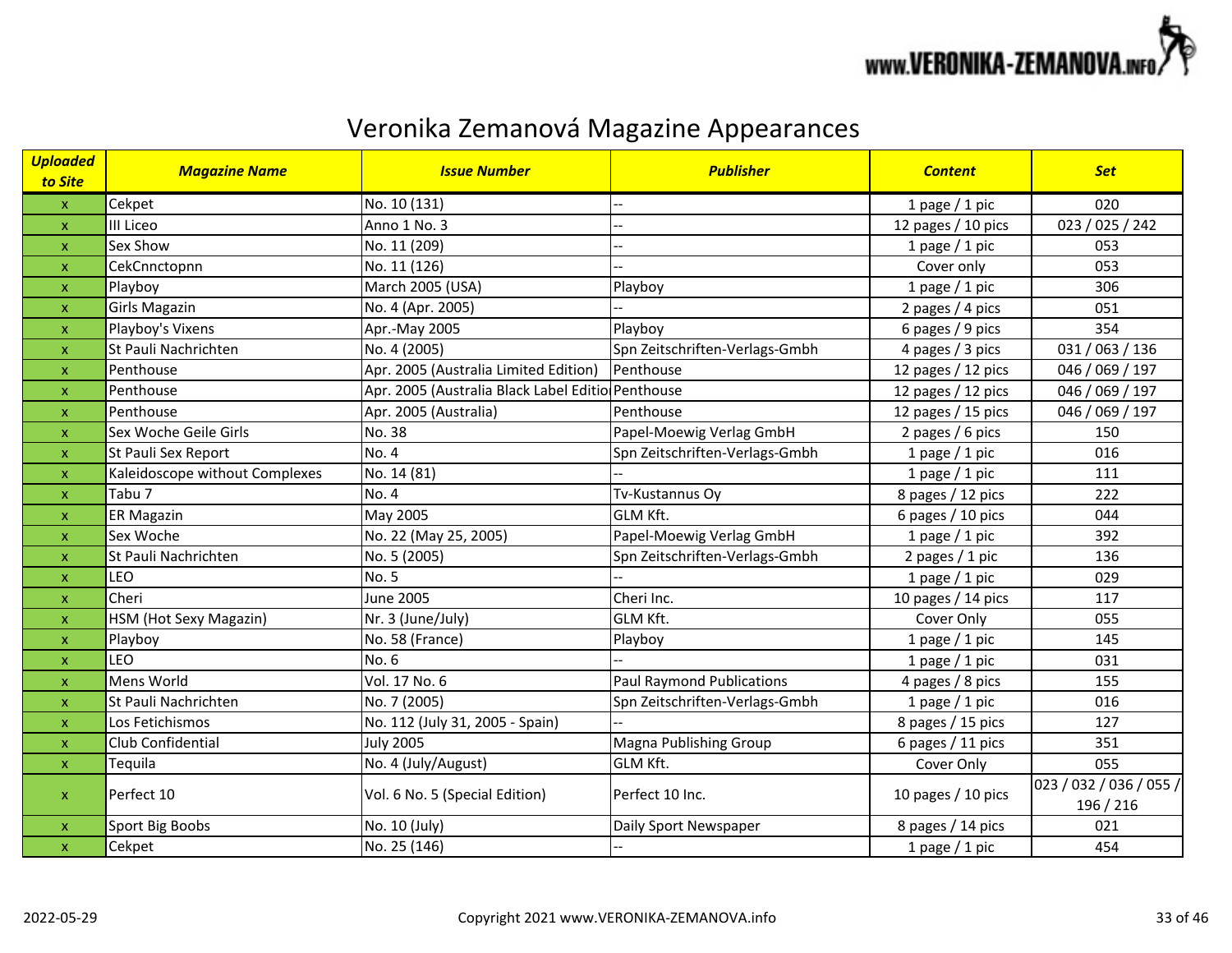

| <b>Uploaded</b><br>to Site | <b>Magazine Name</b>    | <b>Issue Number</b>                         | <b>Publisher</b>               | <b>Content</b>     | <b>Set</b>            |
|----------------------------|-------------------------|---------------------------------------------|--------------------------------|--------------------|-----------------------|
| $\pmb{\times}$             | Penthouse               | Extra No. 32 Chicas de Escándalo<br>(Spain) | Penthouse                      | 3 pages / 5 pics   | 122 / 217 / 243 / 474 |
| X                          | St Pauli Nachrichten    | No. 9 (2005)                                | Spn Zeitschriften-Verlags-Gmbh | 4 pages / 1 pic    | 016                   |
| $\boldsymbol{\mathsf{x}}$  | Wowgirls                | Wowgirls Issue 6 (Sept. 2005)               | Livejournal.com                | 6 pages / 6 pics   | 090                   |
| $\boldsymbol{\mathsf{x}}$  | Hotpants                | No. 5 (Sept./Oct. 2005)                     | Kingston Media Publications    | 4 pages / 5 pics   | 090 / 101 / 440       |
| $\boldsymbol{\mathsf{x}}$  | Extra Fetichismos       | No.63 (Sept. 30, 2005 - Spain)              |                                | 8 pages / 11 pics  | 021                   |
| X                          | <b>Bizarre</b>          | Sept. 2005 (UK Edition)                     | Dennis Publishing Ltd.         | 3 pages / 3 pics   | 125 / 306             |
| $\pmb{\mathsf{x}}$         | Cekpet                  | No. 36 (157)                                |                                | 1 page $/$ 1 pic   | 209                   |
| X                          | Nevskaya Klubnichka     | No. 37 (278)                                | --                             | 2 pages / 10 pics  | 169                   |
| $\pmb{\times}$             | INTIM.ru                | No. 38 (Russia)                             | $\overline{a}$                 | 1 page $/$ 1 pic   | 100                   |
| $\pmb{\mathsf{x}}$         | Penthouse               | Oct. 2005 (Netherlands)                     | Penthouse                      | 11 pages / 10 pics | 134                   |
| X                          | <b>Busty Beauties</b>   | Oct. 2005                                   | Hustler                        | 9 pages / 10 pics  | 074                   |
| $\boldsymbol{\mathsf{x}}$  | Club Calendar           | 2005 (October)                              | Magna Publishing Group         | 1 page $/$ 1 pic   | 254                   |
| $\boldsymbol{\mathsf{x}}$  | $D$ -Cup                | No. 99 (Oct. 2005)                          | Magna Publishing Group         | 6 pages / 11 pics  | 048 / 372             |
| $\boldsymbol{\mathsf{x}}$  | ladsmag                 | No. 2 (Oct. 2005)                           | Daily Sport Newspaper          | 5 pages / 6 pics   | 293                   |
| $\pmb{\times}$             | St Pauli Nachrichten    | No. 10 (2005)                               | Spn Zeitschriften-Verlags-Gmbh | 1 page $/$ 1 pic   | 016                   |
| X                          | <b>Bizarre</b>          | Oct. 2005 (US Edition)                      | Dennis Publishing Ltd.         | 3 pages / 3 pics   | 125 / 306             |
| $\pmb{\mathsf{x}}$         | Leg Show                | Oct. 2005                                   | Mavety Media Group             | 1 page $/$ 1 pic   | 157                   |
| $\pmb{\mathsf{x}}$         | Cats Show               | No. 10 (Russia)                             |                                | 2 pages / 2 pics   | 071/458               |
| $\boldsymbol{\mathsf{x}}$  | INTIM.ru                | No. 40 (Russia)                             |                                | Cover Only         | 116                   |
| $\pmb{\times}$             | Sex Show                | No. 40 (238)                                | --                             | 1 page $/$ 1 pic   | 116                   |
| $\mathsf{x}$               | <b>Real Wives</b>       | No. 36(90) (Russia)                         |                                | 1 page $/$ 1 pic   | 247                   |
| $\pmb{\times}$             | <b>FHM</b>              | Nov. 2005 (2 covers) (German)               | <b>Bauer Media Group</b>       | 1 page $/$ 1 pic   | 306                   |
| x                          | Cekpet                  | No. 46 (167)                                |                                | 1 page $/$ 1 pic   | 306                   |
| $\pmb{\mathsf{x}}$         | <b>TV Tabu</b>          | Anno IV Nr. 42                              | Edizioni Jolly S.r.l.          | 6 pages / 11 pics  | 354                   |
| $\pmb{\mathsf{x}}$         | Schlüsselloch           | No. 50 (Dec. 2005)                          | Papel-Moewig Verlag GmbH       | 1 page / 3 pics    | 047                   |
| $\mathsf X$                | Penthouse Letters       | Dec. 2005                                   | Penthouse                      | 9 pages / 8 pics   | 083 / 351 / 374       |
| 2006                       |                         | 72                                          |                                |                    |                       |
| $\boldsymbol{\mathsf{x}}$  | Playboy Gold            | Chicas 5 Estrellas                          | Playboy                        | 4 pages / 9 pics   | 242                   |
| $\boldsymbol{\mathsf{x}}$  | Playboy's Hot Shots     | 2006 (Netherlands)                          | Playboy                        | 2 pages / 2 pics   | 354                   |
| $\boldsymbol{\mathsf{x}}$  | Playboy (Les Filles de) | No. 63                                      | Playboy                        | 4 pages / 5 pics   | 361                   |
| $\pmb{\times}$             | Playboy (Les Filles de) | No. 70                                      | Playboy                        | 7 pages / 9 pics   | 354                   |
| $\pmb{\mathsf{x}}$         | Sex-Kontaker            | No. 129                                     |                                | Cover Only         | 021                   |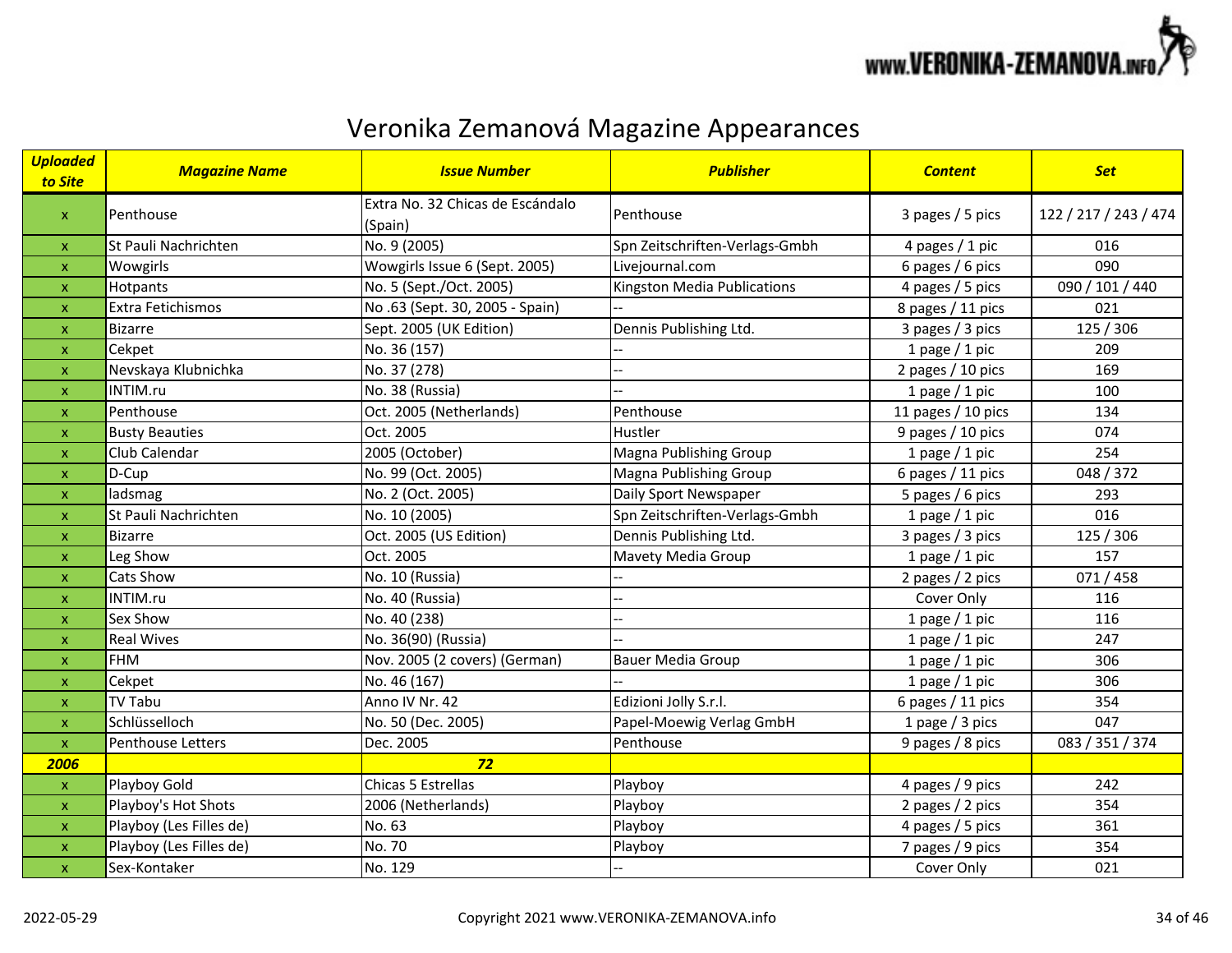

| <mark>Uploaded</mark><br>to Site | <b>Magazine Name</b>        | <b>Issue Number</b>                              | <b>Publisher</b>                | <b>Content</b>     | <b>Set</b>       |
|----------------------------------|-----------------------------|--------------------------------------------------|---------------------------------|--------------------|------------------|
| $\mathsf{x}$                     | Playboy's Hot Shots         | 2006                                             | Playboy                         | 2 pages / 4 pics   | 354              |
| $\mathsf{x}$                     | Playboy's Vixens            | Dec.-Jan. 2006                                   | Playboy                         | 6 pages / 10 pics  | 361              |
| $\pmb{\mathsf{x}}$               | Playboy's Vixens            | Gold (Spain)                                     | Playboy                         | 6 pages / 10 pics  | 361              |
| $\pmb{\mathsf{X}}$               | Playboy Girls Top 100       | Girls Top 100 (German)                           | Playboy                         | 1 page $/$ 1 pic   | 242              |
| $\pmb{\mathsf{x}}$               | Playboy's Glamour Girls     | <b>Glamour Girls (Netherlands)</b>               | Playboy                         | 6 pages / 7 pics   | 361              |
| X                                | Sagartvelos Respublika      | No. 232 (Georgia)                                |                                 | 1 page $/$ 1 pic   | 023              |
| $\mathsf{x}$                     | Watch4Beauty                | Jan. 2006 (Czech)                                | K Production s.r.o.             | 39 pages / 39 pics | 312              |
| $\mathsf{x}$                     | St Pauli Nachrichten        | No. 1 (2006)                                     | Spn Zeitschriften-Verlags-Gmbh  | 2 pages / 1 pic    | 034              |
| $\boldsymbol{\mathsf{x}}$        | Passie                      | No. 12 (12/12 2005-1/24 2006)                    | <b>HB Media BV</b>              | 3 pages / 9 pics   | 136              |
| $\mathsf{x}$                     | Clout                       | Issue 2                                          | Daily Sport Newspaper           | 1 page / 3 pics    | 404 / 405 / 406  |
| $\boldsymbol{\mathsf{x}}$        | L'Echo des Savanes          | No. 256                                          | Hachette Filipacchi Interdeco   | 1 page $/$ 1 pic   | 306              |
| $\pmb{\mathsf{X}}$               | Yes (Young Pocket Magazine) | No. 1                                            | Spn Zeitschriften-Verlags-Gmbh  | 3 pages / 4 pics   | 113              |
| $\mathsf{x}$                     | Cekpet                      | No. 4 (36)                                       |                                 | 3 pages / 9 pics   | 489              |
| $\mathsf{x}$                     | Nevskaya Klubnichka         | No. 2 (295)                                      |                                 | 2 pages / 12 pics  | 118              |
| $\mathsf{x}$                     | Ravers                      | Vol. 12 Issue 2                                  | <b>Galaxy Publications Ltd.</b> | 8 pages / 23 pics  | 102              |
| $\pmb{\mathsf{x}}$               | <b>FHM</b>                  | Feb. 2006                                        | <b>Bauer Media Group</b>        | 1 page $/$ 1 pic   | 381              |
| $\pmb{\mathsf{x}}$               | Cekpet                      | No. 7 (180)                                      |                                 | 2 pages / 8 pics   | 306              |
| $\boldsymbol{\mathsf{x}}$        | Wives                       | No. 6 (Russia)                                   |                                 | 1 page $/$ 1 pic   | 027              |
| $\boldsymbol{\mathsf{X}}$        | Schlüsselloch               | No. 12 (Mar. 2006)                               | Papel-Moewig Verlag GmbH        | 1 page / 3 pics    | 026              |
| $\boldsymbol{\mathsf{x}}$        | <b>FHM</b>                  | Mar. 2006 (German)                               | <b>Bauer Media Group</b>        | 1 page / 2 pics    | 381              |
| $\pmb{\mathsf{x}}$               | Playboy                     | Mar. 2006 (Czech)                                | Playboy                         | 8 pages / 7 pics   | 077 / 144 / 145  |
| X                                | Penthouse                   | March 2006 (Australia Black Label Edit Penthouse |                                 | 4 pages / 6 pics   | 130 / 306        |
| $\mathsf{x}$                     | Penthouse                   | March 2006 (Australia)                           | Penthouse                       | 4 pages / 6 pics   | 130 / 306        |
| $\boldsymbol{\mathsf{x}}$        | Penthouse Letters           | Mar. 2006                                        | Penthouse                       | 6 pages / 5 pics   | 351              |
| $\mathsf{x}$                     | INTIM.ru                    | No. 10 (Russia)                                  |                                 | 1 page $/$ 1 pic   | 025              |
| $\pmb{\mathsf{x}}$               | Tapem                       | No. 12                                           |                                 | 1 page $/$ 1 pic   | 108              |
| $\pmb{\mathsf{x}}$               | Happy Weekend               | Issue 856                                        | Silwa Verlag                    | 4 pages / 4 pics   | 020/026          |
| $\pmb{\mathsf{X}}$               | <b>FHM</b>                  | Apr. 2006 (Lithuania)                            | <b>Bauer Media Group</b>        | 1 page $/$ 1 pic   | 381              |
| $\mathsf{x}$                     | Club                        | Rack Pack No. 248                                | Magna Publishing Group          | 9 pages / 20 pics  | 201              |
| $\boldsymbol{\mathsf{x}}$        | Sexe et Pipoles             | No. 16                                           |                                 | Cover Only         | <b>AG Vicaps</b> |
| $\pmb{\mathsf{x}}$               | Sexe et Pipoles             | No. 18                                           |                                 | Cover Only         | 370              |
| $\boldsymbol{\mathsf{X}}$        | Cekpet                      | No. 14 (187)                                     |                                 | 1 page $/$ 1 pic   | 118              |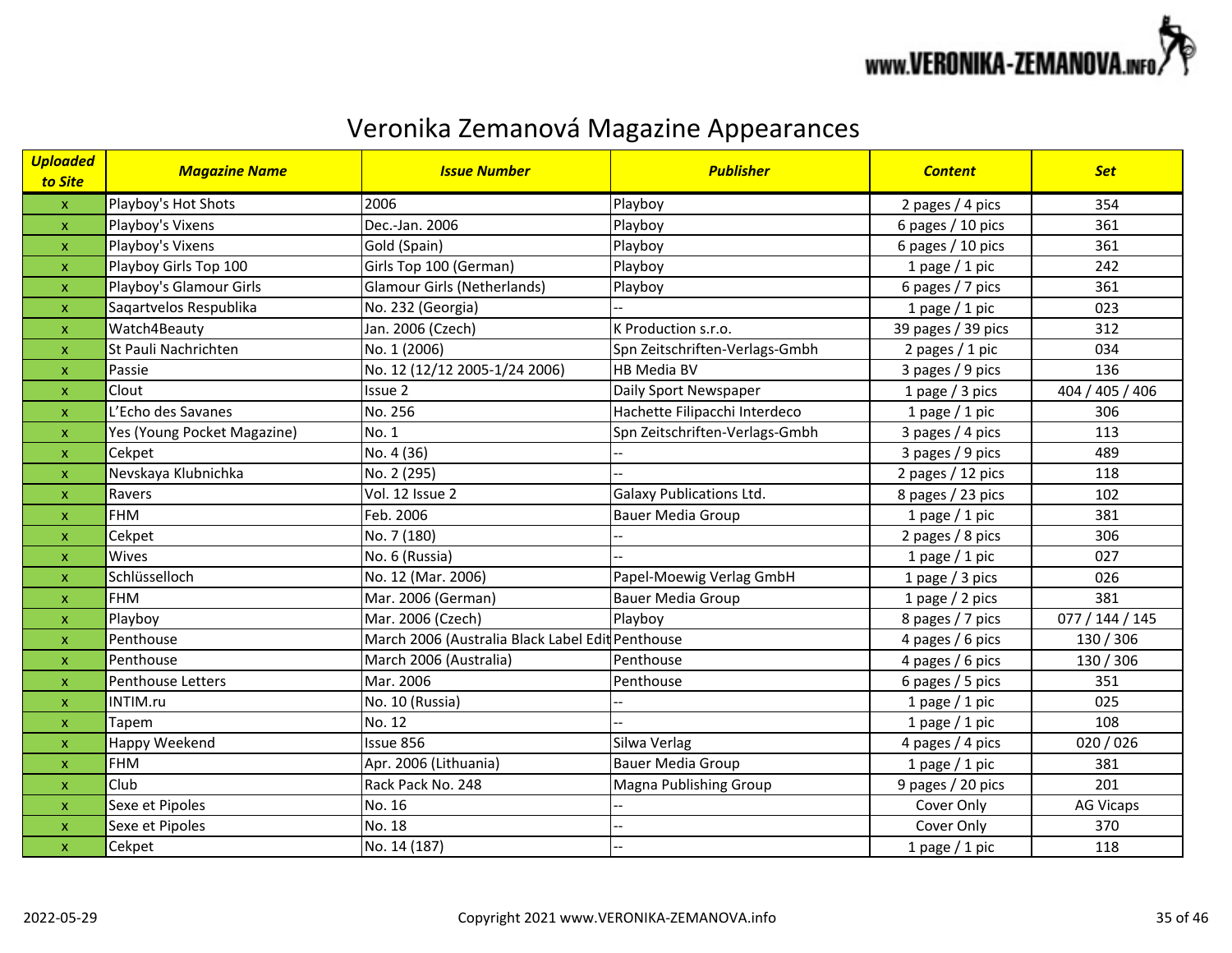

| <b>Uploaded</b><br>to Site | <b>Magazine Name</b>           | <b>Issue Number</b>                | <b>Publisher</b>                 | <b>Content</b>     | <b>Set</b>                                  |
|----------------------------|--------------------------------|------------------------------------|----------------------------------|--------------------|---------------------------------------------|
| $\boldsymbol{\mathsf{X}}$  | <b>Sex Show</b>                | No. 14 (263)                       |                                  | 1 page $/$ 1 pic   | Armando Huerta Art                          |
| $\pmb{\mathsf{X}}$         | kiss-ka                        | April                              |                                  | 5 pages / 13 pics  | 024                                         |
| $\mathsf{x}$               | Praline                        | No. 20                             | <b>GLM Kft.</b>                  | 4 pages / 7 pics   | 140                                         |
| $\pmb{\mathsf{x}}$         | Cheri                          | (Best of) Special Issue #200       | Cheri Inc.                       | 8 pages / 16 pics  | 104                                         |
| $\mathsf X$                | <b>FHM</b>                     | May 2006 (Hungary)                 | <b>Bauer Media Group</b>         | 1 page $/$ 1 pic   | 381                                         |
| $\pmb{\mathsf{x}}$         | <b>Hustler</b>                 | May 2006                           | L.F.P. Inc.                      | 2 pages / 3 pics   | 125 / 308 /<br>Actiongirl's Intro<br>Vidcap |
| $\pmb{\mathsf{X}}$         | INTIM.ru                       | No. 18 (Russia)                    |                                  | 2 pages / 10 pics  | 023                                         |
| $\mathsf{x}$               | Sex Show                       | No. 20                             |                                  | 1 page $/$ 1 pic   | 002                                         |
| $\boldsymbol{\mathsf{x}}$  | Erotiikan Maailma              | No. 5                              | Tv-Kustannus Oy                  | 10 pages / 14 pics | 081/176                                     |
| $\boldsymbol{\mathsf{x}}$  | Playboy's Vixens               | June-July 2006                     | Playboy                          | 3 pages / 9 pics   | 242                                         |
| $\boldsymbol{\mathsf{x}}$  | Tele Tutto                     | <b>June 2006</b>                   | Edizioni Pepe S.r.l.             | 2 pages / 7 pics   | 024 / 033 / 055 / 364                       |
| $\boldsymbol{\mathsf{x}}$  | Joker                          | No. 6                              |                                  | 10 pages / 13 pics | 034                                         |
| $\pmb{\mathsf{x}}$         | Sextrem                        | No. 6                              | Missouri Corporation Ltd.        | 1 page $/$ 2 pics  | 149                                         |
| X                          | Maaja                          | <b>July 2006</b>                   | AS Maarja Viljandi               | Cover Only         | 079                                         |
| $\pmb{\mathsf{x}}$         | LEO                            | <b>No. 7</b>                       |                                  | 5 pages / 8 pics   | 136                                         |
| $\boldsymbol{\mathsf{x}}$  | Cekpet                         | No. 27 (200)                       |                                  | 1 page $/$ 1 pic   | 017                                         |
| $\pmb{\mathsf{x}}$         | Playboy                        | Aug. 2006 (Netherlands)            | Playboy                          | 1 page $/$ 1 pic   | 354                                         |
| $\boldsymbol{\mathsf{x}}$  | Pacha                          | Sept. 2006                         |                                  | 6 pages / 4 pics   | 355 / 375                                   |
| $\boldsymbol{\mathsf{x}}$  | Kaleidoscope without Complexes | No. 38 (156)                       |                                  | 2 pages / 2 pics   | 209                                         |
| $\pmb{\times}$             | Sex Show                       | No. 37                             |                                  | 1 page $/$ 1 pic   | 211                                         |
| x                          | Sex Show                       | No. 39                             |                                  | 3 pages / 7 pics   | 108 / 211                                   |
| $\pmb{\mathsf{x}}$         | ZOO                            | No. 28 (Sept. 4, 2006) (Australia) | <b>APC Magazines</b>             | 1 page $/$ 1 pic   | 381                                         |
| $\pmb{\mathsf{x}}$         | <b>CKM</b>                     | Oct. 2006 (Hungary)                | Marquard Média Magyarország Kft. | 3 pages / 2 pics   | 377                                         |
| $\boldsymbol{\mathsf{x}}$  | Maxim                          | Oct. 2006                          | Dennis Publishing Ltd.           | 1 page $/$ 1 pic   | 381                                         |
| X                          | Maxim                          | Oct. 2006 (British Edition)        | Dennis Publishing Ltd.           | 1 page $/$ 1 pic   | 381                                         |
| $\boldsymbol{\mathsf{x}}$  | Maxim                          | Oct. 2006 (UK)                     | Dennis Publishing Ltd.           | 1 page $/$ 1 pic   | 381                                         |
| $\mathsf{x}$               | Sexy Traumgirls                | No. 84                             | Papel-Moewig Verlag GmbH         | 2 pages / 5 pics   | 022                                         |
| $\pmb{\times}$             | Sex Show                       | No. 44                             |                                  | 1 page $/$ 1 pic   | 076                                         |
| $\pmb{\mathsf{x}}$         | Kaleidoscope without Complexes | No. 41 (159)                       |                                  | 1 page $/$ 1 pic   | 033                                         |
| $\mathsf{x}$               | <b>Real Wives</b>              | No. 41(147) (Russia)               |                                  | 2 pages / 6 pics   | 374                                         |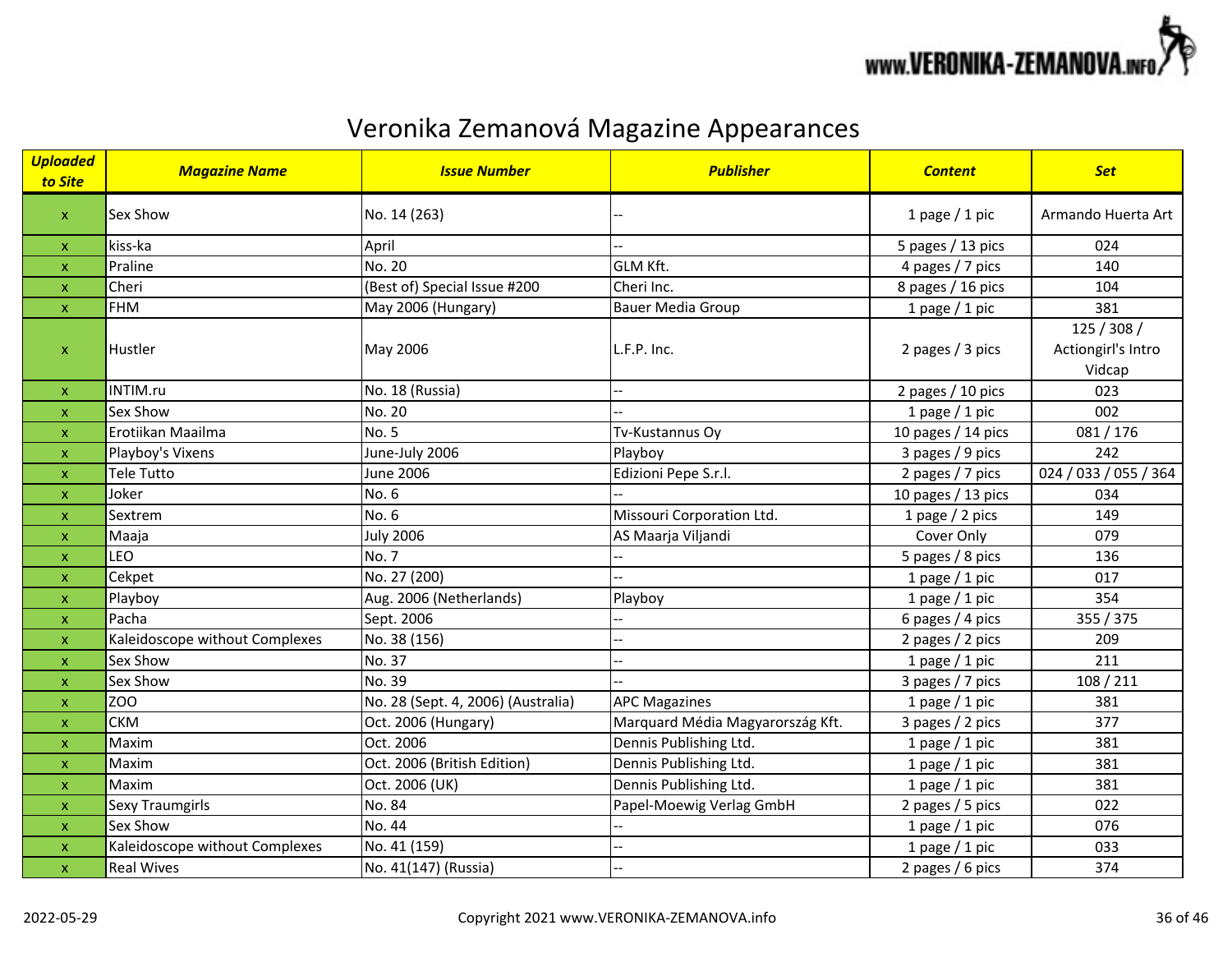

| <b>Uploaded</b><br>to Site | <b>Magazine Name</b>            | <b>Issue Number</b>                | <b>Publisher</b>                 | <b>Content</b>     | <b>Set</b>                   |
|----------------------------|---------------------------------|------------------------------------|----------------------------------|--------------------|------------------------------|
| $\mathsf X$                | Sie7e                           | Nov 12, 2006                       | <b>Focus Ediciones</b>           | 5 pages / 5 pics   | 375                          |
| $\boldsymbol{\mathsf{X}}$  | Men Only                        | Vol. 71 No. 11                     | <b>Paul Raymond Publications</b> | 6 pages / 8 pics   | 085                          |
| $\mathsf{x}$               | <b>Hustler</b>                  | Nov. 2006                          | L.F.P. Inc.                      | 1 page $/$ 1 pic   | Actiongirl's Intro<br>Vidcap |
| $\pmb{\mathsf{X}}$         | Cica Magazin                    | No. 154                            |                                  | 2 pages / 3 pics   | 016                          |
| $\mathsf{x}$               | Sexy                            | No. 52                             | Papel-Moewig Verlag GmbH         | 1 page $/$ 4 pics  | 197                          |
| 2007                       |                                 | 33                                 |                                  |                    |                              |
| $\mathsf{x}$               | <b>Mad Movies</b>               | No. 194                            | <b>Custom Publishing France</b>  | 1 page $/$ 1 pic   | 246                          |
| $\pmb{\times}$             | High Society (The Very Best of) | Vol. 23 No. 11 (#200)              | <b>High Society Magazine</b>     | 12 pages / 17 pics | 204                          |
| X                          | Penthouse                       | Calendar (Netherlands)             | Penthouse                        | 1 page $/$ 1 pic   | 134                          |
| $\boldsymbol{\mathsf{x}}$  | Erotiikan Maailma               | No. 1                              | Tv-Kustannus Oy                  | 1 page $/$ 1 pic   | 081                          |
| $\mathsf{x}$               | Kaleidoscope without Complexes  | No. 3 (172)                        |                                  | 1 page $/$ 1 pic   | 319                          |
| $\boldsymbol{\mathsf{x}}$  | Nevskaya Klubnichka             | No. 1                              |                                  | 1 page $/$ 4 pics  | 001 / 036 / 078 / 081        |
| $\boldsymbol{\mathsf{x}}$  | Ragazzonia                      | #2-JAN'07                          |                                  | 6 pages / 6 pics   | 100 / 349                    |
| $\boldsymbol{\mathsf{x}}$  | Maaja                           | Mar. 2007                          | AS Maarja Viljandi               | 1 page $/$ 1 pic   | 248                          |
| $\boldsymbol{\mathsf{x}}$  | Newlook                         | No. 282 (March 2007)               |                                  | 2 pages / 2 pics   | 306                          |
| $\pmb{\times}$             | Lollo                           | Mar. 2007                          | Suomen Miestenlehdet             | 15 pages / 28 pics | 194                          |
| $\boldsymbol{\mathsf{x}}$  | Sexy                            | No. 14 (Mar. 2007)                 | Papel-Moewig Verlag GmbH         | 1 page $/$ 3 pics  | 150                          |
| $\boldsymbol{\mathsf{x}}$  | Schlüsselloch                   | No. 14 (Mar. 2007)                 | Papel-Moewig Verlag GmbH         | Cover Only         | 079                          |
| $\mathsf{x}$               | Tele Tutto                      | Anno VI No. 33                     | Edizioni Pepe S.r.l.             | 3 pages / 7 pics   | 376                          |
| $\boldsymbol{\mathsf{x}}$  | Kalu                            | No. 4 (Apr. 2007)                  |                                  | 9 pages / 12 pics  | 154                          |
| $\boldsymbol{\mathsf{x}}$  | Dynamit                         | Apr. 2007                          | Grafik Design Team GmbH          | 10 pages / 11 pics | 004                          |
| $\boldsymbol{\mathsf{x}}$  | Playboy                         | Apr. 2007 (Slovakia)               | Playboy                          | 7 pages / 5 pics   | 277                          |
| $\boldsymbol{\mathsf{x}}$  | Deutschlands Sexy Frauen        | <b>No. 4</b>                       | Spn Zeitschriften-Verlags-Gmbh   | Cover Only         | 031                          |
| $\pmb{\times}$             | Hustler                         | Special No. 4 (Netherlands)        | L.F.P. Inc.                      | 6 pages / 7 pics   | 213 / 214                    |
| $\boldsymbol{\mathsf{x}}$  | <b>Night Society</b>            | May 2007 (Poland)                  | P.P.H. Medipol                   | 5 pages / 16 pics  | 134                          |
| $\boldsymbol{\mathsf{x}}$  | The Picture                     | No. 975 (May 16, 2007)             | ACP Publishing Pty Ltd.          | 6 pages / 9 pics   | 023 / 033 / 055              |
| $\mathsf{x}$               | Schlüsselloch                   | No. 22 (May 2007)                  | Papel-Moewig Verlag GmbH         | 3 pages / 7 pics   | 093 / 179                    |
| $\pmb{\mathsf{X}}$         | <b>TV Tabu</b>                  | Anno VI Nr. 56                     | Edizioni Jolly S.r.l.            | x pages $/x$ pics  | 044 / 449                    |
| $\mathsf{x}$               | <b>Sex Contactos</b>            | No. 48 - June 2007 (Spain)         |                                  | 8 pages / 11 pics  | 254                          |
| $\boldsymbol{\mathsf{x}}$  | Das Neue Oho                    | June/July Best of Girls Sonderheft | <b>GLM Verlag</b>                | 4 pages / 7 pics   | 045                          |
| $\mathsf{x}$               | Pige Special                    | No. 6                              | Aller Press A/S                  | 8 pages / 11 pics  | 059                          |
| $\pmb{\mathsf{X}}$         | Sexy Kontakt                    | Aug. 2007                          |                                  | Cover Only         | 113                          |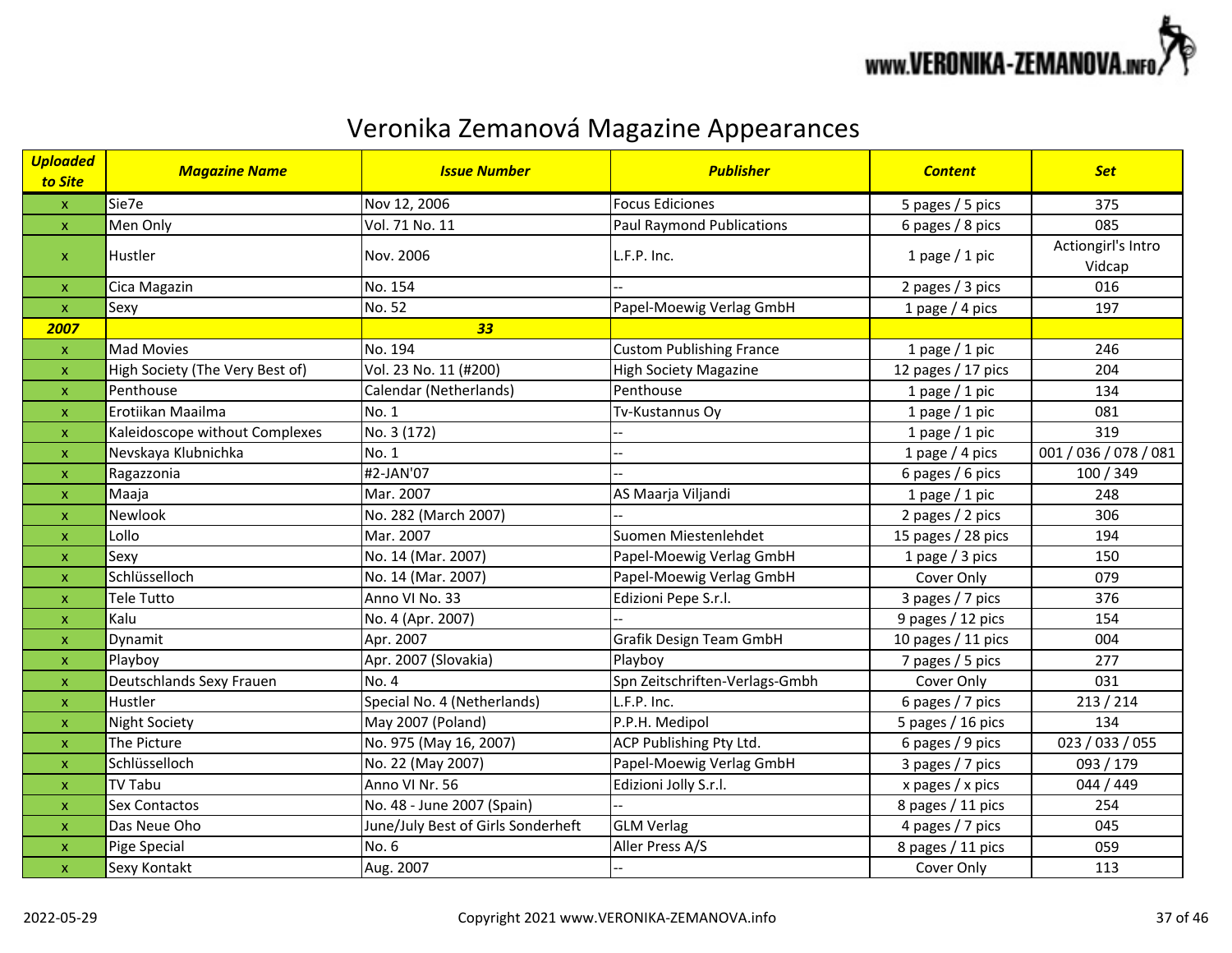

| <b>Uploaded</b><br>to Site | <b>Magazine Name</b>           | <b>Issue Number</b>           | <b>Publisher</b>                 | <b>Content</b>     | <b>Set</b>      |
|----------------------------|--------------------------------|-------------------------------|----------------------------------|--------------------|-----------------|
| $\boldsymbol{\mathsf{x}}$  | Sexy                           | No. 33 (Aug. 2007)            | Papel-Moewig Verlag GmbH         | 2 pages / 1 pic    | 030             |
| x                          | Sex Show                       | No. 20                        |                                  | 1 page $/$ 1 pic   | 111             |
| x                          | <b>TV Tabu</b>                 | Anno VI Nr. 59                | Edizioni Jolly S.r.l.            | 7 pages / 8 pics   | 275 / 374       |
| $\mathsf{x}$               | Sexy                           | No. 48 (Nov. 2007)            | Papel-Moewig Verlag GmbH         | 2 pages / 1 pic    | 017             |
| x                          | <b>Just Girls</b>              | Vol. 25 No. 11                | <b>Paul Raymond Publications</b> | 5 pages / 8 pics   | 085             |
| $\mathsf{x}$               | <b>Super Sexy</b>              | No. 12                        | Papel-Moewig Verlag GmbH         | 1 page $/$ 4 pics  | 134             |
| x                          | Das Neue Oho                   | Nov. 2007                     | <b>GLM Verlag</b>                | 2 pages / 9 pics   | 108             |
| 2008                       |                                | 34                            |                                  |                    |                 |
| $\boldsymbol{\mathsf{x}}$  | Leg Show                       | No. 139 (German)              | Mavety Media Group               | 9 pages / 9 pics   | 157             |
| $\mathsf{x}$               | Penthouse                      | No. 1 (Greece)                | Penthouse                        | 2 pages / 2 pics   | 381             |
| x                          | J. Stephen Hicks               | <b>Digital Desire</b>         | Skylight                         | 6 pages / 9 pics   | 023             |
| $\mathsf{x}$               | Primera Linea                  | No. 274 (Feb. 2008)           | Ediciones Reunidas. SA           | 6 pages $/$ 4 pics | 377             |
| X                          | Deutschlands Sexy Frauen       | <b>No. 2</b>                  | Spn Zeitschriften-Verlags-Gmbh   | 2 pages / 2 pics   | 031             |
| $\mathsf{x}$               | Praline                        | <b>No. 8</b>                  | GLM Kft.                         | 1 page $/$ 1 pic   | 023             |
| X                          | Cheri                          | (Best of) No. 221 (Mar. 2008) | Cheri Inc.                       | 12 pages / 26 pics | 057             |
| X                          | Praline                        | No. 11                        | GLM Kft.                         | 1 page $/$ 1 pic   | 055             |
| x                          | Royal                          | Apr./May 2008                 | www.royalmag.in                  | 1 page $/$ 1 pic   | 087             |
| $\mathsf{x}$               | Frivole Frauen                 | No. 2 (Apr./May)              | <b>NewLevel Establishment</b>    | 2 pages / 9 pics   | 108             |
| x                          | Sex Mal Sex                    | No. 4                         | Spn Zeitschriften-Verlags-Gmbh   | 2 pages / 2 pics   | 016/031         |
| X                          | Sexy                           | No. 16 (Apr. 2008)            | Papel-Moewig Verlag GmbH         | 1 page $/$ 3 pics  | 222             |
| X                          | Praline                        | No. 18                        | GLM Kft.                         | 1 page $/$ 1 pic   | 053             |
| $\mathsf{x}$               | Dynamit                        | May 2008                      | Grafik Design Team GmbH          | 10 pages / 12 pics | 018             |
| $\mathsf{x}$               | Sex Mal Sex                    | <b>No. 5</b>                  | Spn Zeitschriften-Verlags-Gmbh   | 1 page $/$ 1 pic   | 156             |
| X                          | Velvet                         | No. 135 (May 2008)            | Magna Publishing Group           | 13 pages / 23 pics | 324             |
| $\mathsf{x}$               | People                         | June 9, 2008                  | ACP Publishing Pty Ltd.          | 1 page $/$ 1 pic   | 375             |
| X                          | Sex Mal Sex                    | No. 6                         | Spn Zeitschriften-Verlags-Gmbh   | 1 page $/$ 1 pic   | 136             |
| $\mathsf{x}$               | <b>Flirt</b>                   | No. 6 (Czech)                 |                                  | 1 page $/$ 1 pic   | 034             |
| $\mathsf{x}$               | Kaleidoscope without Complexes | No. 11 (221)                  |                                  | 1 page $/$ 1 pic   | 375             |
| $\mathsf{x}$               | Cekpet                         | No.6                          |                                  | 2 pages / 7 pics   | 328             |
| $\mathsf{x}$               | <b>Penthouse Variations</b>    | <b>July 2008</b>              | Penthouse                        | 12 pages / 17 pics | 346             |
| X                          | People                         | July 7, 2008                  | ACP Publishing Pty Ltd.          | 7 pages / 7 pics   | 375 / 396       |
| x                          | <b>Our Wives</b>               | No. 34 (Russia)               |                                  | 1 page $/$ 1 pic   | 124 (Ad)        |
| $\overline{\mathsf{x}}$    | Das Neue Oho                   | Nr. 5 (Aug / Sept 2008)       | <b>GLM Verlag</b>                | 2 pages / 8 pics   | 044 / 449 / 450 |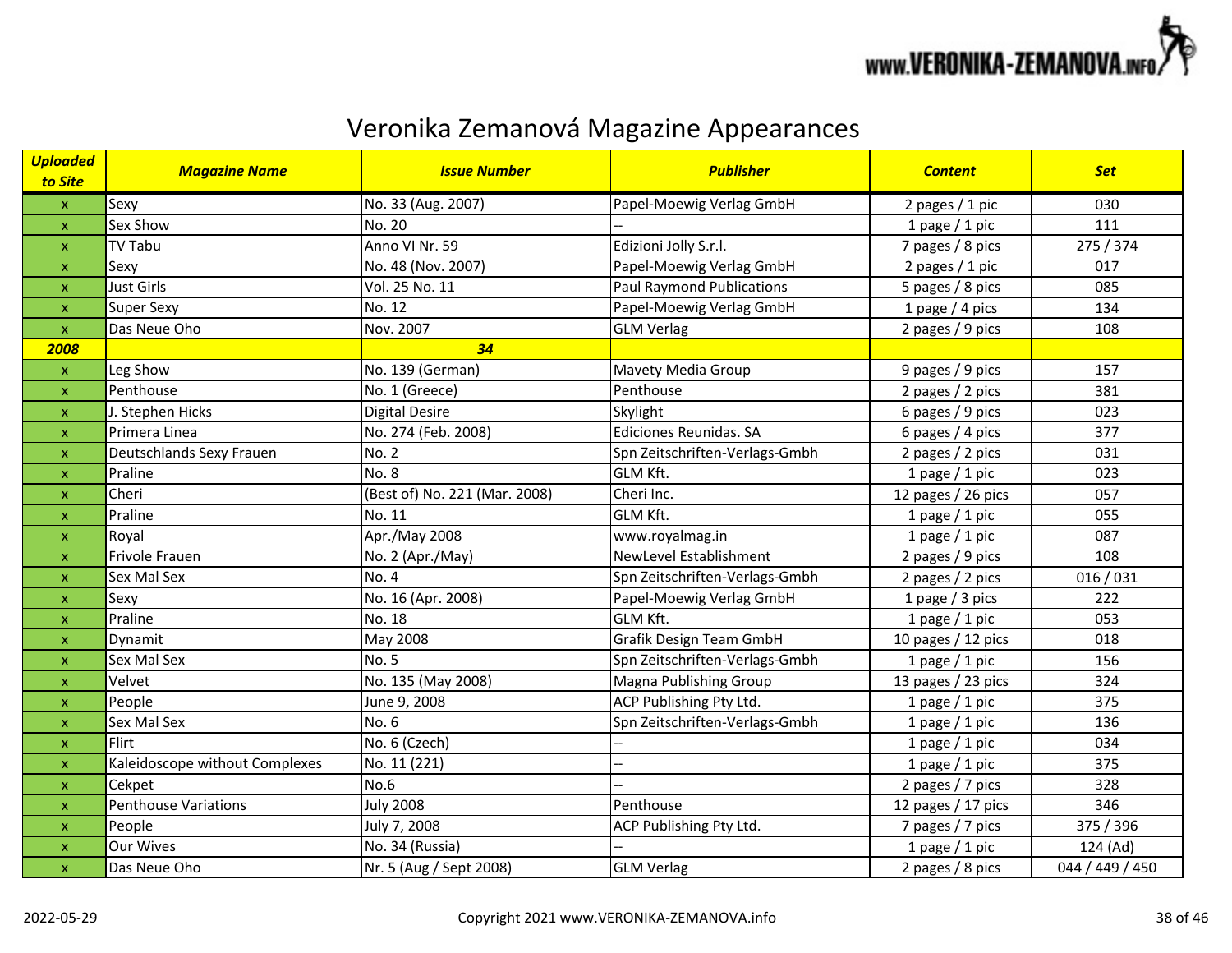

| <b>Uploaded</b><br>to Site | <b>Magazine Name</b>      | <b>Issue Number</b>           | <b>Publisher</b>                 | <b>Content</b>       | <b>Set</b>      |
|----------------------------|---------------------------|-------------------------------|----------------------------------|----------------------|-----------------|
| $\boldsymbol{\mathsf{x}}$  | Blazer                    | August                        |                                  | 2 pages / 1 pic      | 395             |
| x                          | Leg Show                  | Sept 2008                     | Mavety Media Group               | 8 pages / 10 pics    | 157             |
| x                          | Fetish                    | Vol. 1 No. 3 (Sept. 18, 2008) | <b>Trojan Publishing</b>         | Cover Only           | 398             |
| x                          | People                    | Sept. 22, 2008                | ACP Publishing Pty Ltd.          | 1 page $/$ 1 pic     | 404             |
| x                          | 16S Magazine              | No. 60                        |                                  | 4 pages / 5 pics     | 041             |
| $\boldsymbol{\mathsf{x}}$  | <b>ZOO</b>                | No. 136 (Australia)           | <b>APC Magazines</b>             | 2 pages / 2 pics     | 404             |
| $\mathsf{x}$               | Tete-A-Tete               | 11-12/2008                    | Toimetaja Eva                    | 5 pages / 14 pics    | 111             |
| x                          | Sexy                      | No. 1 (Dec. 2008)             | Papel-Moewig Verlag GmbH         | 4 pages / 5 pics     | 031             |
| $\pmb{\mathsf{x}}$         | Dynamit                   | Dec. 2008                     | Grafik Design Team GmbH          | 6 pages / 11 pics    | 008             |
| 2009                       |                           | 61                            |                                  |                      |                 |
| $\pmb{\mathsf{x}}$         | <b>CKM Calendar</b>       | 2009                          | Marquard Média Magyarország Kft. | 1 page $/$ 1 pic     | 396             |
| x                          | Carnoisseur               | Issue 61                      |                                  | Cover Only           | 415             |
| x                          | Men Only                  | (The Best of) No. 63          | <b>Paul Raymond Publications</b> | 4 pages / 7 pics     | 470             |
| $\boldsymbol{\mathsf{x}}$  | Hungarian Pocket Calendar | 2009 (Hungary)                | Gedi-Press                       | 1 page $/$ 1 pic     | 001             |
| $\mathsf{x}$               | <b>Monkey Mag</b>         | Issue 120                     | Dennis Publishing Ltd.           | 2 pages $/ 1$ pic    | 381             |
| x                          | Praline                   | <b>No. 5</b>                  | GLM Kft.                         | 1 page $/$ 1 pic     | 032             |
| X                          | <b>Star Nudes</b>         | Anno 1 - No. 1                | Edizioni Nuove Srl               | 1 page $/$ 1 pic     | 055             |
| x                          | <b>Privat Szex Club</b>   | No. 1                         |                                  | Sample Ad            | 003             |
| x                          | Praline                   | No. 2                         | GLM Kft.                         | 1 page $/$ 1 pic     | 069             |
| $\mathsf{x}$               | Club                      | Feb. 2009                     | Magna Publishing Group           | Sample Ads from Club | 059             |
| $\mathsf{x}$               | Daily Sport               | Feb. 7, 2009                  | Daily Sport Newspaper            | 2 pages / 2 pics     | 396 / 406       |
| $\mathsf{x}$               | Club International        | Vol. 38 No. 3                 | Magna Publishing Group           | 6 pages / 9 pics     | 046             |
| x                          | Sexy                      | No. 11 (Mar. 2009)            | Papel-Moewig Verlag GmbH         | 2 pages $/ 1$ pic    | 162             |
| X                          | Playboy                   | No. 3 (Latvia)                | Playboy                          | 6 pages / 4 pics     | 077 / 145 / 211 |
| $\mathsf{x}$               | Penthouse                 | No. 3 (US Edition)            | Penthouse                        | 1 page $/$ 1 pic     | 083             |
| x                          | Daily Sport               | Apr. 14, 2009                 | Daily Sport Newspaper            | 2 pages $/1$ pic     | 402             |
| x                          | Dynamit                   | Apr./May 2009                 | Grafik Design Team GmbH          | 8 pages / 11 pics    | 005             |
| x                          | Das Pfiff                 | No. 4                         | Spn Zeitschriften-Verlags-Gmbh   | 1 page $/$ 1 pic     | 066             |
| $\mathsf{x}$               | St Pauli Nachrichten      | No. 4 (2009)                  | Spn Zeitschriften-Verlags-Gmbh   | 1 page / 4 pics      | 066             |
| X                          | Daily Sport               | May 18, 2009                  | Daily Sport Newspaper            | 1 page $/$ 1 pic     | 404             |
| $\mathsf{x}$               | Erotiikan Maailma         | No. 4                         | Tv-Kustannus Oy                  | 1 page $/$ 1 pic     | 030             |
| X                          | Clout                     | Issue 11 (May 2009)           | Daily Sport Newspaper            | 4 pages / 9 pics     | 404 / 405 / 406 |
| $\mathsf{x}$               | <b>Monkey Mag</b>         | Issue 134                     | Dennis Publishing Ltd.           | 2 pages / 2 pics     | 033             |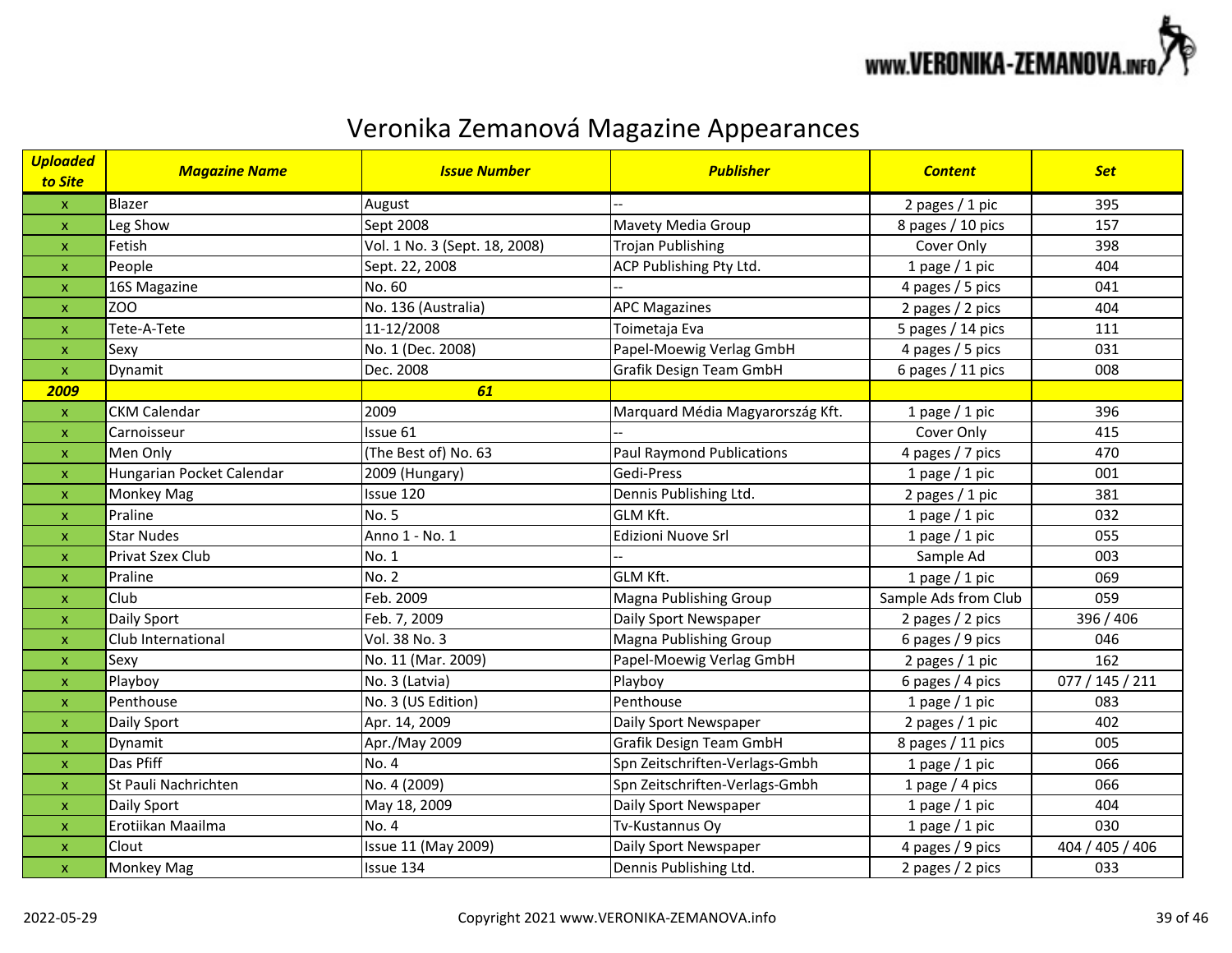

| <b>Uploaded</b><br>to Site | <b>Magazine Name</b> | <b>Issue Number</b>    | <b>Publisher</b>               | <b>Content</b>       | <b>Set</b>            |
|----------------------------|----------------------|------------------------|--------------------------------|----------------------|-----------------------|
| $\boldsymbol{\mathsf{X}}$  | Cool                 | No. 5                  | Spn Zeitschriften-Verlags-Gmbh | 2 pages / 2 pics     | 031                   |
| $\mathsf X$                | ZOO                  | No. 167 (Australia)    | <b>APC Magazines</b>           | 1 page $/$ 1 pic     | 414                   |
| $\mathsf X$                | Sexy                 | No. 22 (May 2009)      | Papel-Moewig Verlag GmbH       | 2 pages / 4 pics     | 035                   |
| $\mathsf X$                | Majalah Dewasa X2    | May (Indonesia)        |                                | 2 pages / 3 pics     | 111/360               |
| $\mathbf{x}$               | Praline              | No. 21                 | <b>GLM Kft.</b>                | 1 page $/$ 2 pics    | 051                   |
| $\mathsf X$                | Daily Sport          | June 7, 2009           | Daily Sport Newspaper          | 2 pages / 5 pics     | 381                   |
| $\pmb{\mathsf{x}}$         | Daily Sport          | June 9, 2009           | Daily Sport Newspaper          | 1 page $/$ 1 pic     | 405                   |
| $\mathbf{x}$               | Daily Sport          | June 11, 2009          | Daily Sport Newspaper          | 2 pages / 2 pics     | 381                   |
| $\pmb{\mathsf{x}}$         | Daily Sport          | June 16, 2009          | Daily Sport Newspaper          | 1 page $/$ 1 pic     | 402                   |
| $\mathbf{x}$               | Daily Sport          | June 30, 2009          | Daily Sport Newspaper          | 1 page $/$ 1 pic     | 405                   |
| $\mathsf X$                | Daily Sport          | July 2, 2009           | Daily Sport Newspaper          | 1 page $/$ 1 pic     | 404                   |
| $\mathbf{x}$               | Daily Sport          | July 16, 2009          | Daily Sport Newspaper          | 2 pages / 3 pics     | 402 / 404 / 405       |
| $\pmb{\mathsf{x}}$         | Daily Sport          | July 24, 2009          | Daily Sport Newspaper          | 1 page $/$ 1 pic     | 405                   |
| $\pmb{\mathsf{X}}$         | Daily Sport          | July 25, 2009          | Daily Sport Newspaper          | 2 pages / 4 pics     | 404 / 405 / 406       |
| $\pmb{\mathsf{X}}$         | Daily Sport          | July 29, 2009          | Daily Sport Newspaper          | 1 page $/$ 1 pic     | 396                   |
| $\pmb{\mathsf{x}}$         | Daily Sport          | Aug. 1, 2009           | Daily Sport Newspaper          | 1 page $/$ 1 pic     | 396                   |
| X                          | <b>Juggs</b>         | Aug. 2009              | Mavety Media Group             | 10 pages $/$ 17 pics | 121                   |
| $\mathsf X$                | Daily Sport          | Sept. 6, 2009          | Daily Sport Newspaper          | 1 page $/$ 1 pic     | 404                   |
| $\mathbf{x}$               | Daily Sport          | Sept. 18, 2009         | Daily Sport Newspaper          | 1 page $/$ 1 pic     | 404                   |
| $\mathsf X$                | Daily Sport          | Sept. 19, 2009         | Daily Sport Newspaper          | 4 pages / 7 pics     | 375 / 381 / 493       |
| $\pmb{\mathsf{X}}$         | Daily Sport          | Sept. 26, 2009         | Daily Sport Newspaper          | 1 page $/$ 1 pic     | 405                   |
| $\pmb{\mathsf{X}}$         | Praline              | No. 35                 | <b>GLM Kft.</b>                | 2 pages / 5 pics     | 023                   |
| $\mathsf X$                | Dynamit              | Sept. 2009             | Grafik Design Team GmbH        | 1 page $/$ 1 pic     | 018                   |
| $\pmb{\mathsf{x}}$         | Clout                | Issue 20 (Sept. 2009)  | Daily Sport Newspaper          | 2 pages / 5 pics     | 396                   |
| $\mathbf x$                | <b>Monkey Mag</b>    | Issue 151              | Dennis Publishing Ltd.         | 1 page $/$ 1 pic     | 413                   |
| $\mathsf X$                | <b>Blitz Illu</b>    | No. 42 (Oct. 14, 2009) | Papel-Moewig Verlag GmbH       | 2 pages / 6 pics     | 031                   |
| $\mathbf{x}$               | <b>TV Tabu</b>       | Anno VIII Nr. 72       | Edizioni Jolly S.r.l.          | 8 pages / 10 pics    | 374 / 381 / 449       |
| $\mathbf{x}$               | Tele Tutto           | No. 101                | Edizioni Pepe S.r.l.           | 4 pages / 5 pics     | 407                   |
| $\mathsf{x}$               | Praline              | No. 45                 | <b>GLM Kft.</b>                | 1 page $/$ 3 pics    | 054                   |
| $\pmb{\mathsf{X}}$         | Daily Sport          | Nov. 24, 2009          | Daily Sport Newspaper          | 1 page $/$ 1 pic     | 404                   |
| $\mathbf{x}$               | Daily Sport          | Nov. 25, 2009          | Daily Sport Newspaper          | 1 page $/$ 1 pic     | 396                   |
| $\pmb{\mathsf{x}}$         | Daily Sport          | Nov. 26, 2009          | Daily Sport Newspaper          | 1 page $/$ 1 pic     | 405                   |
| $\mathsf X$                | <b>Adult Sport</b>   | No. 204 (Nov. 2009)    | Daily Sport Newspaper          | 10 pages / 12 pics   | 055 / 085 / 254 / 255 |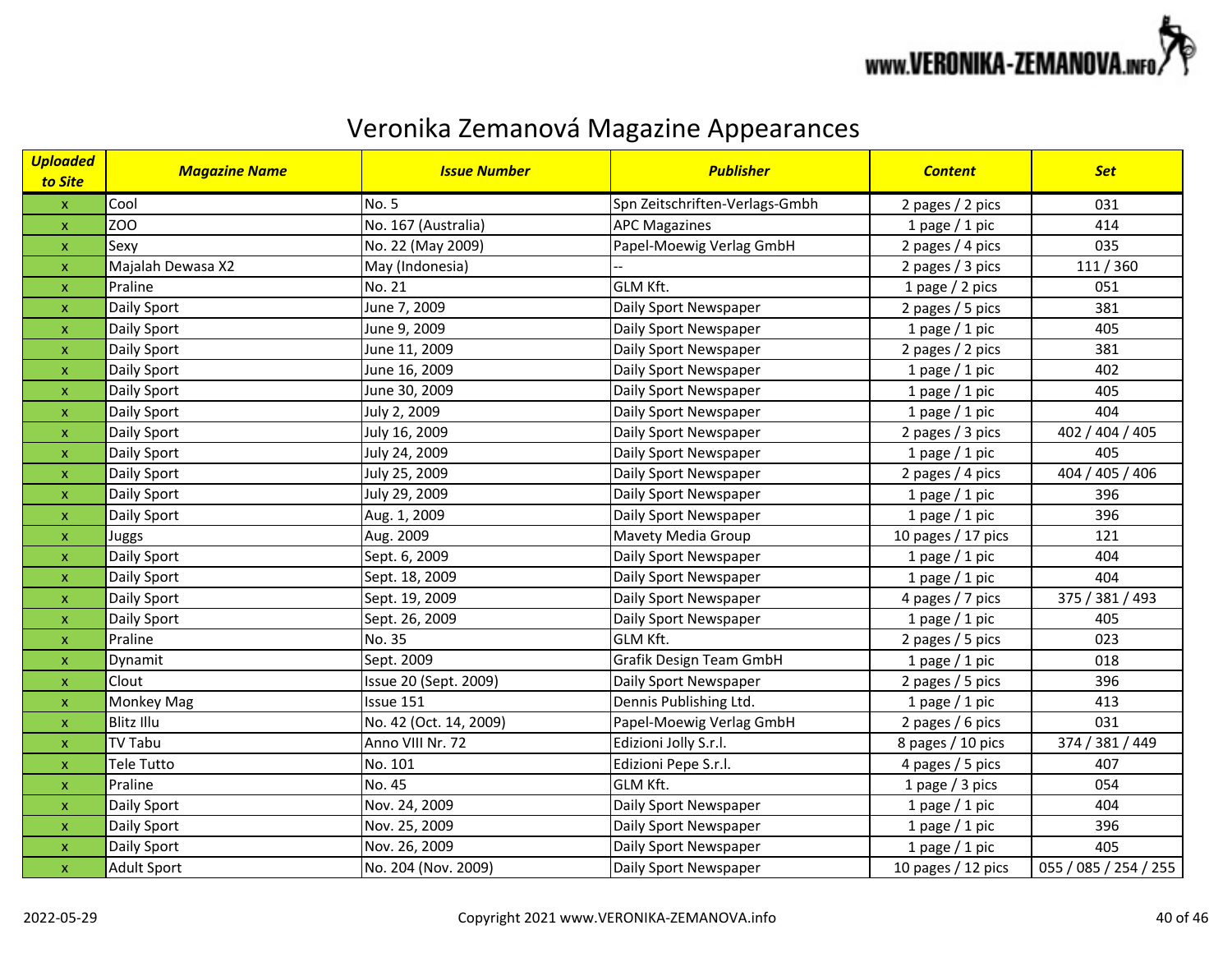

| <b>Uploaded</b><br>to Site | <b>Magazine Name</b> | <b>Issue Number</b>      | <b>Publisher</b>                 | <b>Content</b>    | <b>Set</b>                     |
|----------------------------|----------------------|--------------------------|----------------------------------|-------------------|--------------------------------|
| $\mathsf X$                | <b>Our Wives</b>     | No. 49 (Russia)          |                                  | 1 page $/$ 1 pic  | 118                            |
| $\bar{\mathbf{X}}$         | Playboy              | Dec. 2009 (Bulgaria)     | Playboy                          | 2 pages / 2 pics  | 144 / 377                      |
| $\boldsymbol{\mathsf{X}}$  | Daily Sport          | Dec. 1, 2009             | Daily Sport Newspaper            | 2 pages / 5 pics  | 395 / 396 / 404                |
| $\mathsf{X}$               | Daily Sport          | Dec. 16, 2009            | Daily Sport Newspaper            | 1 page $/$ 1 pic  | 396                            |
| $\mathsf{x}$               | Daily Sport          | Dec. 21, 2009            | Daily Sport Newspaper            | 1 page $/$ 1 pic  | 396                            |
| 2010                       |                      | 43                       |                                  |                   |                                |
| $\mathsf X$                | J. Stephen Hicks     | Superbeauty              | Skylight                         | 8 pages / 9 pics  | 023 / 033 / 044 / 374 /<br>449 |
| X                          | Daily Sport          | Jan. 2, 2010             | Daily Sport Newspaper            | 1 page $/$ 1 pic  | 033                            |
| $\mathsf{X}$               | Clout                | Issue 27 (Jan. 10, 2010) | Daily Sport Newspaper            | 2 pages / 3 pics  | 396 / 404                      |
| $\mathsf X$                | <b>TV Tabu</b>       | Anno I Nr. 1             | Edizioni Jolly S.r.l.            | 6 pages / 5 pics  | 411                            |
| $\boldsymbol{\mathsf{X}}$  | <b>TV Tabu</b>       | Anno I Nr. 4             | Edizioni Jolly S.r.l.            | 7 pages / 12 pics | 45 / 101 / 275                 |
| $\pmb{\times}$             | Daily Sport          | Jan. 12, 2010            | Daily Sport Newspaper            | 1 page $/$ 1 pic  | 114                            |
| $\pmb{\mathsf{X}}$         | Daily Sport          | Jan. 17, 2010            | Daily Sport Newspaper            | 2 pages / 7 pics  | 080/101                        |
| $\boldsymbol{\mathsf{X}}$  | Daily Sport          | Jan. 21, 2010            | Daily Sport Newspaper            | 1 page $/$ 1 pic  | 396                            |
| $\boldsymbol{\mathsf{X}}$  | Daily Sport          | Jan. 26, 2010            | Daily Sport Newspaper            | 2 pages / 2 pics  | 404 / 406                      |
| $\boldsymbol{\mathsf{X}}$  | Adult Sport          | No. 209 (Feb. 2010)      | Daily Sport Newspaper            | 8 pages / 14 pics | 021 / 206 / 493                |
| $\pmb{\mathsf{X}}$         | Daily Sport          | Feb. 12, 2010            | Daily Sport Newspaper            | 1 page $/$ 1 pic  | 381                            |
| $\boldsymbol{\mathsf{X}}$  | Daily Sport          | Feb. 13, 2010            | Daily Sport Newspaper            | 2 pages / 5 pics  | 080/101                        |
| $\mathsf X$                | <b>Our Wives</b>     | No. 6 (Russia)           |                                  | 1 page $/$ 1 pic  | 335                            |
| $\pmb{\mathsf{x}}$         | Daily Sport          | Mar. 6, 2010             | Daily Sport Newspaper            | 1 page $/$ 1 pic  | 404                            |
| $\boldsymbol{\mathsf{X}}$  | Daily Sport          | Mar. 16, 2010            | Daily Sport Newspaper            | 1 page $/$ 1 pic  | 101                            |
| $\boldsymbol{\mathsf{x}}$  | Praline              | No. 11                   | GLM Kft.                         | 1 page $/$ 1 pic  | 055                            |
| $\boldsymbol{\mathsf{X}}$  | Daily Sport          | Apr. 14, 2010            | Daily Sport Newspaper            | 1 page $/$ 1 pic  | 396                            |
| $\boldsymbol{\mathsf{X}}$  | Daily Sport          | Apr. 21, 2010            | Daily Sport Newspaper            | 1 page $/$ 1 pic  | 402                            |
| $\boldsymbol{\mathsf{X}}$  | <b>Star Nudes</b>    | Anno II - No. 5          | Edizioni Nuove Srl               | x pages / x pics  | 100                            |
| $\pmb{\mathsf{X}}$         | Clout                | Issue 33 (April 4, 2010) | Daily Sport Newspaper            | 1 page $/$ 1 pic  | 396                            |
| $\pmb{\times}$             | Daily Sport          | May 4, 2010              | Daily Sport Newspaper            | 1 page $/$ 1 pic  | 396                            |
| $\pmb{\times}$             | Daily Sport          | May 27, 2010             | Daily Sport Newspaper            | 1 page $/$ 1 pic  | 413                            |
| $\boldsymbol{\mathsf{X}}$  | Daily Sport          | May 28, 2010             | Daily Sport Newspaper            | 1 page $/$ 1 pic  | 405                            |
| $\boldsymbol{\mathsf{x}}$  | Clout                | Issue 37 (May 30, 2010)  | Daily Sport Newspaper            | 2 pages / 4 pics  | 396 / 404                      |
| $\mathsf X$                | Mayfair              | Vol. 45 No. 5            | <b>Paul Raymond Publications</b> | 1 page $/$ 1 pic  | 108                            |
| $\boldsymbol{\mathsf{X}}$  | Daily Sport          | June 10, 2010            | Daily Sport Newspaper            | 2 pages / 1 pic   | 413                            |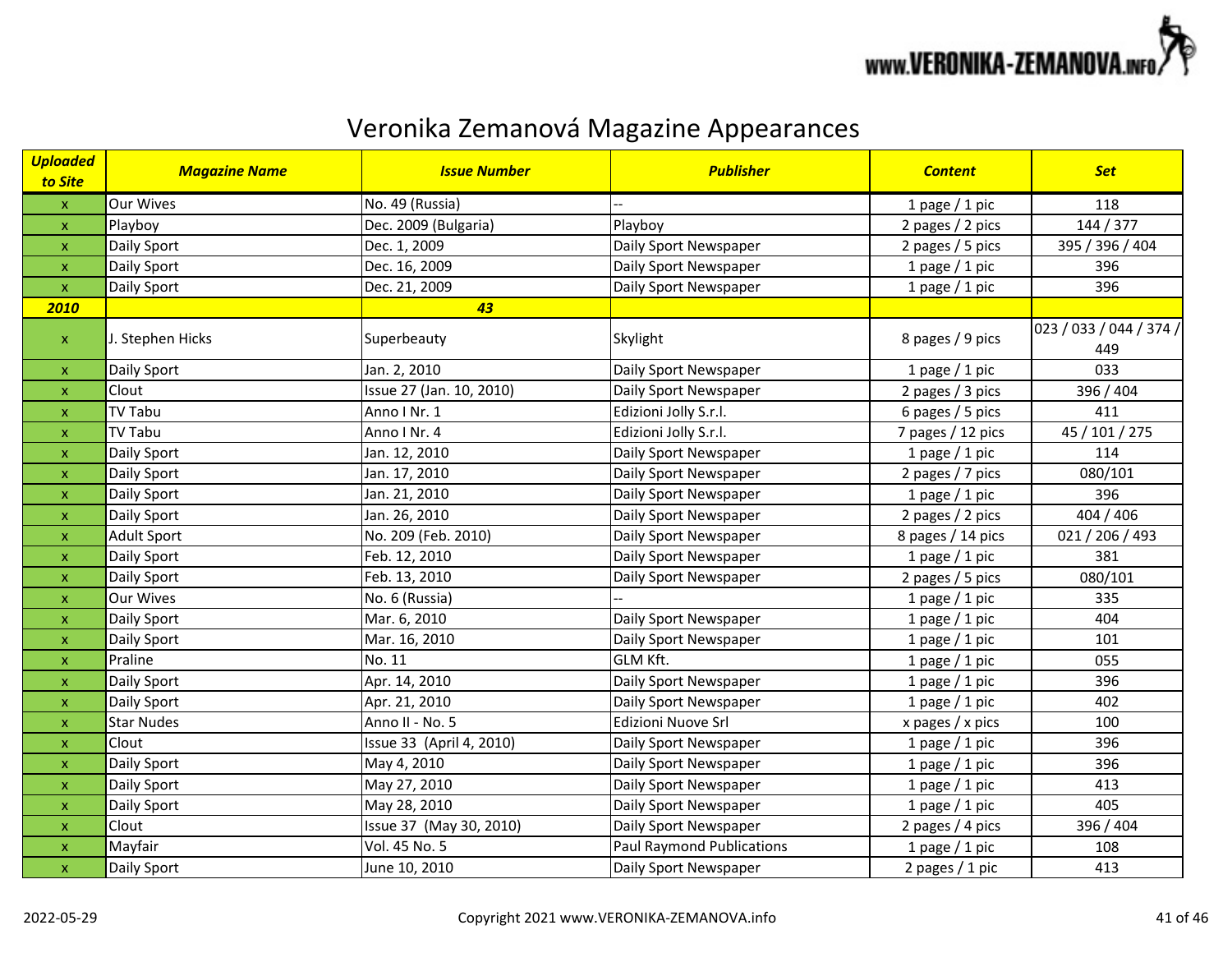

| <b>Uploaded</b><br>to Site | <b>Magazine Name</b> | <b>Issue Number</b>      | <b>Publisher</b>               | <b>Content</b>     | <b>Set</b>                     |
|----------------------------|----------------------|--------------------------|--------------------------------|--------------------|--------------------------------|
| $\mathsf X$                | Clout (The 3D issue) | Issue 39 (June 20, 2010) | Daily Sport Newspaper          | 1 page $/$ 1 pic   | 396                            |
| $\mathsf X$                | Daily Sport          | June 25, 2010            | Daily Sport Newspaper          | 1 page $/$ 1 pic   | 395                            |
| $\mathsf{x}$               | Daily Sport          | June 26, 2010            | Daily Sport Newspaper          | 2 pages / 4 pics   | 404 / 405 / 406                |
| $\mathsf X$                | Daily Sport          | July 4, 2010             | Daily Sport Newspaper          | 1 page $/$ 1 pic   | 405                            |
| $\mathsf{x}$               | Daily Sport          | July 8, 2010             | Daily Sport Newspaper          | 1 page $/$ 1 pic   | 406                            |
| $\pmb{\mathsf{x}}$         | Clout                | Issue 41 (July 18, 2010) | Daily Sport Newspaper          | 4 pages / 5 pics   | 404 / 405 / 406                |
| $\mathsf{x}$               | Daily Sport          | July 19, 2010            | Daily Sport Newspaper          | 1 page $/$ 1 pic   | 396                            |
| $\pmb{\mathsf{x}}$         | Daily Sport          | July 22, 2010            | Daily Sport Newspaper          | 1 page $/$ 1 pic   | 406                            |
| $\mathsf{x}$               | <b>Blitz Illu</b>    | No. 31 (July 28, 2010)   | Papel-Moewig Verlag GmbH       | 2 pages $/$ 4 pics | 065                            |
| $\mathsf X$                | Daily Sport          | Aug. 2, 2010             | Daily Sport Newspaper          | 1 page $/$ 1 pic   | 175                            |
| $\mathsf{x}$               | Daily Sport          | Aug. 12, 2010            | Daily Sport Newspaper          | 1 page $/$ 1 pic   | 396                            |
| $\pmb{\mathsf{X}}$         | <b>Adult Sport</b>   | No. 227 (Aug. 2010)      | Daily Sport Newspaper          | 6 pages / 10 pics  | 085 / 404                      |
| $\mathsf{x}$               | Daily Sport          | Oct. 8, 2010             | Daily Sport Newspaper          | 1 page $/$ 1 pic   | 413                            |
| $\mathsf{x}$               | Daily Sport          | Oct. 15, 2010            | Daily Sport Newspaper          | 1 page $/$ 1 pic   | 406                            |
| $\mathsf X$                | Daily Sport          | Nov. 23, 2010            | Daily Sport Newspaper          | 1 page $/$ 1 pic   | 404                            |
| $\mathsf{x}$               | Club (The Best of)   | No. 12                   | Magna Publishing Group         | 6 pages / 9 pics   | 046                            |
| $\mathbf{x}$               | Daily Sport          | Dec. 12, 2010            | Daily Sport Newspaper          | 1 page $/$ 1 pic   | 396                            |
| 2011                       |                      | 14                       |                                |                    |                                |
| $\boldsymbol{\mathsf{X}}$  | St Pauli Nachrichten | Calendar (April)         | Spn Zeitschriften-Verlags-Gmbh | 2 pages / 1 pic    | 009                            |
| $\mathsf X$                | Incorrigible Catalog |                          | <b>Bud's Art Books</b>         | Cover Only         | 381                            |
| $\pmb{\mathsf{x}}$         | Daily Sport          | Jan. 3, 2011             | Daily Sport Newspaper          | 1 page $/$ 1 pic   | 396                            |
| $\mathsf X$                | Daily Sport          | Jan. 22, 2011            | Daily Sport Newspaper          | 1 page $/$ 1 pic   | 404                            |
| X                          | Sexy                 | No. 6 (Jan. 2011)        | Papel-Moewig Verlag GmbH       | 2 pages $/ 1$ pic  | 150                            |
| $\mathsf X$                | Dynamit              | Jan. 2011                | Grafik Design Team GmbH        | 9 pages / 12 pics  | 012                            |
| $\mathsf X$                | Sex mal Sex          | No. 1                    | Spn Zeitschriften-Verlags-Gmbh | 1 page $/$ 4 pics  | 066                            |
| $\mathbf{x}$               | Daily Sport          | Mar. 13, 2011            | Daily Sport Newspaper          | 2 pages / 2 pics   | 404                            |
| $\mathsf{x}$               | <b>TV Tabu</b>       | Anno II Nr. 6            | Edizioni Jolly S.r.l.          | 8 pages / 14 pics  | 351 / 407 / 454                |
| $\mathsf X$                | Penthouse            | No. 4 (US Edition)       | Penthouse                      | 1 page $/$ 1 pic   | 220                            |
| $\mathsf{x}$               | Dynamit              | May 2011                 | <b>Grafik Design Team GmbH</b> | 8 pages / 10 pics  | 014                            |
| $\mathsf X$                | Tele Tutto           | Anno X No. 139           | Edizioni Pepe S.r.l.           | 4 pages / 7 pics   | 046                            |
| $\mathsf X$                | <b>TV Tabu</b>       | Anno II Nr. 9            | Edizioni Jolly S.r.l.          | 6 pages / 9 pics   | 045 / 054                      |
| $\mathbf{x}$               | Penthouse            | No. 300 (Netherlands)    | Penthouse                      | 13 pages / 13 pics | 122 / 220 / 228 / 230 /<br>243 |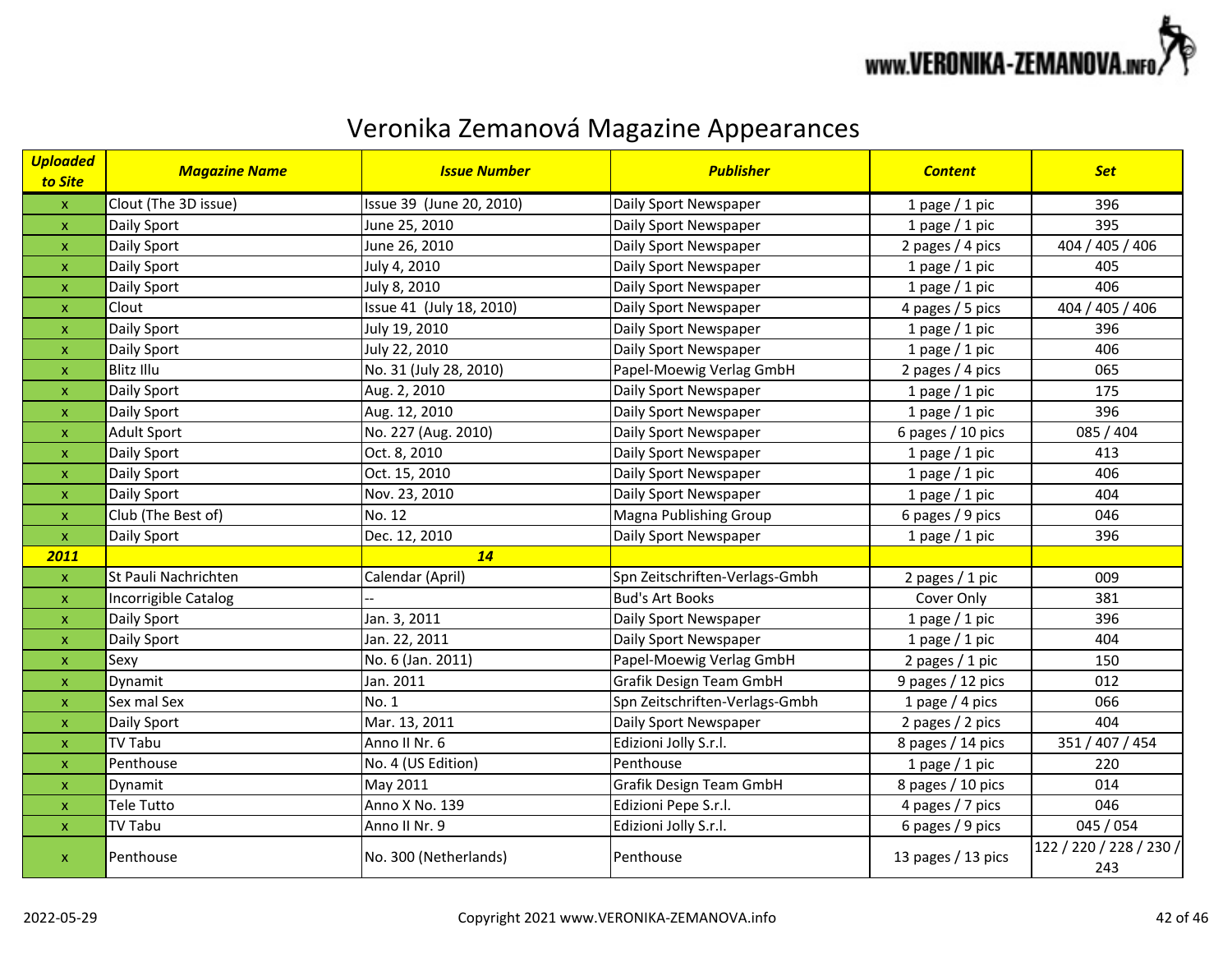

| <b>Uploaded</b><br>to Site | <b>Magazine Name</b> | <b>Issue Number</b>    | <b>Publisher</b>                     | <b>Content</b>       | <b>Set</b>            |
|----------------------------|----------------------|------------------------|--------------------------------------|----------------------|-----------------------|
| 2012                       |                      | <b>19</b>              |                                      |                      |                       |
| $\mathsf{x}$               | Midweek Sport        | Jan. 4, 2012           | Daily Sport Newspaper                | 2 pages / 3 pics     | 051 / 122 / 254       |
| $\pmb{\mathsf{X}}$         | Dynamit              | Jan. 2012              | Grafik Design Team GmbH              | 8 pages / 9 pics     | 007                   |
| $\pmb{\mathsf{X}}$         | <b>Tele Tutto</b>    | Anno XI No. 166        | Edizioni Pepe S.r.l.                 | 7 pages / 12 pics    | 044 / 449 / 450       |
| $\pmb{\mathsf{X}}$         | Midweek Sport        | Apr. 4, 2012           | Daily Sport Newspaper                | 1 page $/$ 1 pic     | 395                   |
| $\mathsf{x}$               | Club International   | Vol. 41 No. 4          | Magna Publishing Group               | 1 page $/$ 1 pic     | 233                   |
| $\pmb{\mathsf{X}}$         | <b>TV Tabu</b>       | Anno III Nr. 17        | Edizioni Jolly S.r.l.                | 8 pages / 10 pics    | 015 / 244 / 351 / 407 |
| $\pmb{\mathsf{x}}$         | LEO                  | No. 5                  |                                      | 3 pages / 7 pics     | 034                   |
| $\boldsymbol{\mathsf{x}}$  | ZO <sub>O</sub>      | No. 325 (Australia)    | <b>APC Magazines</b>                 | 1 page $/$ 1 pic     | 375                   |
| $\pmb{\mathsf{X}}$         | Midweek Sport        | July 4, 2012           | Daily Sport Newspaper                | 1 page $/$ 1 pic     | 396                   |
| $\pmb{\mathsf{X}}$         | Weekend Sport        | July 13, 2012          | Daily Sport Newspaper                | 2 pages / 4 pics     | 404 / 405             |
| $\mathsf{x}$               | Dynamit              | Aug. 2012              | <b>Grafik Design Team GmbH</b>       | 11 pages / 13 pics   | 019                   |
| $\mathsf{x}$               | Midweek Sport        | Aug. 1, 2012           | Daily Sport Newspaper                | 1 page $/$ 1 pic     | 396                   |
| $\mathsf{x}$               | <b>Blitz Illu</b>    | No. 32 (Aug. 2012)     | Papel-Moewig Verlag GmbH             | 1 page $/$ 3 pics    | 047                   |
| $\pmb{\mathsf{X}}$         | Cats Show            | No. 10 (Russia)        |                                      | 1 page $/$ 1 pic     | 055                   |
| $\boldsymbol{\mathsf{x}}$  | Super Brüste         | Nr. 5 (Sept-Oct 2012)  | NewLevel Establishment               | 2 pages / 7 pics     | 218                   |
| $\mathsf{x}$               | Extasy               | No. 9 (Poland)         | Saturn Publishing Ltd.               | 2 pages / 6 pics     | 034                   |
| $\pmb{\mathsf{X}}$         | <b>Blitz Illu</b>    | No. 42 (Oct. 10, 2012) | Papel-Moewig Verlag GmbH             | 1 page $/$ 3 pics    | 150                   |
| $\mathsf X$                | <b>TV Tabu</b>       | Anno III Nr. 20        | Edizioni Jolly S.r.l.                | 6 pages / 8 pics     | 050                   |
| $\mathbf{x}$               | Midweek Sport        | Dec. 19, 2012          | Daily Sport Newspaper                | 1 page $/$ 1 pic     | 112                   |
| 2013                       |                      | 17                     |                                      |                      |                       |
| $\pmb{\mathsf{X}}$         | Midweek Sport        | Jan. 30, 2013          | Daily Sport Newspaper                | 1 page $/$ 1 pic     | 218                   |
| $\pmb{\mathsf{X}}$         | Sex News             | No. 1 (Feb/Mar 2013)   | NewLevel Establishment               | x pages $/x$ pics    | 374                   |
| $\boldsymbol{\mathsf{x}}$  | Dynamit              | Feb. 2013              | Grafik Design Team GmbH              | 11 pages $/$ 12 pics | 011                   |
| $\pmb{\mathsf{X}}$         | <b>Tele Tutto</b>    | Anno IV No. 2          | Edizioni Pepe S.r.l.                 | 5 pages / 9 pics     | 025 / 033 / 071 / 114 |
| $\pmb{\mathsf{X}}$         | Midweek Sport        | Mar. 13, 2013          | Daily Sport Newspaper                | 2 pages / 3 pics     | 404                   |
| $\mathsf{x}$               | Tutti Frutti Party   | No. 240                | Levelpressz                          | 5 pages / 10 pics    | 255                   |
| $\mathsf{x}$               | <b>Tele Tutto</b>    | Anno IV No. 3          | Edizioni Pepe S.r.l.                 | 7 pages / 8 pics     | 154                   |
| $\boldsymbol{\mathsf{x}}$  | Interviú             | May 13, 2013           | Ediciones Zeta, S.A.                 | 9 pages / 8 pics     | 404 / 405 / 406       |
| $\boldsymbol{\mathsf{x}}$  | Dynamit              | <b>July 2013</b>       | Grafik Design Team GmbH              | 11 pages / 10 pics   | 010                   |
| $\mathsf{x}$               | <b>Sunday Times</b>  | July 28, 2013          | <b>Business Times (South Africa)</b> | 1 page $/$ 1 pic     | 493                   |
| $\pmb{\mathsf{X}}$         | <b>Tele Tutto</b>    | Anno IV No. 7          | Edizioni Pepe S.r.l.                 | 6 pages / 11 pics    | 381                   |
| $\pmb{\mathsf{x}}$         | Penthouse            | No. 310 (Netherlands)  | Penthouse                            | 2 pages / 5 pics     | 023 / 033 / 233       |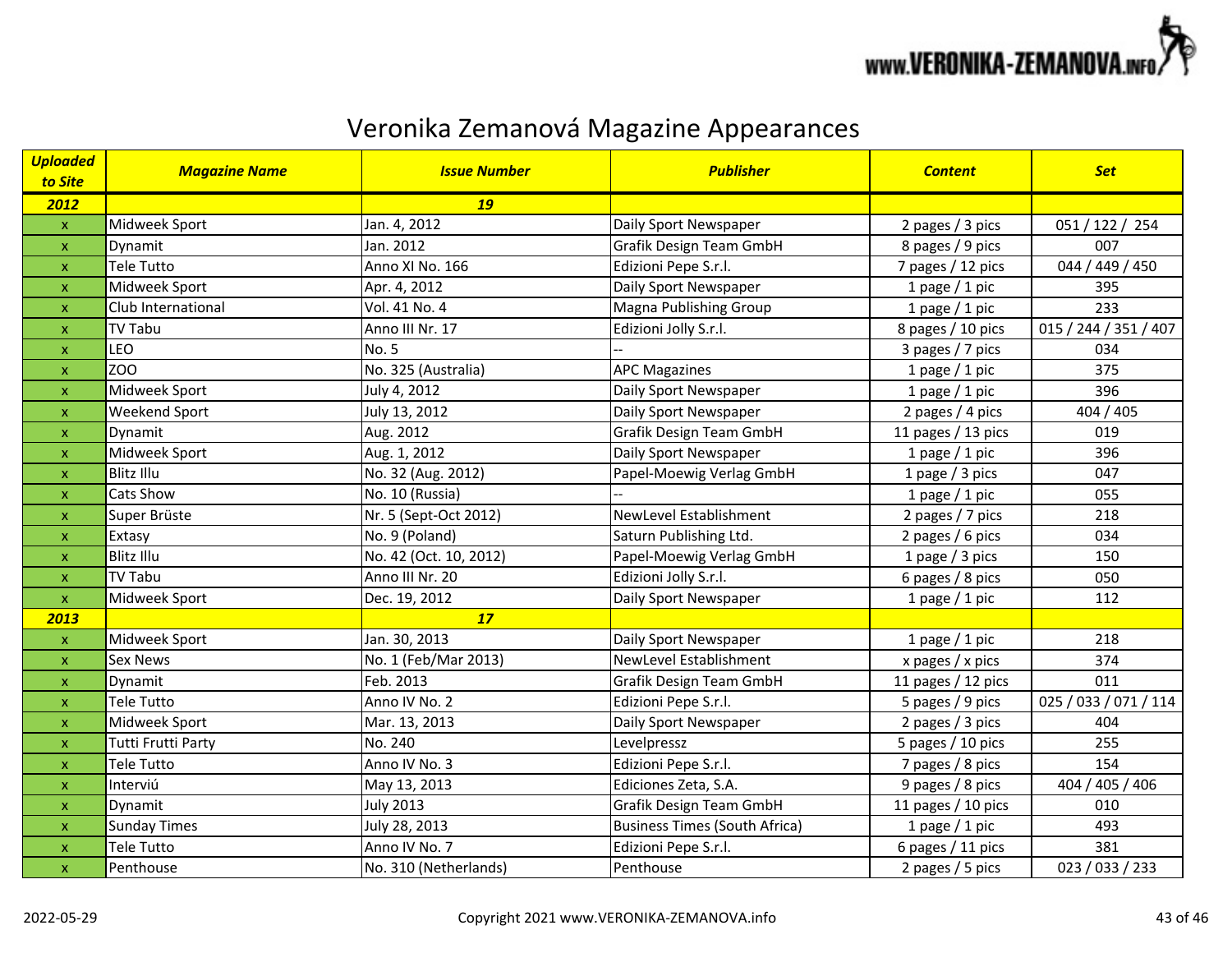

| <b>Uploaded</b><br>to Site | <b>Magazine Name</b>           | <b>Issue Number</b>       | <b>Publisher</b>                 | <b>Content</b>    | <b>Set</b>      |
|----------------------------|--------------------------------|---------------------------|----------------------------------|-------------------|-----------------|
| $\mathbf x$                | Men Only                       | Vol. 78 No. 11            | <b>Paul Raymond Publications</b> | 6 pages / 12 pics | 146             |
| $\pmb{\mathsf{x}}$         | Weekend Sport                  | Nov. 1, 2013              | Daily Sport Newspaper            | 3 pages / 2 pics  | 396 / 493       |
| $\pmb{\mathsf{x}}$         | <b>Sunday Sport</b>            | Nov. 10, 2013             | Daily Sport Newspaper            | 2 pages / 7 pics  | 396             |
| $\mathsf{x}$               | Weekend Sport                  | Nov. 15, 2013             | Daily Sport Newspaper            | 1 page $/$ 1 pic  | 406             |
| $\mathsf{x}$               | Men Only                       | Vol. 78 No. 12            | <b>Paul Raymond Publications</b> | 1 page $/$ 1 pic  | 146             |
| 2014                       |                                | 14                        |                                  |                   |                 |
| $\mathsf X$                | Girls of Las Vegas Calendar    | Jan. 2014                 | <b>ABC Calendars</b>             | 1 page $/$ 1 pic  | 464             |
| $\pmb{\mathsf{X}}$         | Sexy Sensations Calendar       | Feb. 2014                 | Suze Randall                     | 1 page $/$ 3 pics | 176             |
| $\pmb{\mathsf{x}}$         | Neues aus der Sexwelt          | No. 1 (Jan./Feb. 2014)    | NewLevel Establishment           | 3 pages / 7 pics  | 032             |
| $\pmb{\mathsf{X}}$         | Dynamit                        | Jan. 2014                 | Grafik Design Team GmbH          | 1 page $/$ 1 pic  | 009             |
| $\pmb{\mathsf{X}}$         | AS                             | Mar. 11, 2014             | Diario SA, S.L.                  | 1 page $/$ 1 pic  | 079             |
| $\mathsf{x}$               | Midweek Sport                  | Mar. 26, 2014             | Daily Sport Newspaper            | 3 pages / 4 pics  | 404 / 405 / 406 |
| $\pmb{\mathsf{x}}$         | Midweek Sport                  | June 4, 2014              | Daily Sport Newspaper            | 3 pages / 5 pics  | 405 / 406 / 414 |
| $\mathsf{x}$               | <b>Sunday Sport</b>            | July 27, 2014             | Daily Sport Newspaper            | 1 page $/$ 1 pic  | 396             |
| $\pmb{\mathsf{X}}$         | <b>Sunday Sport</b>            | Aug. 10, 2014             | Daily Sport Newspaper            | 2 pages / 5 pics  | 405 / 414       |
| $\boldsymbol{\mathsf{x}}$  | Sex News                       | No. 5 (Oct/Nov 2014)      | NewLevel Establishment           | 1 page / 3 pics   | 054             |
| $\pmb{\mathsf{X}}$         | Neues aus der Sexwelt          | No. 5 (Oct./Nov. 2014)    | NewLevel Establishment           | 1 page $/$ 1 pic  | 033             |
| $\boldsymbol{\mathsf{x}}$  | <b>Sunday Sport</b>            | Oct. 12, 2014             | Daily Sport Newspaper            | 1 page $/$ 1 pic  | 405             |
| $\mathsf X$                | <b>Sunday Sport</b>            | Nov. 9, 2014              | Daily Sport Newspaper            | 1 page $/$ 1 pic  | 396             |
| $\mathsf{x}$               | <b>Sunday Sport</b>            | Dec. 14, 2014             | Daily Sport Newspaper            | 1 page $/$ 1 pic  | 405             |
| 2015                       |                                | 15                        |                                  |                   |                 |
| $\pmb{\mathsf{x}}$         | Pure Naked Bliss Calendar      | Mar. 2015                 | <b>Suze Randall</b>              | 1 page $/$ 1 pic  | 162             |
| $\mathsf{x}$               | Sexy Girls 2015-2015 Calendar  | Nov. 2015                 | Gamma 3000 s.r.l.                | 1 page $/$ 1 pic  | 007             |
| $\pmb{\mathsf{x}}$         | Weekend Sport                  | Jan. 16, 2015             | Daily Sport Newspaper            | 1 page $/$ 1 pic  | 396             |
| $\mathsf{x}$               | Midweek Sport                  | Mar. 11, 2015             | Daily Sport Newspaper            | 1 page $/$ 1 pic  | 218             |
| $\pmb{\mathsf{X}}$         | Midweek Sport                  | Mar. 18, 2015             | Daily Sport Newspaper            | 2 pages / 4 pics  | 405 / 406       |
| $\mathsf{x}$               | Dynamit                        | Apr/May 2015              | Grafik Design Team GmbH          | 1 page $/$ 1 pic  | 010             |
| $\pmb{\mathsf{X}}$         | Midweek Sport                  | May 6, 2015               | Daily Sport Newspaper            | 1 page $/$ 1 pic  | 405             |
| $\boldsymbol{\mathsf{X}}$  | Weekend Sport                  | May 29, 2015              | Daily Sport Newspaper            | 1 page $/$ 1 pic  | 396             |
| $\pmb{\mathsf{X}}$         | Mayfair                        | 50th Anniversary Calendar | <b>Paul Raymond Publications</b> | 2 pages / 1 pic   | 027             |
| $\mathsf{x}$               | <b>Sunday Sport</b>            | June 7, 2015              | Daily Sport Newspaper            | 1 page $/$ 1 pic  | 396             |
| $\pmb{\mathsf{x}}$         | Weekend Sport                  | July 24, 2015             | Daily Sport Newspaper            | 1 page $/$ 1 pic  | 405             |
| $\pmb{\mathsf{x}}$         | Union Special Lettres & Emails | No. 47                    |                                  | 1 page $/$ 1 pic  | 006             |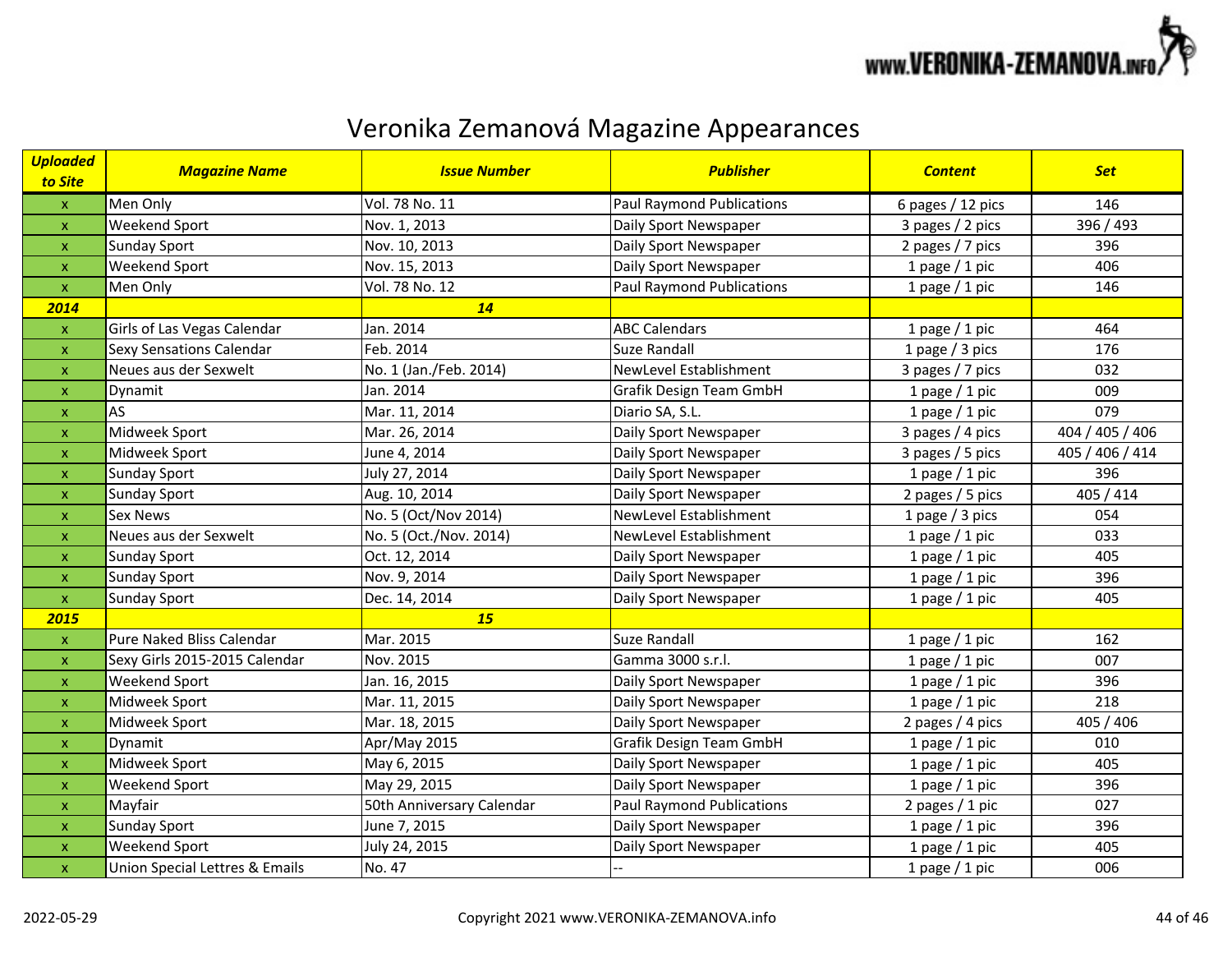

| <b>Uploaded</b><br>to Site | <b>Magazine Name</b>   | <b>Issue Number</b>      | <b>Publisher</b>                 | <b>Content</b>    | <b>Set</b>            |
|----------------------------|------------------------|--------------------------|----------------------------------|-------------------|-----------------------|
| $\mathsf X$                | Weekend Sport          | Sept. 11, 2015           | Daily Sport Newspaper            | 1 page / 3 pics   | 396 / 405             |
| $\pmb{\mathsf{x}}$         | Super-Möpse            | Nr. 6 (Nov./Dez. 2015)   | NewLevel Establishment           | 5 pages / 11 pics | 055                   |
| $\mathsf X$                | <b>Sunday Sport</b>    | Dec. 20. 2015            | Daily Sport Newspaper            | 1 page $/$ 1 pic  | 218                   |
| 2016                       |                        | 10                       |                                  |                   |                       |
| $\mathsf X$                | Normale Nachbarinnen   | No. 1 (Jan-Feb 2016)     |                                  | 5 pages / 7 pics  | 054                   |
| $\pmb{\mathsf{X}}$         | <b>Sunday Sport</b>    | Jan. 17, 2016            | Daily Sport Newspaper            | 1 page $/$ 1 pic  | 033                   |
| $\pmb{\mathsf{x}}$         | <b>Sunday Sport</b>    | Feb. 14, 2016            | Daily Sport Newspaper            | 1 page $/$ 1 pic  | 071                   |
| $\pmb{\mathsf{X}}$         | Dynamit                | March 2016               | <b>Grafik Design Team GmbH</b>   | 8 pages / 12 pics | 005                   |
| $\pmb{\mathsf{X}}$         | Super-Möpse            | Nr. 2 (Mar-Apr-2016)     | NewLevel Establishment           | 5 pages / x pics  | 052                   |
| $\pmb{\mathsf{X}}$         | Super-Möpse            | Nr. 3 (May-June-2016)    | NewLevel Establishment           | 2 pages / 7 pics  | 218                   |
| $\pmb{\mathsf{X}}$         | Lascivia               | No. 19 (May)             |                                  | 2 pages / 2 pics  | GraphicDream Art      |
| $\pmb{\mathsf{X}}$         | Men Only (The Best of) | No. 44                   | <b>Paul Raymond Publications</b> | 6 pages / 12 pics | 146                   |
| $\pmb{\mathsf{X}}$         | <b>Sunday Sport</b>    | Sept. 18, 2016           | Daily Sport Newspaper            | 1 page $/$ 1 pic  | 405                   |
| $\mathsf{x}$               | Dynamit                | Oct-Nov 2016             | Grafik Design Team GmbH          | 1 page / 3 pics   | 024                   |
| 2017                       |                        | 5 <sup>1</sup>           |                                  |                   |                       |
| $\mathsf X$                | Weekend Sport          | March, 3, 2017           | Daily Sport Newspaper            | 1 page $/$ 1 pic  | 405                   |
| $\pmb{\mathsf{X}}$         | Midweek Sport          | April 12, 2017           | Daily Sport Newspaper            | 2 pages / 5 pics  | 405                   |
| $\pmb{\mathsf{x}}$         | Midweek Sport          | October 4, 2017          | Daily Sport Newspaper            | 2 pages / 2 pics  | 381 / 405             |
| $\mathsf X$                | <b>Huge Hooters</b>    | No. 17                   | Valente Publishing Group         | 7 pages / 16 pics | 081                   |
| $\mathsf{X}$               | Midweek Sport          | Dec. 20, 2017            | Daily Sport Newspaper            | 1 page $/$ 1 pic  | 405                   |
| 2018                       |                        | $\overline{4}$           |                                  |                   |                       |
| $\pmb{\mathsf{X}}$         | Tatto Graffiti Girls!  | Busty Zen Edition Vol #1 | Mr. Bluprint                     | 4 pages / 4 pics  | 043 / 062 / 154 / 360 |
| $\pmb{\mathsf{x}}$         | Mayfair                | Vol. 53 No. 2            | <b>Paul Raymond Publications</b> | 6 pages / 14 pics | 047                   |
| $\boldsymbol{\mathsf{x}}$  | Midweek Sport          | July 11, 2018            | Daily Sport Newspaper            | 1 page $/$ 1 pic  | 405                   |
| $\mathsf X$                | <b>Super Mamas</b>     | Nr. 5 (Sept-Oct 2018)    | NewLevel Establishment           | 2 pages / 7 pics  | 218                   |
| 2019                       |                        | 3 <sup>7</sup>           |                                  |                   |                       |
| $\mathsf{x}$               | Maaja                  | Oct. 2019                | AS Maarja Viljandi               | Cover Only        | 052                   |
| $\pmb{\mathsf{x}}$         | Weekend Sport          | Oct. 11, 2019            | Daily Sport Newspaper            | 1 page / 2 pics   | 404 / 405             |
| $\mathsf{x}$               | People                 | Dec. 20, 2019            | ACP Publishing Pty Ltd.          | 2 pages / 7 pics  | 016                   |
| 2020                       |                        | 5 <sup>1</sup>           |                                  |                   |                       |
| $\pmb{\mathsf{x}}$         | <b>Sunday Sport</b>    | May 17, 2020             | Daily Sport Newspaper            | 1 page $/$ 1 pic  | 404                   |
| $\pmb{\mathsf{x}}$         | Midweek Sport          | May 20, 2020             | Daily Sport Newspaper            | 2 pages / 5 pics  | 404 / 405 / 406       |
| $\mathsf X$                | Midweek Sport          | July 22, 2020            | Daily Sport Newspaper            | 1 page $/$ 1 pic  | 405                   |